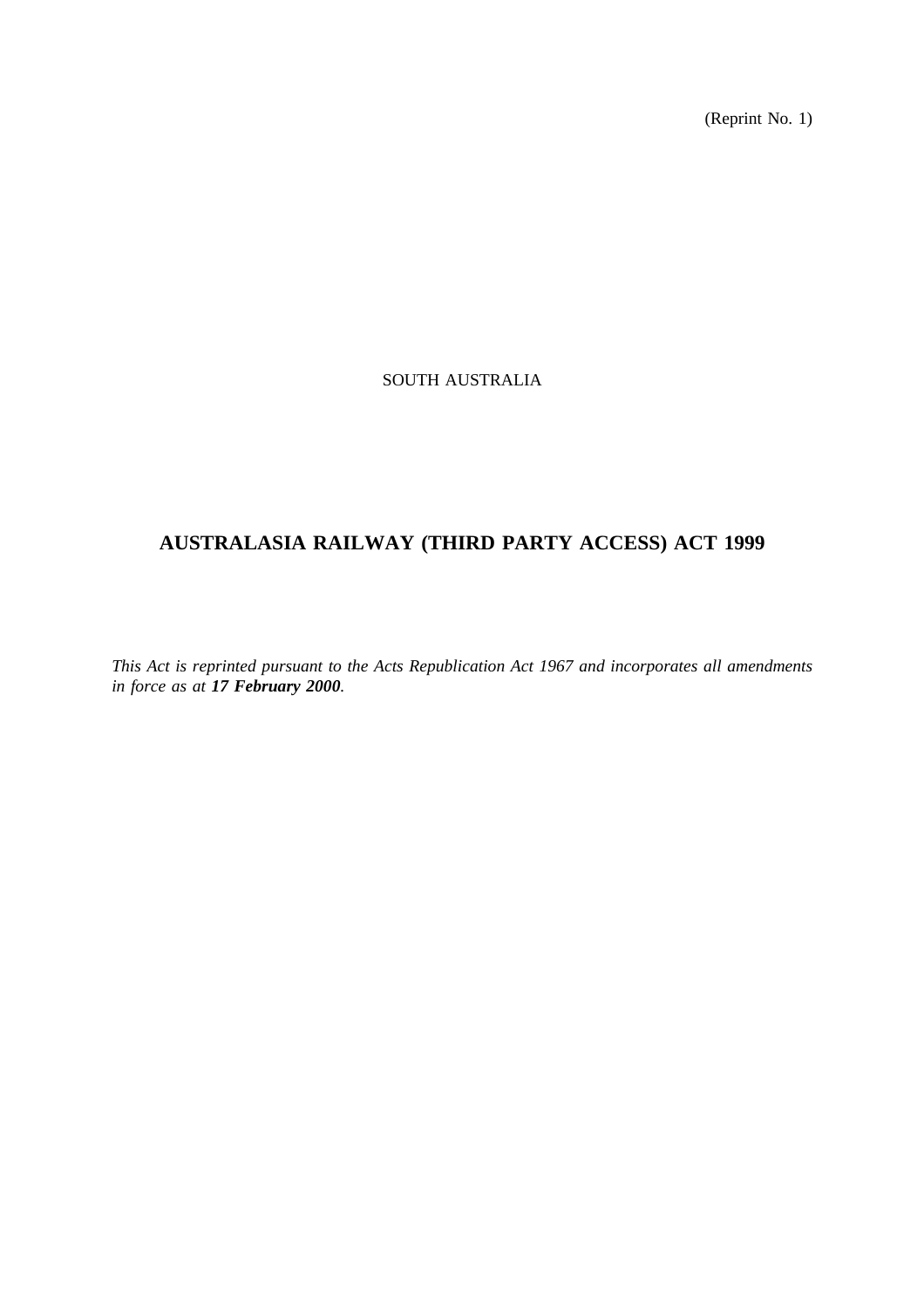# **SUMMARY OF PROVISIONS**

- 2. Commencement<br>3. Definition
- 3. Definition<br>4. Applicatio
- 4. Application of Access Code<br>5. Crown to be bound
- Crown to be bound
- 6. Non-application of Commercial Arbitration Act<br>
7. Subordinate Legislation Act to apply to certain i
- 7. Subordinate Legislation Act to apply to certain instruments under Code
- 8. Minister to cause copies of regulator's reports to be tabled in Parliament

## **SCHEDULE**

*AustralAsia Railway (Third Party Access) Code*

## **APPENDIX LEGISLATIVE HISTORY**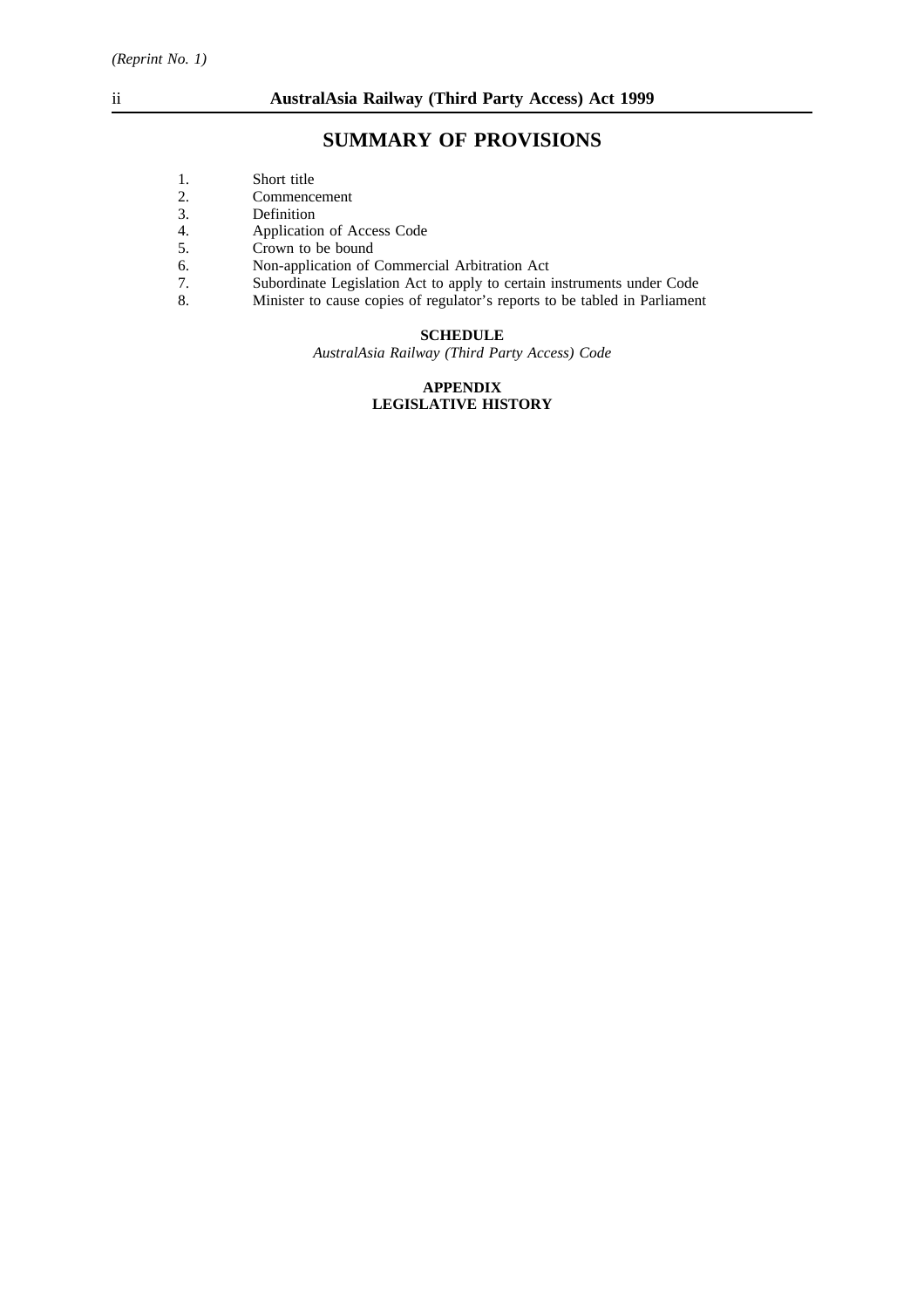# **AUSTRALASIA RAILWAY (THIRD PARTY ACCESS) ACT 1999**

being

AustralAsia Railway (Third Party Access) Act 1999 No. 46 of 1999 [Assented to 12 August  $1999$ ]<sup>1</sup>

as amended by

Ministerial Notice [*Gaz.* 17 February 2000, p. 964]<sup>2</sup>

<sup>1</sup> Came into operation 2 September 1999: *Gaz*. 2 September 1999, p. 1046.<br><sup>2</sup> Came into operation 17 February 2000: see notice

Came into operation 17 February 2000: see notice.

## *NOTE:*

*Asterisks indicate repeal or deletion of text.*  $\cdot$  $\ddot{\phantom{a}}$ *For the legislative history of the Act see Appendix.*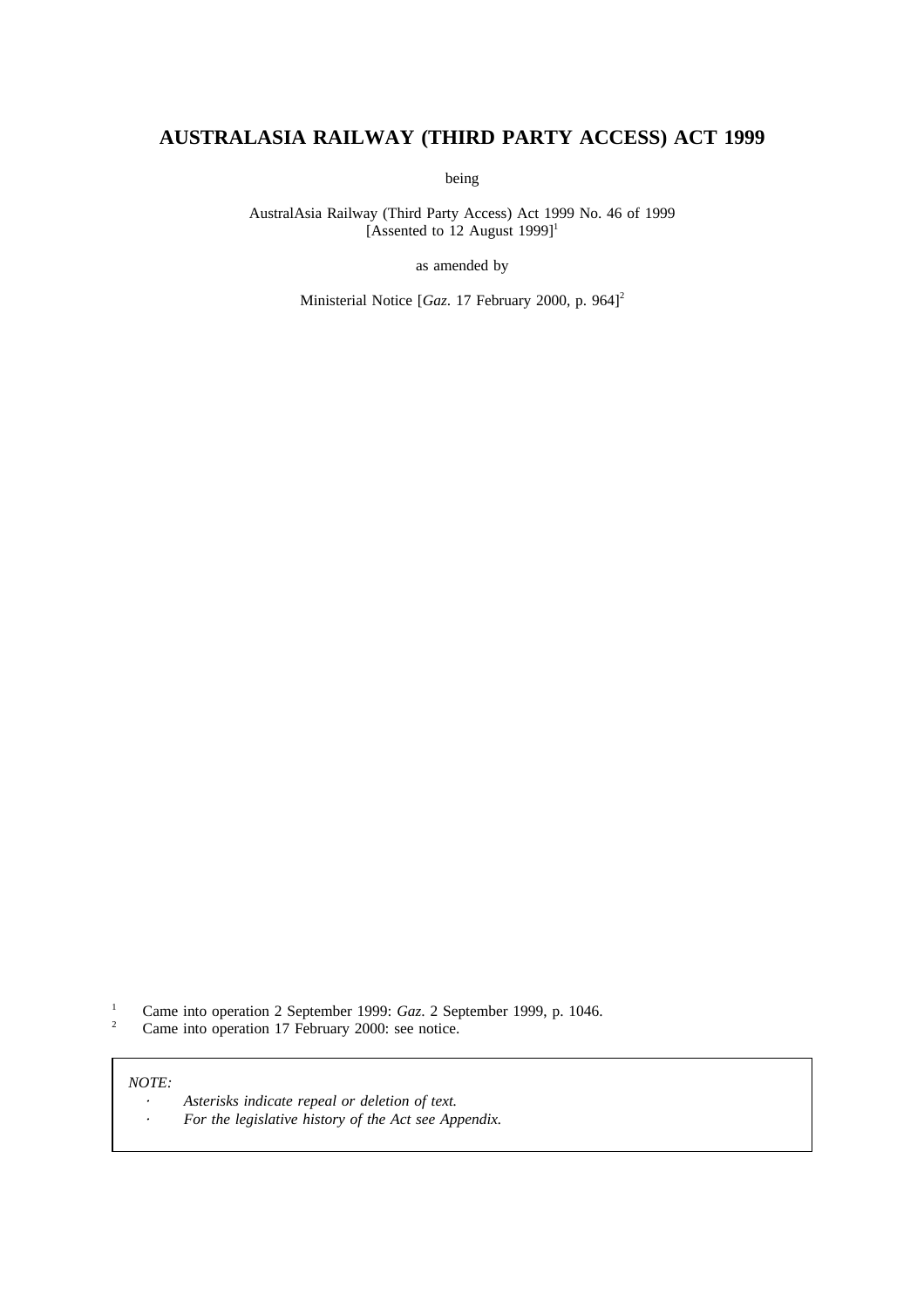**An Act to establish as a law of South Australia a Code making provision for the regulation of third party access to railway infrastructure services in relation to the AustralAsia Railway; and for other purposes.**

The Parliament of South Australia enacts as follows:

## **Short title**

**1.** This Act may be cited as the *AustralAsia Railway (Third Party Access) Act 1999*.

#### **Commencement**

**2.** This Act will come into operation on a day to be fixed by proclamation.

## **Definition**

**3.** In this Act—

"**Access Code**" means the AustralAsia Railway (Third Party Access) Code contained in the Schedule.

## **Application of Access Code**

**4.** The Access Code applies as a law of the State.

## **Crown to be bound**

**5.** (1) This Act and the Access Code bind the Crown, not only in the right of the State but also, so far as the legislative power of the State permits, the Crown in all its other capacities.

(2) Nothing in this Act or the Access Code makes the Crown liable to be prosecuted for an offence.

## **Non-application of Commercial Arbitration Act**

**6.** The *Commercial Arbitration Act 1986* does not apply to an arbitration under the Access Code.

## **Subordinate Legislation Act to apply to certain instruments under Code**

**7.** Sections 10 and 10A of the *Subordinate Legislation Act 1978*, with the necessary modifications, apply to a notice under clause 49 of the Access Code (other than a notice prescribing a date on which clause 48 of the Access Code is to expire) in the same way as they apply to regulations made under an Act.

## **Minister to cause copies of regulator's reports to be tabled in Parliament**

**8.** The Minister must, within 12 sitting days after receiving a report under clause 7 of the Access Code, cause a copy of the report to be laid before both Houses of Parliament.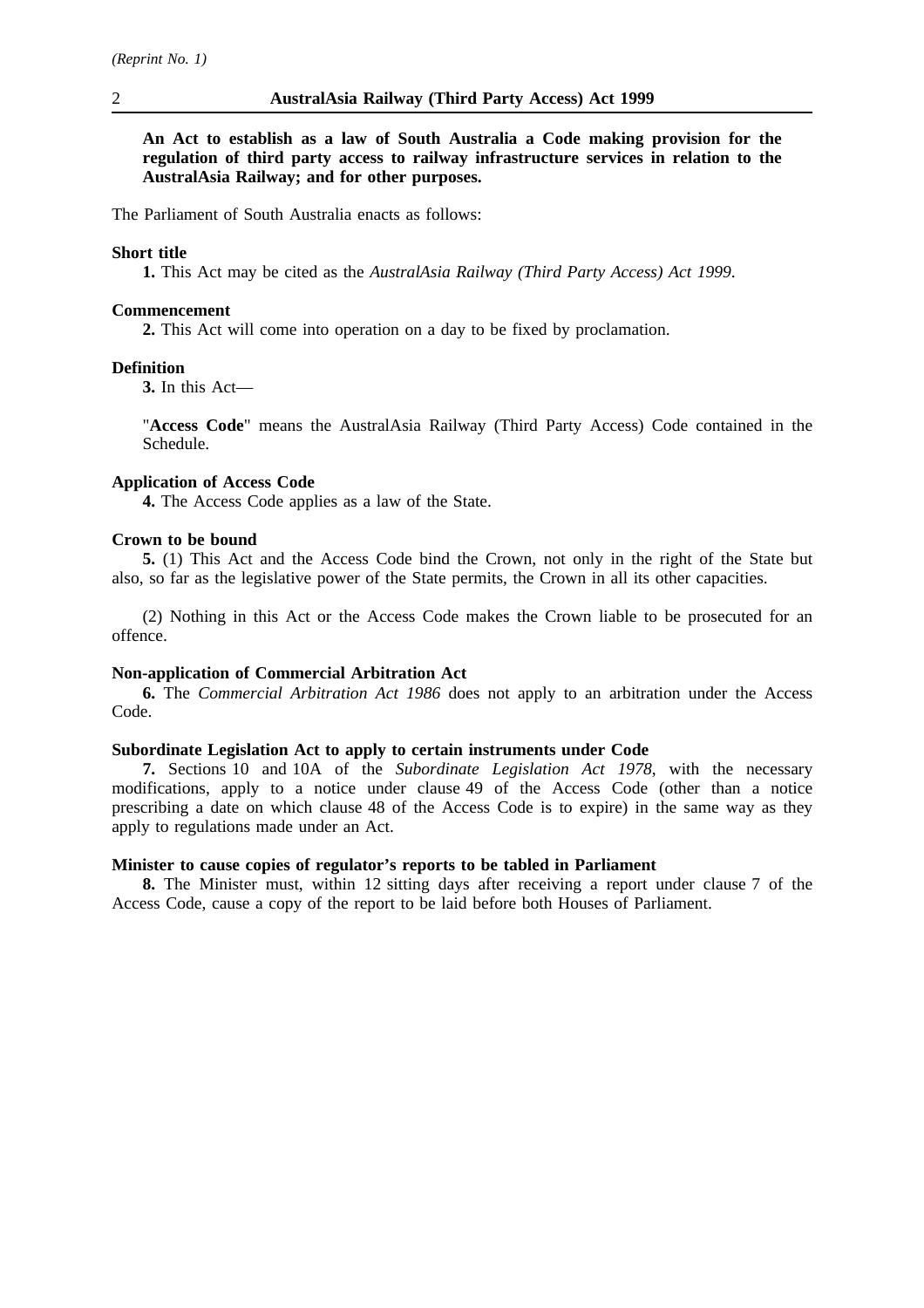## **SCHEDULE**

*AustralAsia Railway (Third Party Access) Code*

## **PART 1—PRELIMINARY**

*Division 1—General*

#### **1. Title**

This Code may be cited as the AustralAsia Railway (Third Party Access) Code.

## **2. Application of Code**

This Code applies to so much of the railway as has been constructed between Tarcoola and Darwin to the extent prescribed from time to time.

#### **3. Interpretation**

(1) In this Code, unless the contrary intention appears—

"**access contract**" means a contract or agreement for the provision of railway infrastructure services;

"**access dispute**" means a dispute referred to in clause 13 or clause 36(2);

"**access holder**" means a person who has a right of access to railway infrastructure facilities and includes the access provider if or when the access provider is providing a freight service or a passenger service by means of the railway;

"**access provider**", in relation to a railway infrastructure service, means the person who provides or is in a position to provide the railway infrastructure service;

"**access seeker**" has the meaning given by clause 10;

"**arbitrator**" means an arbitrator appointed under this Code;

"**associate**" has the meaning given by the *Corporations Law*;

"**award**" means an award made by an arbitrator under this Code;

"**corresponding access regime**" means—

 $(a)$ 

- (i) in respect of a service that is declared under Part IIIA of the *Trade Practices Act 1974* of the Commonwealth, Part IIIA of that Act;
- (ii) an access regime in respect of which there is a decision in force by the Commonwealth Minister under section 44N of the *Trade Practices Act 1974* of the Commonwealth that the regime is an effective access regime;
- (iii) an arrangement under an undertaking in operation under section 44ZZA of the *Trade Practices Act 1974* of the Commonwealth; or
- (iv) a code accepted by the Australian Competition and Consumer Commission under section 44ZZAA of the *Trade Practices Act 1974* of the Commonwealth,

if and only to the extent that the regime allows for the resolution of interface issues arising under two or more railway access regimes; or

*(b)* a law, code, instrument or arrangement declared by the Northern Territory Minister and the South Australian Minister jointly, by notice in the *Gazette*, to be a corresponding access regime for the purposes of this definition;

"**freight service**" means the service of carrying goods on the railway;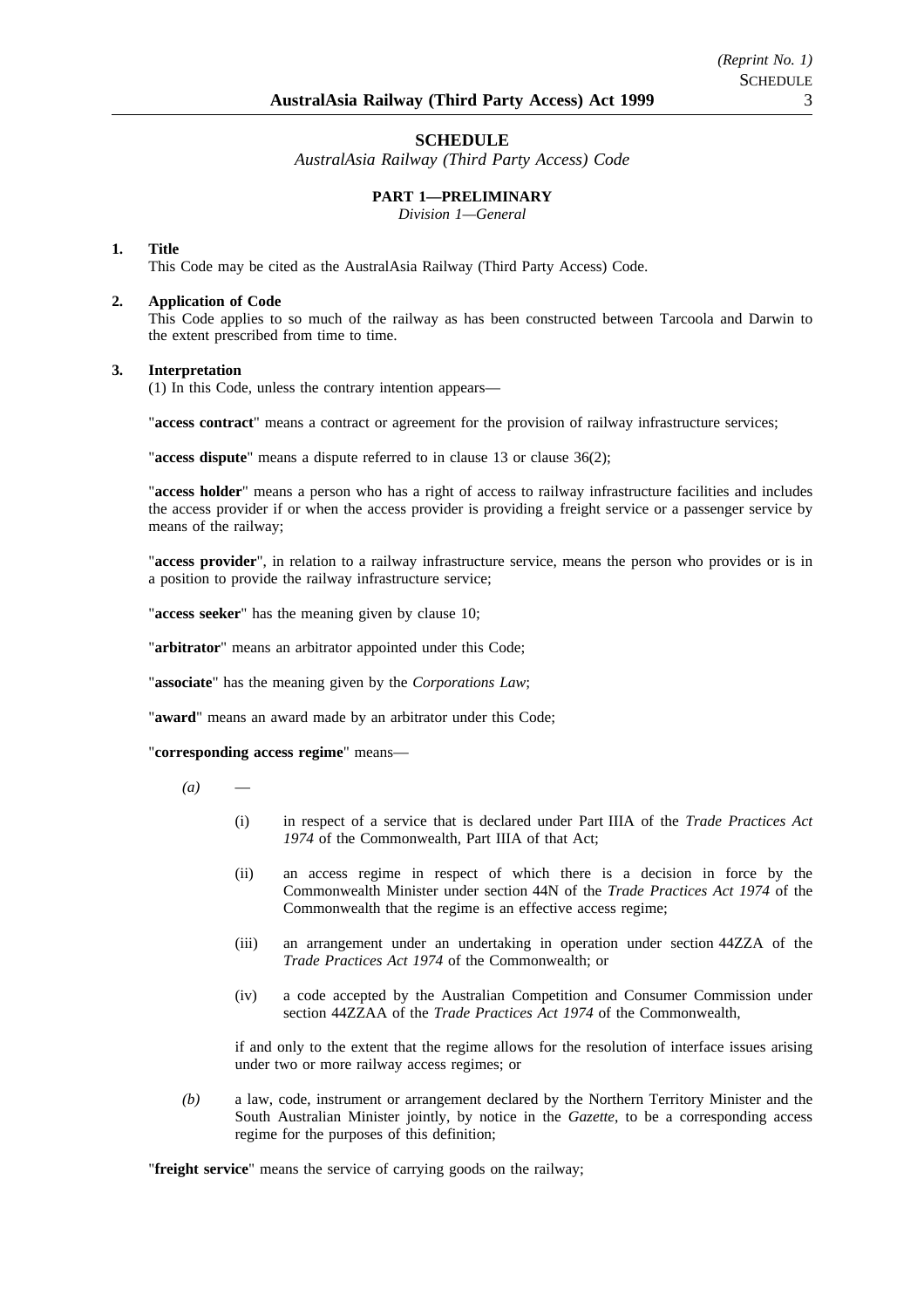"**interface issues**"—these are issues which directly affect two or more railways (including the railway to which this Code applies) and which relate to operating a freight service or a passenger service by means of such railways;

"**Northern Territory Minister**" means the Minister of the Northern Territory having responsibilities for railways in the Northern Territory;

"**party**" means—

- *(a)* in relation to an arbitration of an access dispute—a party to the arbitration, as mentioned in clause 17;
- *(b)* in relation to an award—a party to the arbitration in which the arbitrator made the award;

"**passenger service**" means the service of carrying passengers on the railway;

"**prescribed**" means prescribed by the Northern Territory Minister and the South Australian Minister jointly by notice in the *Gazette*;

"**pricing principles**" means the pricing principles established by the Schedule;

"**railway**" means the railway to which this Code applies;

"**railway infrastructure facilities**" means facilities necessary for the operation or use of the railway, including—

- *(a)* the railway track;
- *(b)* the signalling systems, train control systems and communications systems; and
- *(c)* such other facilities as may be prescribed,

but not including rolling stock;

"**railway infrastructure service**" means the service of providing, or providing and operating, railway infrastructure facilities for the purpose of providing a freight service or a passenger service by means of the railway;

"**regulator**"—*see* clause 5;

"**related body corporate**" has the meaning given by the *Corporations Law*;

"**required railway infrastructure**", in relation to an access seeker or access holder, means that portion of the railway infrastructure facilities required from the access provider in order to provide the relevant railway infrastructure service to the access seeker or access holder (as the case may be);

"**response date**" means the date on which the relevant 21 day period referred to in clause 10(4) expires;

"**South Australian Minister**" means the Minister of South Australia having responsibilities for railways in South Australia;

"**Supreme Court**" means the Supreme Court of the Northern Territory or the Supreme Court of South Australia.

(2) A reference in this Code to an arbitrator includes, in a case where there are 2 or more arbitrators, a reference to the arbitrators.

(3) A reference in this Code to a person seeking access to a railway infrastructure service includes a reference to a person seeking access on behalf of another person or other persons.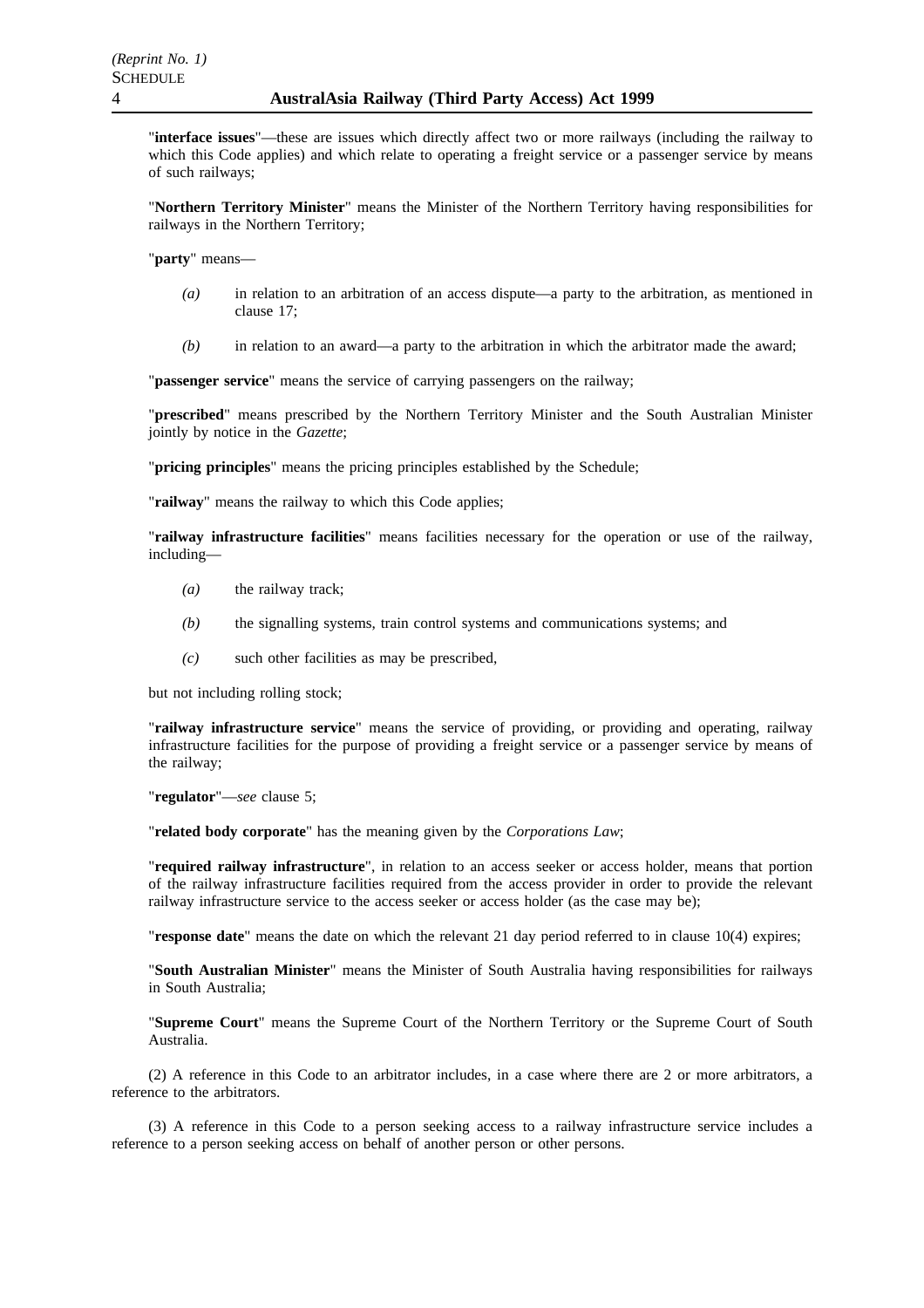(4) For the purposes of the pricing principles, an effective constraint will be taken to exist when it is likely that a supplier (or the threat of entry by a potential supplier) of transportation services by a mode other than rail (supplier A) will prevent another supplier of the same or similar transportation services by rail (supplier B) from sustaining prices materially above supplier B's long term efficient costs of supply without offering materially more in return.

(5) The following provisions apply with respect to the prescription of any facilities under paragraph *(c)* of the definition of "**railway infrastructure facilities**" in subclause (1):

- *(a)* the Ministers must not prescribe a facility without first consulting with the regulator; and
- *(b)* the prescription of a facility must be consistent with the criteria set out in Clause  $6(3)(a)$  of the Competition Principles Agreement referred to in the *Trade Practices Act 1974* of the Commonwealth.

#### **4. Joint ventures**

(1) If the access provider or access seeker consists of the participants in a joint venture, the participants are jointly and severally liable to the obligations under this Code.

(2) The participants in the joint venture may, from time to time, give the regulator written notice of an authorised representative (who may, but need not, be a participant in the joint venture).

(3) A notice given by or to the authorised representative is taken to have been given by or to all participants in the joint venture.

(4) If no representative is currently nominated under this clause, a notice given to any one of the participants in the joint venture is taken to have been given to all.

(5) If this Code requires or permits something to be done by the participants, the thing may be done by one or more of the participants on behalf of them all.

(6) If a provision of this Code refers to the participants doing something, the provision applies as if the provision referred to one or more of the participants doing that thing on behalf of the participants.

(7) A joint venture includes a partnership.

#### *Division 2—The regulator*

#### **5. The regulator**

The South Australian Independent Industry Regulator established under the *Independent Industry Regulator Act 1999* of South Australia is the regulator under this Code (and may exercise and perform the powers and functions of the regulator under this Code for the purposes of both the law of the Northern Territory and the law of South Australia).

## **6. Powers and functions of regulator**

(1) The following functions are assigned to the regulator:

- *(a)* to monitor and enforce compliance with this Code; and
- *(b)* such other functions as are contemplated for the regulator under this Code.

(2) The regulator has such powers as are necessary to enable him or her to carry out the functions assigned to the regulator under this Code.

### **7. Regulator to report to Ministers**

The regulator must, on or before 30 September in every year, forward to the Northern Territory Minister and the South Australian Minister a report of the work carried out by the regulator under this Code for the financial year ending on the preceding 30 June.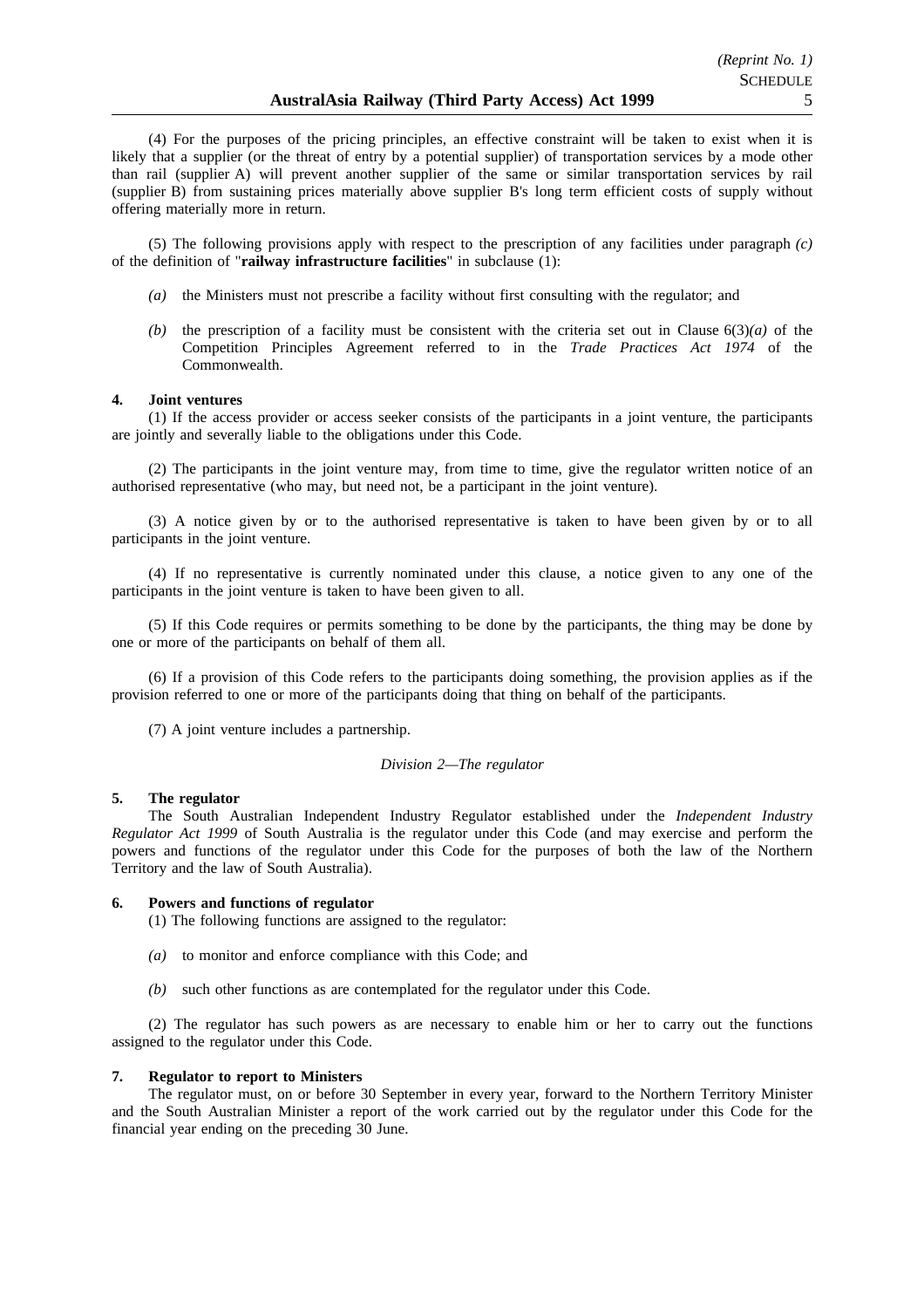## **8. Public consultation**

- (1) The regulator must undertake a public consultation process whenever the regulator—
- *(a)* is undertaking a review under clause 50; or
- *(b)* is considering the adoption of a guideline, or the adoption of a variation to a guideline, under this Code.
- (2) A public consultation process under subclause (1) must provide for—
- *(a)* the publication in a newspaper circulating generally in Australia of a notice describing the matter under consideration and inviting interested persons to make submissions in relation to the matter within a period stated in the notice; and
- *(b)* the consideration by the regulator of any submissions made in response to an invitation under paragraph *(a)*,

(and may include other consultation processes considered appropriate by the regulator).

## **PART 2—ACCESS TO RAILWAY INFRASTRUCTURE SERVICES**

## *Division 1—Negotiation of access*

## **9. Obligation of access provider to provide information about access**

(1) The access provider must, on application of any person, provide the person with information reasonably requested by the person about—

- *(a)* the extent to which the access provider's railway infrastructure facilities are currently being used;
- *(b)* technical details and requirements of the access provider, such as axle load data, clearance and running speeds;
- *(c)* time-path allocation and reallocation policies for the railway;
- *(d)* service quality and train management standards; and
- *(e)* relevant prices and costs associated with railway infrastructure services provided by the access provider, prepared by the access provider for reference purposes in accordance with guidelines developed and published by the regulator.

(2) The access provider may make a reasonable charge (to be determined on a basis decided or approved by the regulator) for providing information under this clause.

(3) The access provider must, for the purposes of subclause (1)*(c)* and *(d)*, develop and maintain time-path allocation and reallocation policies and service quality and train management standards in accordance with principles contained in guidelines developed and published by the regulator.

## **10. Access proposal**

(1) A person (the "**access seeker**") who wants access to a railway infrastructure service, or who wants to vary an access contract in a significant way or to a significant extent, may put a written proposal (the "**access proposal**") to the access provider setting out—

- *(a)* the nature and extent of the required access or variation; and
- *(b)* any other information relevant to formulating a response to the access proposal, including information relevant to determining the price to be charged for access or on account of the variation (as the case may be).

(2) If the implementation of an access proposal would require an expansion or extension of railway infrastructure facilities, the access proposal may include a proposal for the expansion or extension of the infrastructure facilities.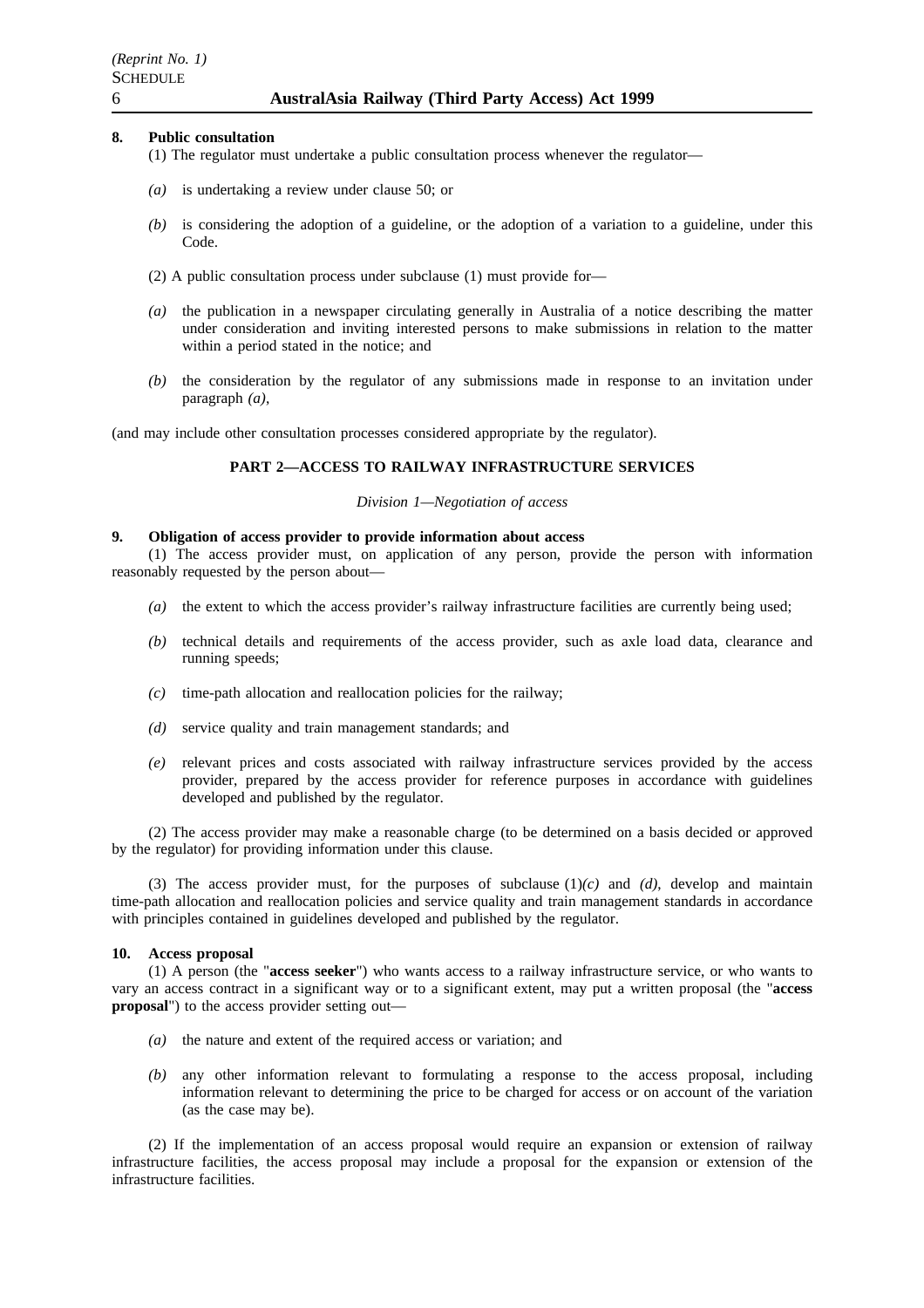- (2a) An access proposal may involve—
- *(a)* a proposal relating to one or more freight services or passenger services and one or more time paths for such services; and
- *(b)* a person other than the access seeker who will ultimately require the railway infrastructure services which are the subject of the access request.

(3) The access provider may, within 21 days after receiving an access proposal, request further information from the access seeker as the access provider may reasonably require to enable the access provider to consider the access proposal.

(4) The access provider must, within 21 days after receiving an access proposal or if, within that period, the access provider has requested further information under subclause (3), within 21 days after receiving the information—

- *(a)* give written notice of the proposal to—
	- (i) the regulator; and
	- (ii) any access holder whose rights under an existing access contract or award would be affected by implementation of the proposal;
- *(b)* provide to the access seeker the name and contact details of any access holder whose rights under an existing access contract or award would be affected by implementation of the proposal; and
- *(c)* provide to the access seeker an indication (even if only a preliminary indication) of the terms and conditions on which the access provider would be prepared to grant access or to make the variation.

(5) It is sufficient compliance with subclause  $(4)(a)(ii)$  if a notice indicating that the access provider has received the access proposal, and the name of the access seeker, is published in a newspaper circulating in the Northern Territory and South Australia.

(5a) A written notice under subclause  $(4)(a)(ii)$  will be limited to providing the name and contact details of the access seeker and technical details concerning the nature and extent of the required access or variation.

- (6) The respondents to the proposal are—
- *(a)* the access provider; and
- *(b)* any access holder whose rights under an existing access contract or award would be affected by implementation of the proposal.

#### **11. Duty to negotiate in good faith**

(1) The access provider and access seeker must, as soon as practicable after the response date, endeavour to accommodate each others' reasonable requirements and must negotiate in good faith with a view to reaching agreement on whether the access seeker's requirements as set out in the access proposal (or some agreed modification of the requirements) could reasonably be met, and, if so, the terms and conditions for the provision of access for the access seeker.

(2) The other respondents (if any) whose rights (or prospective rights) would be affected by implementation of the access proposal must also negotiate in good faith with the access seeker with a view to reaching agreement on the provision of access to the access seeker and any consequent variation of their rights (or prospective rights) of access.

### **12. Limitation on access provider's right to contract to provide access**

- (1) The access provider must not enter into an access contract unless—
- *(a)* there is no other respondent to the access proposal;
- *(b)* all the other respondents to the proposal agree; or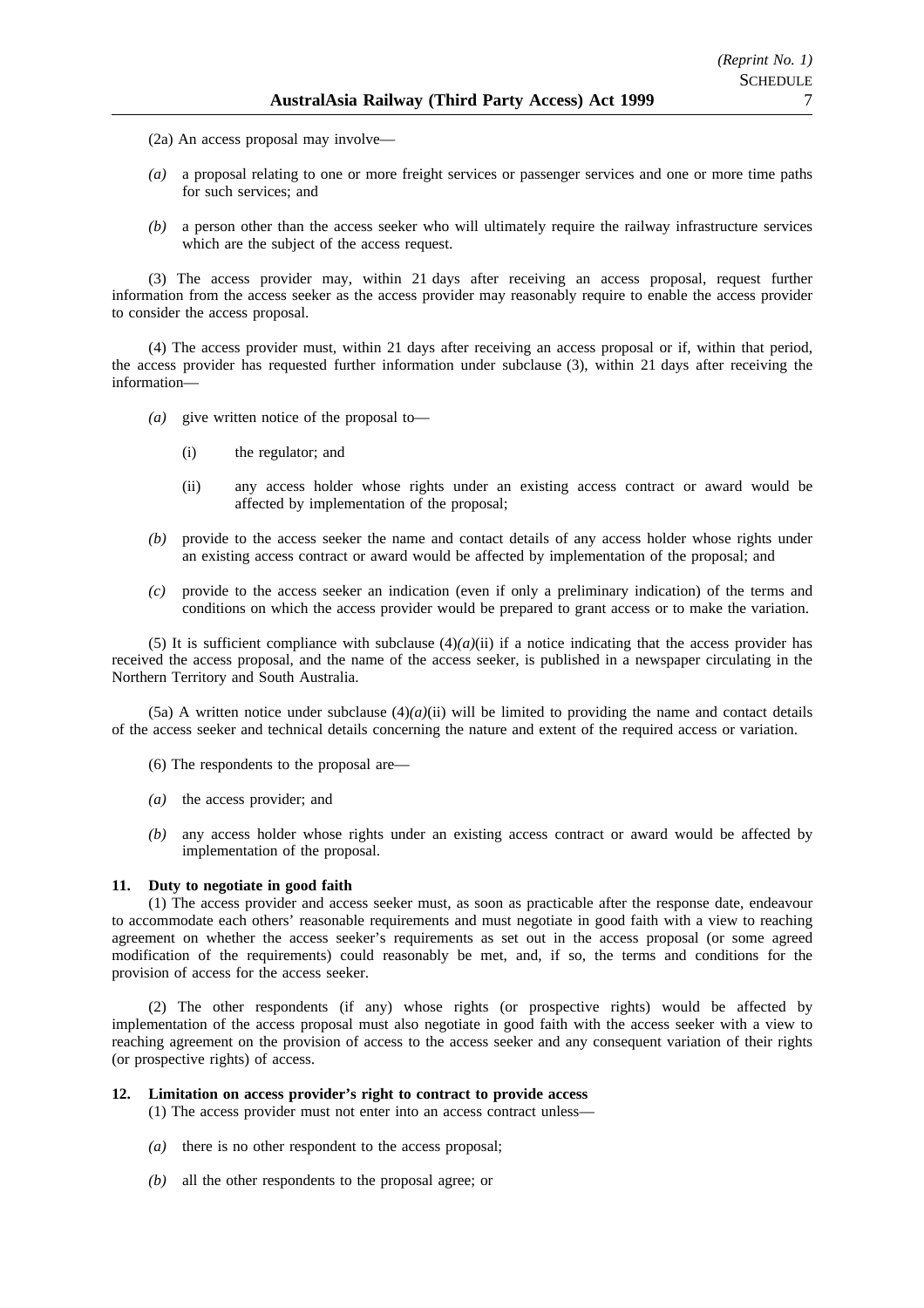- *(c)* any access dispute in relation to the access proposal is resolved by conciliation in accordance with Division 3 or by arbitration in accordance with Division 4.
- (2) A contract entered into in contravention of this clause is void.

### **12A. Protection of confidential information**

(1) Information obtained under this Division that—

- *(a)* could affect the competitive position of an access seeker or a respondent; or
- *(b)* is commercially valuable or sensitive for some other reason,

is to be regarded as confidential information.

(2) A person who obtains confidential information under this Division must not disclose that information unless—

- *(a)* the disclosure is reasonably required for the purposes of this Code;
- *(b)* the disclosure is made with the consent of the person who supplied the information;
- *(c)* the disclosure is required or allowed by law;
- *(d)* the disclosure is required by a court or tribunal constituted by law; or
- *(e)* the disclosure is in prescribed circumstances.

Penalty: \$10 000.

(3) A person who obtains confidential information under this Division must not (unless authorised by the person who supplied the information)—

- *(a)* disclose the information to an unauthorised person; or
- *(b)* use (or attempt to use) the information for a purpose which is not authorised or contemplated by this Code.

(4) Subclauses (1), (2) and (3) do not prevent or restrict the disclosure of information to the regulator and the regulator may in any event disclose confidential information if the regulator is of the opinion that the public benefit in making the disclosure outweighs any detriment that might be suffered by a person in consequence of the disclosure.

(5) A person who obtains confidential information under this Division must not use the information for the purpose of securing an advantage for himself or herself or for some other person in competition to the person who provided the information.

Penalty: \$100 000.

(6) The access provider must, in connection with the operation of this clause, develop and maintain policies to ensure that confidential information obtained by the access provider under this Division is not—

- *(a)* used in any unauthorised way or for an unauthorised purpose; or
- *(b)* provided to an unauthorised person.

(7) The access provider must provide a copy of a policy that applies under subclause (6) to the regulator, and to any other person who requests a copy from the access provider.

Penalty: \$10 000.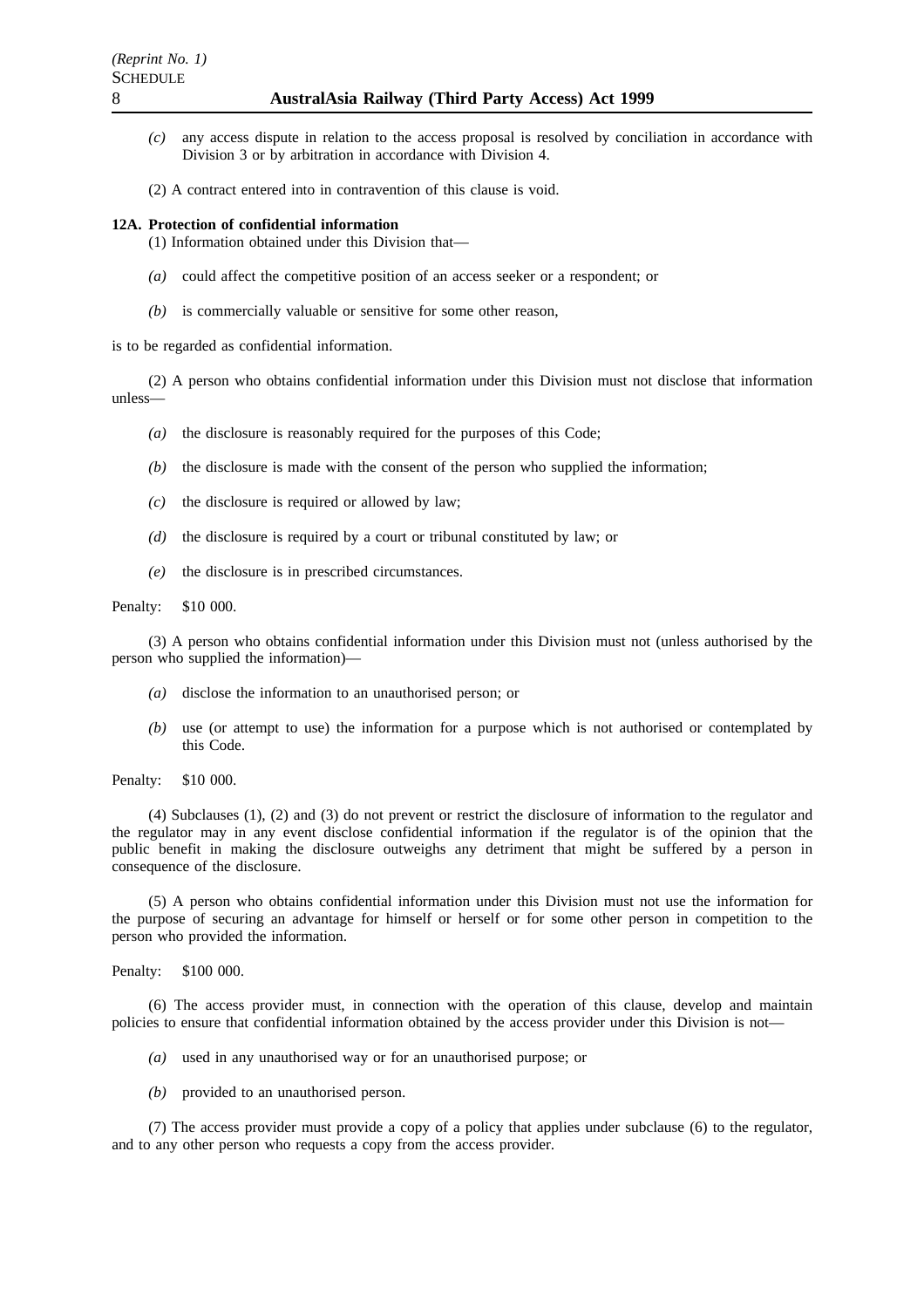(8) In this clause—

"**unauthorised person**" means a person who is directly involved, on behalf of the access provider, in the promotion or marketing of freight services or passenger services but does not include a person whose involvement is limited to—

- *(a)* strategic decision making;
- *(b)* performing general supervisory or executive functions; or
- *(c)* providing technical, administrative, accounting, service or other support functions.

## **12B. Referral of issues to regulator**

(1) An access seeker, the access provider or any other respondent to an access proposal may request the regulator to consider and, if appropriate, to give advice or directions with respect to any matter that has arisen in connection with the operation of this Division in order to facilitate the conduct of negotiations under this Division.

(2) A person making a request under subclause (1) must comply with any requirement published by the regulator for the purposes of this clause.

(3) The regulator may decline to consider or act on a request under subclause (1) for any reasonable cause.

(4) The regulator may, if the regulator thinks fit, give a general direction to the access provider under subclause (1) in respect of a particular matter under this Division.

(5) A person must not, without reasonable excuse, contravene or fail to comply with a direction given by the regulator under this clause.

Penalty: \$10 000.

(6) This clause does not limit or affect the ability of an access seeker at any time to request that an access dispute be referred to arbitration under Division 2.

## *Division 2—Access disputes and requests for arbitration*

## **13. Access disputes**

An access dispute exists if—

- *(a)* a respondent to an access proposal, within 30 days after the response date or such other time as may be prescribed, refuses or fails to enter into good faith negotiations with the access seeker;
- *(b)* the access seeker, after making reasonable attempts to reach agreement with the respondents, fails to obtain an agreement on the access proposal or an agreed modification of the proposal; or
- *(c)* all parties agree that there is no reasonable prospect of reaching agreement.

## **14. Request for reference of dispute to arbitration**

(1) An access seeker may, by written notice given to the regulator, request the regulator to refer an access dispute to arbitration.

(2) A copy of a notice under this clause must be given to all respondents to the access proposal.

*Division 3—Conciliation and reference to arbitration*

## **15. Conciliation and reference to arbitration**

(1) On receipt of a request to refer an access dispute to arbitration, the regulator must (subject to this clause)—

*(a)* if the parties to the dispute agree—attempt to settle the dispute by conciliation; or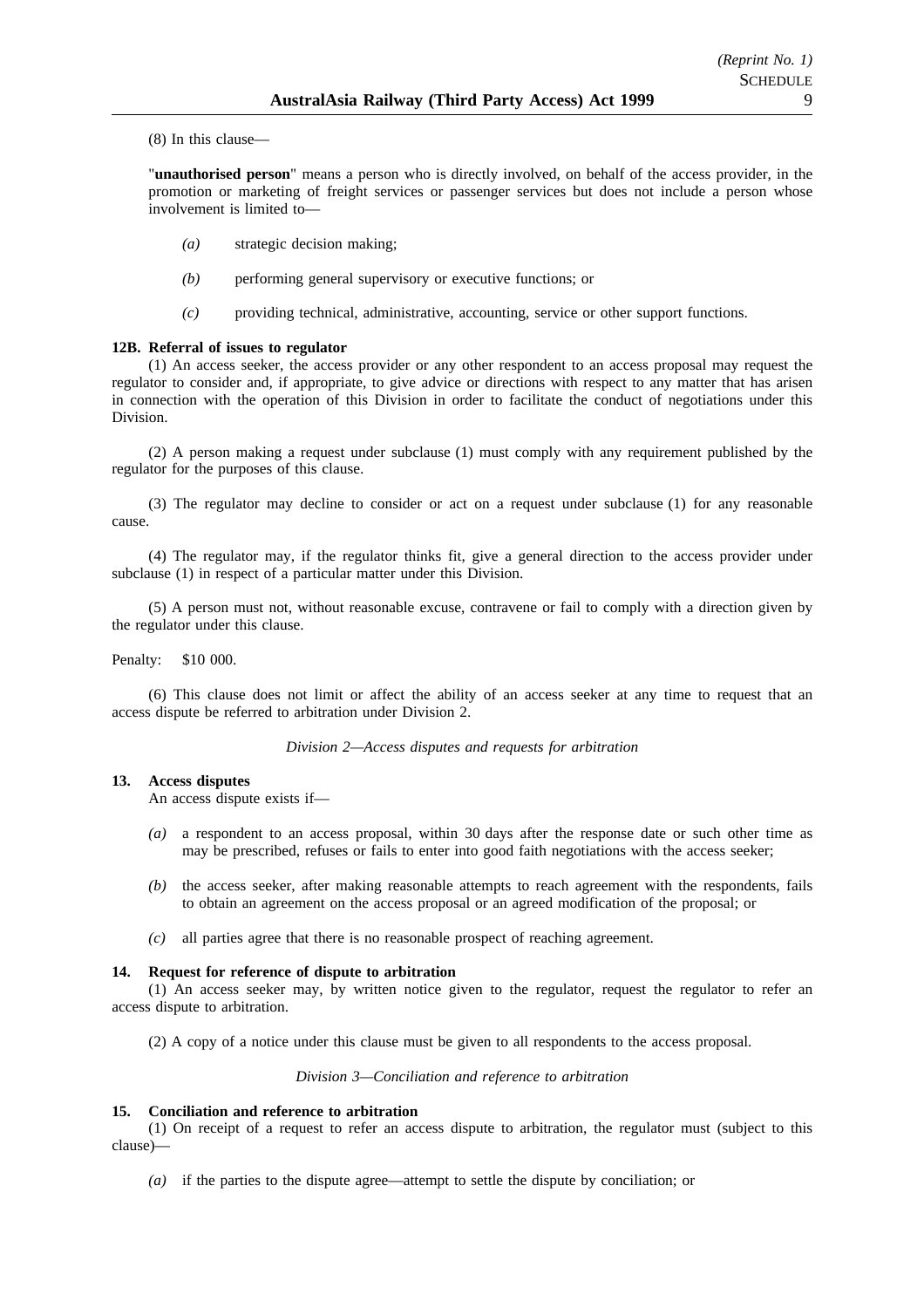*(b)* if the parties do not agree or they agree but after making a reasonable attempt to do so the regulator fails to settle the dispute by conciliation—appoint an arbitrator or arbitrators and refer the dispute to them.

(2) The regulator is not obliged to attempt to settle the dispute by conciliation or refer the dispute to arbitration if, in the regulator's opinion—

- *(a)* the subject matter of the dispute is trivial, misconceived or lacking in substance;
- *(b)* the access seeker has not provided information reasonably requested by the access provider under clause  $10(3)$ ;
- *(c)* the access seeker has not negotiated in good faith or has resorted to arbitration prematurely or unreasonably; or
- *(d)* the regulator is satisfied, on the application of a party to the dispute, that there are good reasons why the dispute should not be referred to arbitration.
- (3) A dispute cannot be referred to arbitration if—
- *(a)* the dispute involves only one access seeker and, before the appointment of the arbitrator, the access seeker notifies the regulator that the access seeker does not want to proceed with the arbitration; or
- *(b)* the dispute involves 2 or more access seekers and, before the appointment of the arbitrator, all access seekers notify the regulator that they do not want to proceed with the arbitration.

#### **16. Arbitrator to be qualified**

(1) The regulator must keep a list of persons who are suitably qualified to be appointed as arbitrators but may appoint as an arbitrator a person who is not included in the list if the occasion requires.

(2) An arbitrator must be a person who—

- *(a)* is independent of the parties to the dispute;
- *(b)* is not subject to the control or direction of the Government of either the Northern Territory or South Australia in any capacity;
- *(c)* is properly qualified to act in the resolution of the dispute; and
- *(d)* has no direct or indirect interest in the outcome of the dispute.

(3) Before appointing an arbitrator, the regulator must consult with each of the parties to the dispute and must attempt (but is not bound) to make an appointment that is acceptable to all parties.

- (4) If it appears to the regulator—
- *(a)* that a dispute includes, or may include, an interface issue; and
- *(b)* that the access seeker is, or may be, involved in a dispute under a corresponding access regime,

then the regulator should, in making an appointment under this clause, endeavour to appoint a person who can also act under the corresponding access regime.

(5) If the regulator is unable to appoint a person under subclause (4) who is able to act under a corresponding access regime, the person appointed under this clause to act as an arbitrator must, in respect of any interface issues involved in a dispute, endeavour to consult with any person appointed to act as an arbitrator under the corresponding access regime.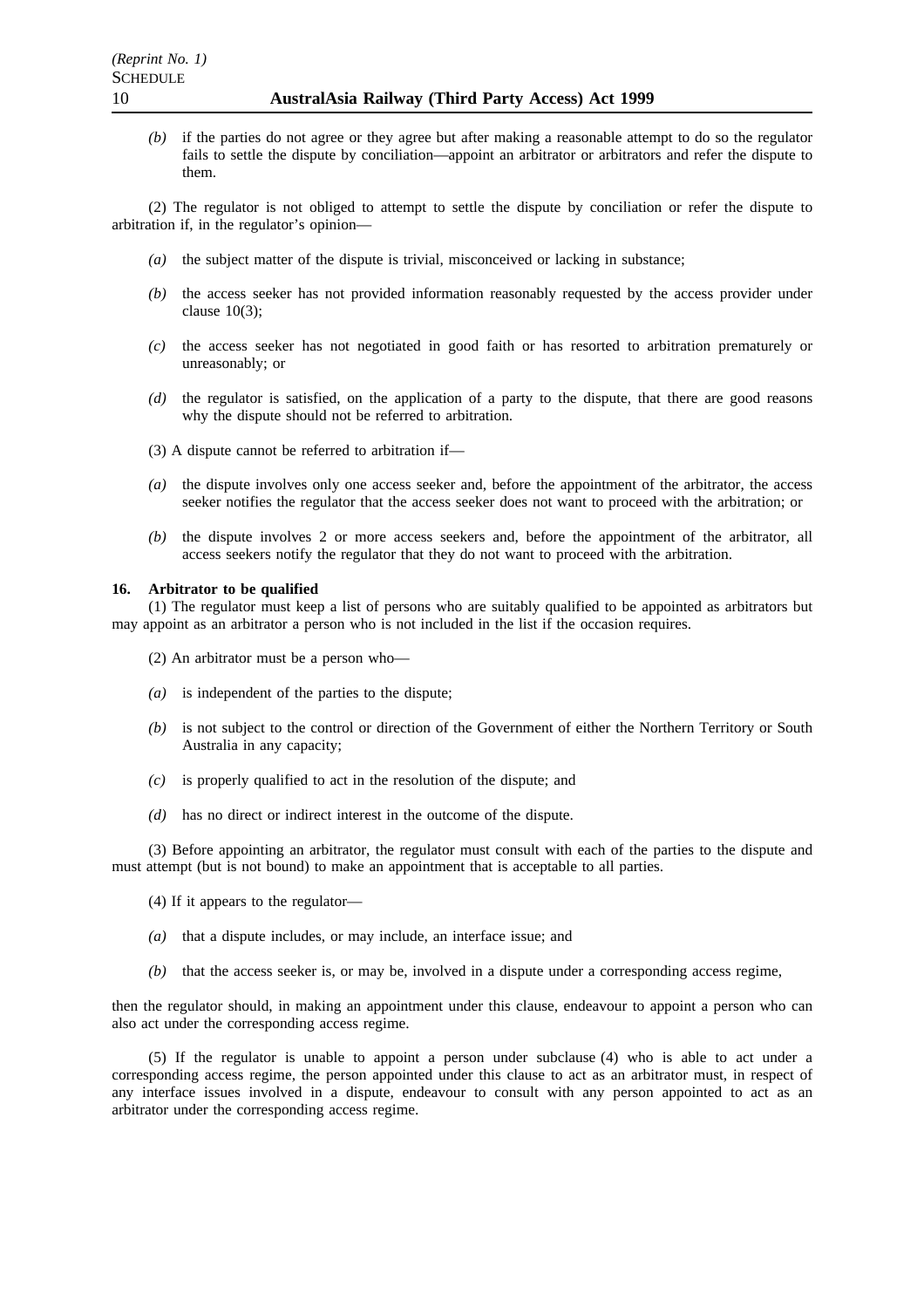### *Division 4—Arbitration of access disputes*

### **17. Parties to arbitration**

(1) The parties to the arbitration of an access dispute are—

- *(a)* the access seeker;
- *(b)* the access provider;
- *(c)* any other respondent to the access proposal; and
- *(d)* any other person who applies in writing to be made a party and is accepted by the arbitrator as having a sufficient interest.
- (2) The regulator may participate in an arbitration under this Part.
- (3) The participation of the regulator may include—
- *(a)* providing or calling evidence;
- *(b)* making representations on questions arising during the arbitration; and
- *(c)* assisting the parties or the arbitrator with any matter (as may be appropriate).

#### **18. Manner in which decisions made**

Where 2 or more arbitrators are appointed to arbitrate an access dispute—

- *(a)* the regulator must appoint one of the arbitrators to preside;
- *(b)* any decision to be made in the proceedings may be made by a majority; and
- *(c)* if the arbitrators are equally divided in opinion, the decision of the presiding arbitrator prevails.

### **19. Award by arbitrator**

(1) Unless the arbitrator terminates the arbitration under clause 22, the arbitrator must make a written award on access to the railway infrastructure service by the access seeker.

(2) The award may deal with any matter relating to access to the service by the access seeker, including matters that were not the basis for notification of the dispute. By way of example, the award may-

- *(a)* require the access provider to provide access to the service by the access seeker;
- *(b)* require the access seeker to accept, and pay for, access to the service;
- *(c)* specify the terms and conditions of the access seeker's access to the service;
- *(d)* subject to clause 20, require the access provider to expand or extend the railway infrastructure facilities;
- *(e)* subject to clause 20, specify the extent to which the award overrides an earlier award or access contract.

(3) The award does not have to require the access provider to provide access to the service by the access seeker.

(4) Before making an award, the arbitrator must give a draft award to the parties to the arbitration and the regulator and may take into account representations that any of them may make on the proposed award.

(5) When the arbitrator makes an award, the arbitrator must give the parties to the arbitration and the regulator the arbitrator's reasons for making the award.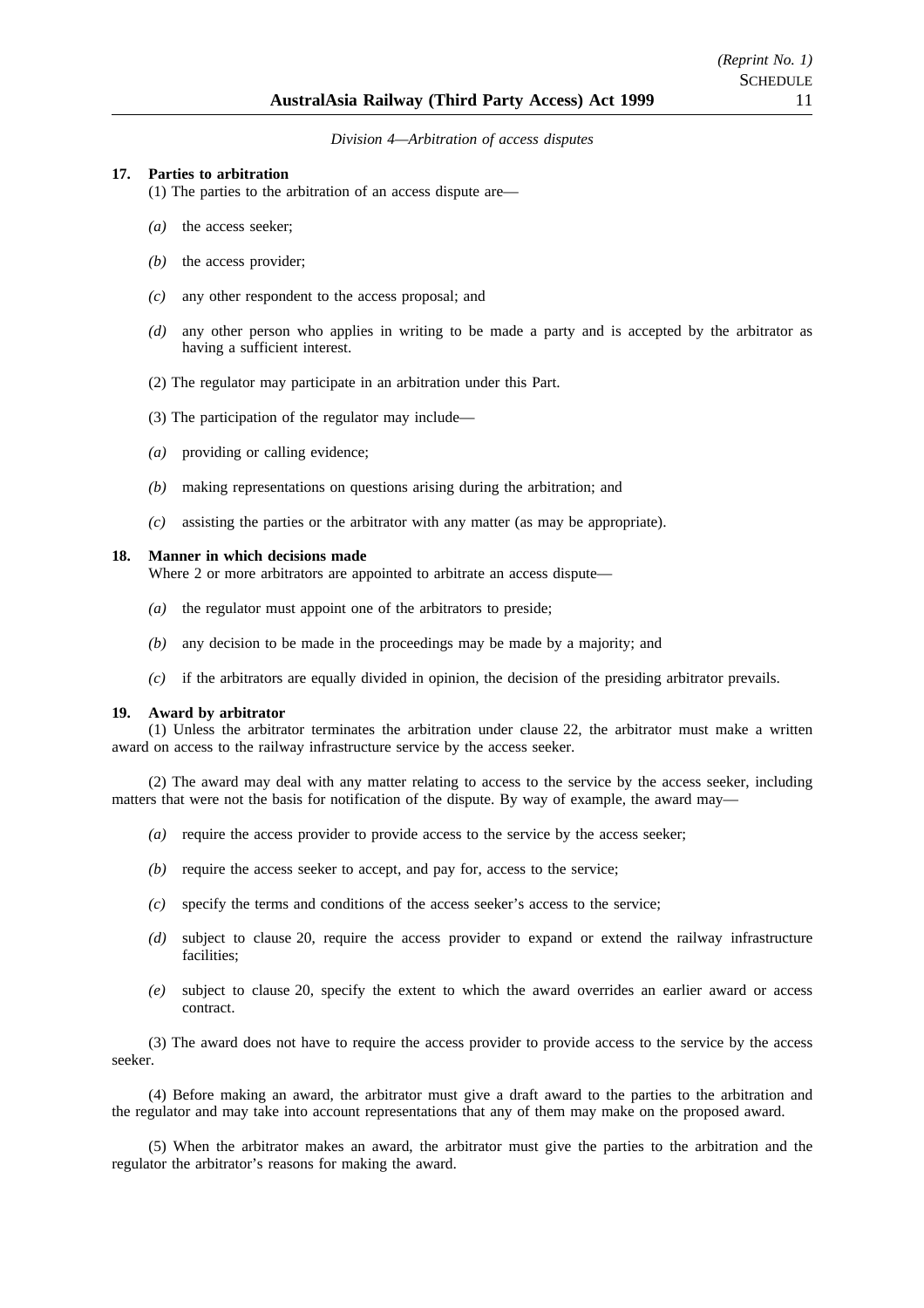(6) The arbitrator may, in providing a draft award or making an award, do either or both of the following:

- *(a)* divide the award into parts and limit distribution of a part in order to protect confidential commercial information from unnecessary publication;
- *(b)* impose conditions with respect to the disclosure of confidential commercial information in order to prevent unnecessary publication.

(7) Despite any other provision, the regulator may disclose confidential commercial information if the regulator is of the opinion that it is in the public interest to do so.

#### **20. Restrictions on access awards**

(1) The arbitrator cannot—

- *(a)* make an award that would—
	- (i) delay the construction of the railway or any part of the railway;
	- (ii) add to the cost of construction of the railway; or
	- (iii) have the effect of requiring the access provider to bear any of the capital cost of any expansion or extension of the railway infrastructure facilities,

unless the access provider agrees; or

*(b)* make an award granting access to railway infrastructure facilities where the right of access cannot be satisfied because of a right of access already granted to, and used by, an access holder.

(2) The arbitrator cannot make an award that would prejudice the rights of an existing access holder under an earlier access contract or award unless—

- *(a)* the access holder agrees; or
- *(b)* the arbitrator is satisfied that—
	- (i) the access holder's entitlement to access exceeds the entitlement that the access holder actually needs and there is no reasonable likelihood that the access holder will need to use the excess entitlement; and
	- (ii) the access seeker's requirements cannot be satisfactorily met except by transferring the excess entitlement (or some of it) to the access seeker and the access holder is or will be compensated for any loss suffered as a result of the transfer of the excess entitlement (or relevant part) to the access seeker.

(3) Despite subclause (1), the arbitrator may make an award that would have the effect of requiring the access provider to expand or extend the railway infrastructure facilities, or to permit an expansion or extension of the railway infrastructure facilities, if—

- *(a)* the expansion or extension is technically and economically feasible and consistent with the safe and reliable operation of the railway infrastructure facilities;
- *(b)* the access provider's legitimate business interests in the railway infrastructure facilities are protected; and
- *(c)* the terms and conditions on which access is to be permitted are reasonable taking into account the costs to be borne by the parties and the economic benefits to the parties resulting from the expansion or extension.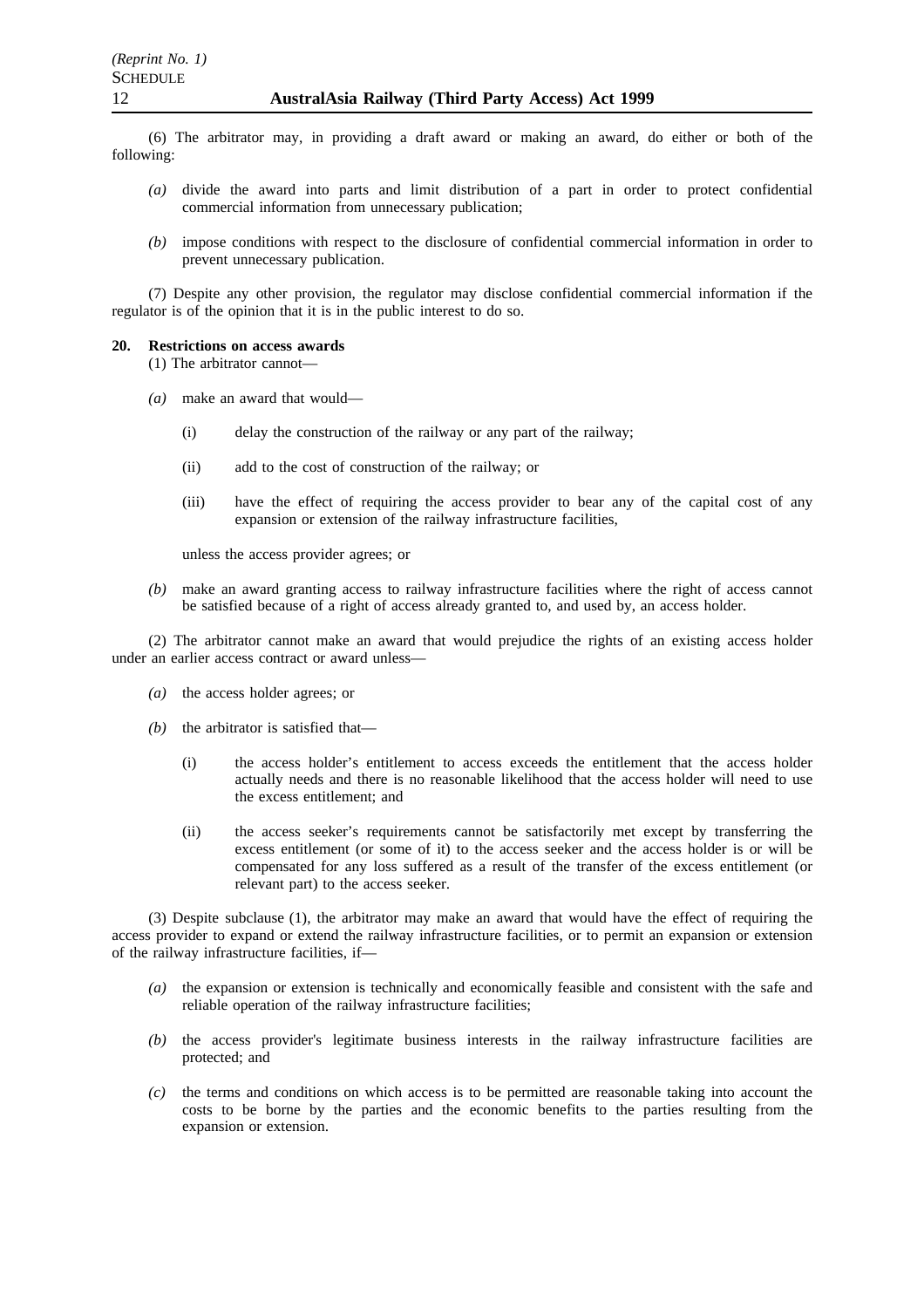(4) For the purposes of subclause  $(3)(b)$ , it will be considered not to be in the access provider's legitimate business interests to require the access provider to take action that would—

- *(a)* result in a breach of—
	- (i) a reasonable financial or other covenant or commitment given by the access provider to a third party; or
	- (ii) a reasonable security obligation of the access provider to a third party; or
- *(b)* result in the access provider having to assume an unreasonable financial, business or other risk, liability or detriment associated with the cost of the expansion or extension.

(5) However, subclause  $(4)(a)$  does not apply if it is found that the financial or other covenant or commitment was given, or the security obligation was undertaken, (as the case may be) by the access provider for the purpose of preventing or hindering access to a railway infrastructure service.

## **21. Matters arbitrator must take into account**

(1) The arbitrator must take the following matters into account in making an award:

- *(a)* the legitimate business interests of the access provider, and the access provider's investment in the railway generally;
- *(b)* the initial capital cost of the railway infrastructure facilities (including the cost of the rail corridor), the degree of economic risk of the project, and the need for a fair return on the access provider's investment having regard to those costs and that risk;
- *(c)* the cost to the access provider of providing access, including any costs of extending the railway infrastructure facilities, but not costs associated with losses arising from increased competition in upstream or downstream markets;
- *(d)* the public interest, including the public interest in having competition in markets;
- *(e)* the interests of all access holders and other persons who have rights to use the railway infrastructure facilities, including all firm and binding contractual obligations;
- *(ea)* in relation to an interface issue involving a corresponding access regime—the interests of the access seeker in having efficient access to the railway;
- *(f)* the pricing principles;
- *(g)* the economic value to the access provider of extensions to the railway infrastructure facilities, the cost of which is borne by someone else, and any additional investment that the access seeker or access provider has agreed to undertake;
- *(h)* the operational and technical requirements necessary for the safe and reliable operation of the railway infrastructure facilities;
- *(i)* the economically efficient operation of the railway infrastructure facilities,

(and may take into account any other matters, not inconsistent with the matters referred to above, that the arbitrator thinks are relevant).

(2) Subclause  $(1)(b)$  must be read in a manner that is not inconsistent with the principles set out in clause 6(4)(i) of the Competition Principles Agreement referred to in the *Trade Practices Act 1974* of the Commonwealth.

## **22. Arbitrator may terminate arbitration in certain cases**

(1) The arbitrator may at any time terminate an arbitration (without making an award) if the arbitrator thinks that—

*(a)* the subject matter of the dispute is trivial, misconceived or lacking in substance;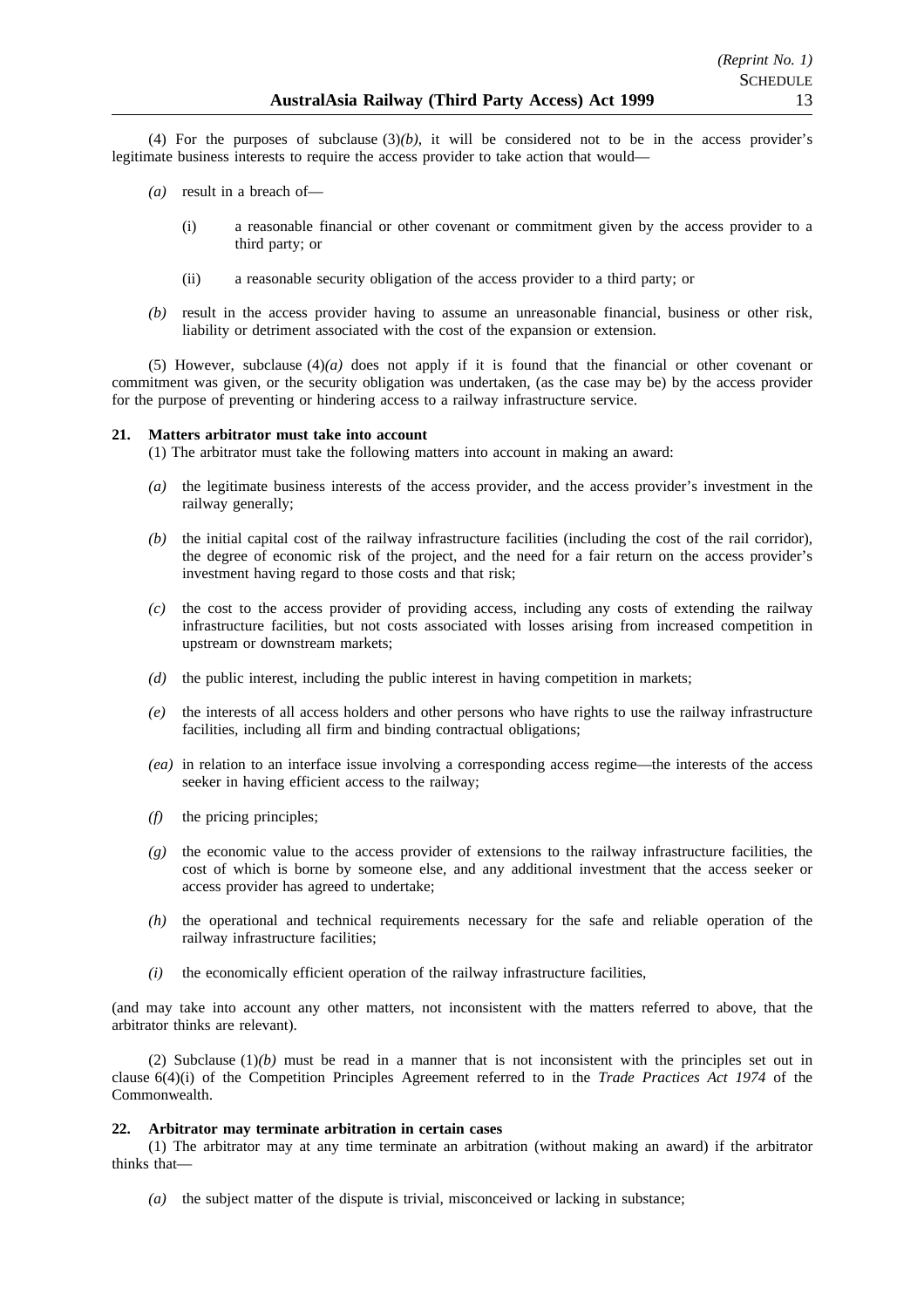- *(b)* the person seeking arbitration of the dispute has not negotiated in good faith or is acting unreasonably; or
- *(c)* the arbitrator is satisfied, on an application of a party to the dispute, that there are good reasons why the arbitration should be terminated.

(2) The arbitrator may also, at any time, terminate an arbitration (without making an award), with the consent of the parties to the arbitration.

(3) If the arbitrator terminates an arbitration under subclause (1) without making an award, the arbitrator must give the parties to the arbitration and the regulator the arbitrator's reasons for terminating the arbitration.

*Division 5—Pricing principles on an arbitration*

## **23. Arbritrated prices for access relating to passenger or freight services**

(1) On an arbitration under this Code, the price that may be charged by the access provider for access to railway infrastructure facilities to enable an access seeker to deliver to its customers a freight service is to be determined by applying the principles and methods of calculation set out in Division 1 in the Schedule to this Code.

(2) On an arbitration under this Code, the price that may be charged by the access provider for access to railway infrastructure facilities to enable an access seeker to deliver to its customers a passenger service is to be determined by applying the principles and methods of calculation set out in Division 2 in the Schedule to this Code.

\*\*\*\*\*\*\*\*\*\*

#### *Division 6—Procedure in arbitration*

#### **25. Hearing to be in private**

(1) Subject to subclause (2), an arbitration hearing for an access dispute is to be in private.

(2) If the parties agree, an arbitration hearing or part of an arbitration hearing may be conducted in public.

(3) The arbitrator in a hearing that is conducted in private may give written directions as to the persons who may be present.

(4) In giving directions under subclause (3), the arbitrator must have regard to the wishes of the parties and the need for commercial confidentiality.

#### **26. Right to representation**

In an arbitration hearing, a party may appear in person or be represented by someone else.

#### **27. Procedure of arbitrator**

(1) In an arbitration hearing about an access dispute, the arbitrator—

- *(a)* is not bound by technicalities, legal forms or rules of evidence;
- *(b)* must act as speedily as a proper consideration of the dispute allows, having regard to the need to carefully and quickly inquire into and investigate the dispute and all matters affecting the merits, and fair settlement, of the dispute; and
- *(c)* may inform himself or herself of any matter relevant to the dispute in any way the arbitrator thinks appropriate.

(2) The arbitrator may determine the periods that are reasonably necessary for the fair and adequate presentation of the respective cases of the parties to an access dispute and may require that the cases be presented within those periods.

(3) The arbitrator may require evidence or argument to be presented in writing and may decide the matters on which the arbitrator will hear oral evidence or argument.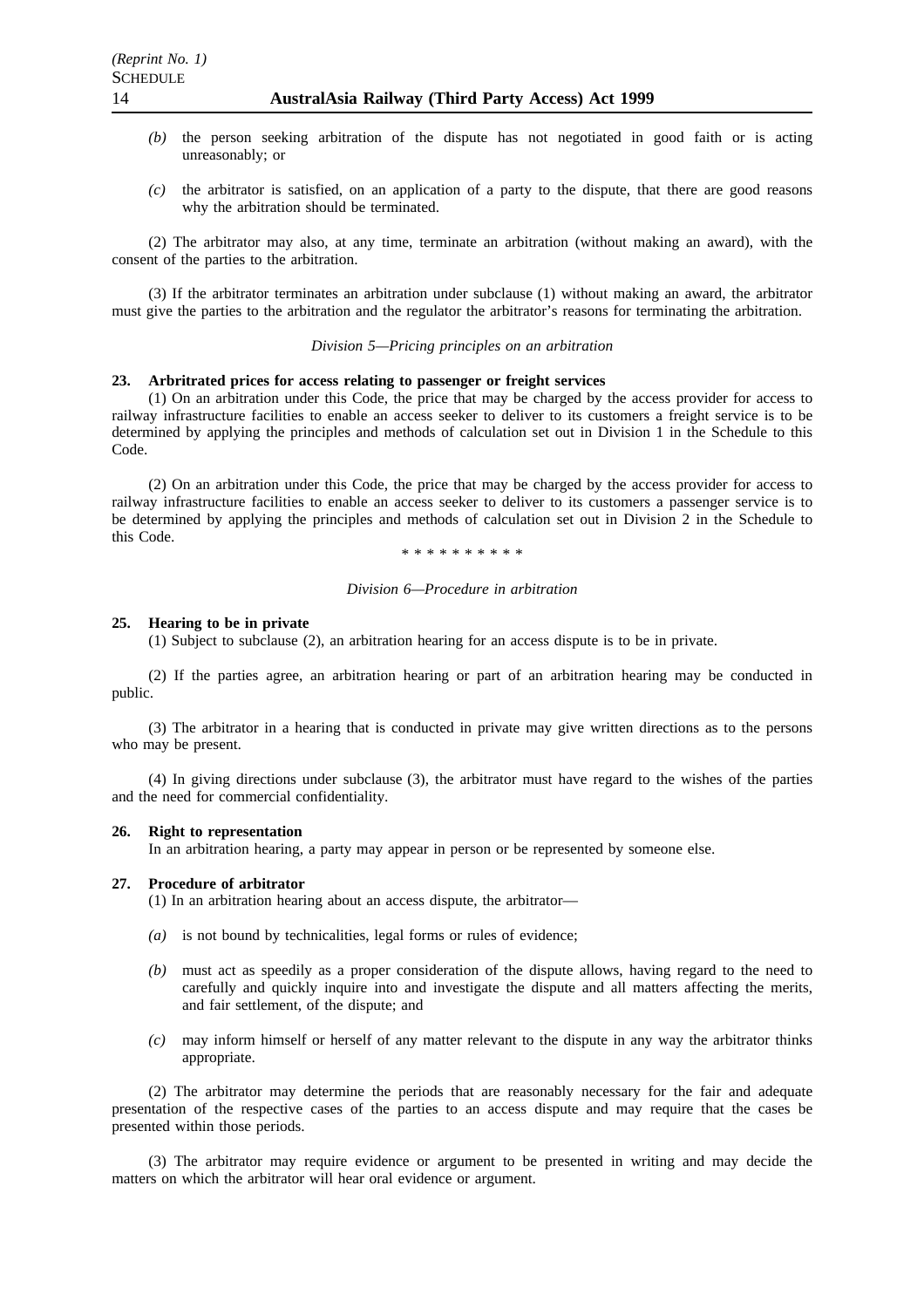- (4) The arbitrator may determine that an arbitration hearing is to be conducted by—
- *(a)* telephone;
- *(b)* closed circuit television; or
- *(c)* any other means of communication.

### **28. Particular powers of arbitrator**

(1) The arbitrator may do any of the following things for the purpose of arbitrating an access dispute:

- *(a)* give a direction in the course of, or for the purposes of, an arbitration hearing;
- *(b)* hear and determine the arbitration in the absence of a person who has been summoned or served with a notice to appear;
- *(c)* sit at any place;
- *(d)* adjourn to any time and place;
- *(e)* refer any matter to an expert and accept the expert's report as evidence;
- *(f)* generally give all such directions, and do all such things, as are necessary or expedient for the speedy hearing and determination of the access dispute.

(2) A person must not do an act or thing in relation to the arbitration of an access dispute that would be a contempt of court if the arbitrator were a court of record.

Penalty: \$50 000.

(3) Subclause (1) has effect subject to any other provision of this Code or as prescribed.

(4) The arbitrator may give an oral or written order to a person not to divulge or communicate to anyone else specified information that was given to the person in the course of an arbitration, unless the person has the arbitrator's permission.

(5) A person who contravenes an order under subclause (4) is guilty of an offence.

Penalty: \$50 000.

#### **29. Power to take evidence on oath or affirmation**

(1) The arbitrator may take evidence on oath or affirmation and for that purpose may administer an oath or affirmation.

(2) The arbitrator may summon a person to appear before the arbitrator to give evidence and to produce such documents (if any) as are referred to in the summons.

(3) The powers in this clause may be exercised only for the purposes of arbitrating an access dispute.

#### **30. Failing to attend as witness**

A person who is served, as prescribed, with a summons to appear as a witness before the arbitrator must not, without reasonable excuse, fail to—

- *(a)* attend as required by the summons; or
- *(b)* appear and report himself or herself from day to day unless excused or released from further attendance by the arbitrator.

Penalty: \$50 000.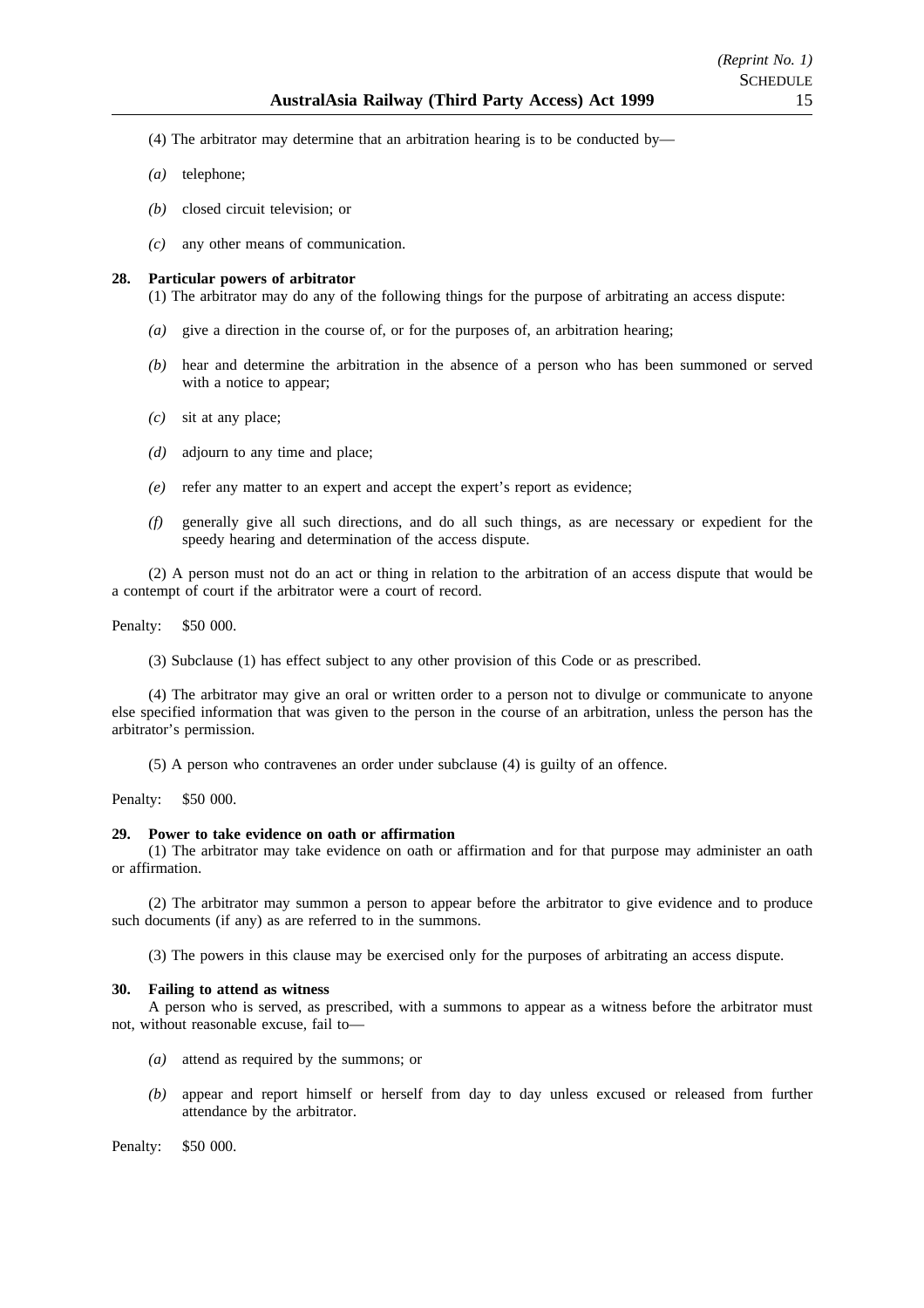## **31. Failing to answer questions etc.**

(1) A person appearing as a witness before the arbitrator must not, without reasonable excuse, refuse or fail—

- *(a)* to be sworn or to make an affirmation;
- *(b)* to answer a question that the person is required to answer by the arbitrator; or
- *(c)* to produce a document that the person was required to produce by a summons under this Code served on the person as prescribed.

#### Penalty: \$50 000.

(2) It is a reasonable excuse for the purposes of subclause (1) for an individual to refuse or fail to answer a question or produce a document on the ground that the answer or the production of the document might tend to incriminate the individual or to expose the individual to a penalty.

(3) Subclause (2) does not limit what is a reasonable excuse for the purposes of subclause (1).

## **32. Intimidation etc.**

A person must not—

- *(a)* threaten, intimidate or coerce another person; or
- *(b)* cause or procure damage, loss or disadvantage to another person,

because that other person—

- *(c)* proposes to produce, or has produced, documents to the arbitrator; or
- *(d)* proposes to appear or has appeared as a witness before the arbitrator.

Penalty: \$100 000.

## **33. Party may request arbitrator to treat material as confidential**

(1) A party to an arbitration hearing may—

- *(a)* inform the arbitrator that, in the party's opinion, a specified part of a document contains confidential commercial information; and
- *(b)* request the arbitrator not to give a copy of that part to another party.
- (2) On receiving a request, the arbitrator must—
- *(a)* inform the other party or parties that the request has been made and of the general nature of the matters to which the relevant part of the document relates; and
- *(b)* ask the other party or parties whether there is any objection to the arbitrator complying with the request.

(3) If there is an objection to the arbitrator complying with a request, the party objecting may inform the arbitrator of its objection and of the reasons for it.

- (4) After considering—
- *(a)* a request;
- *(b)* any objection; and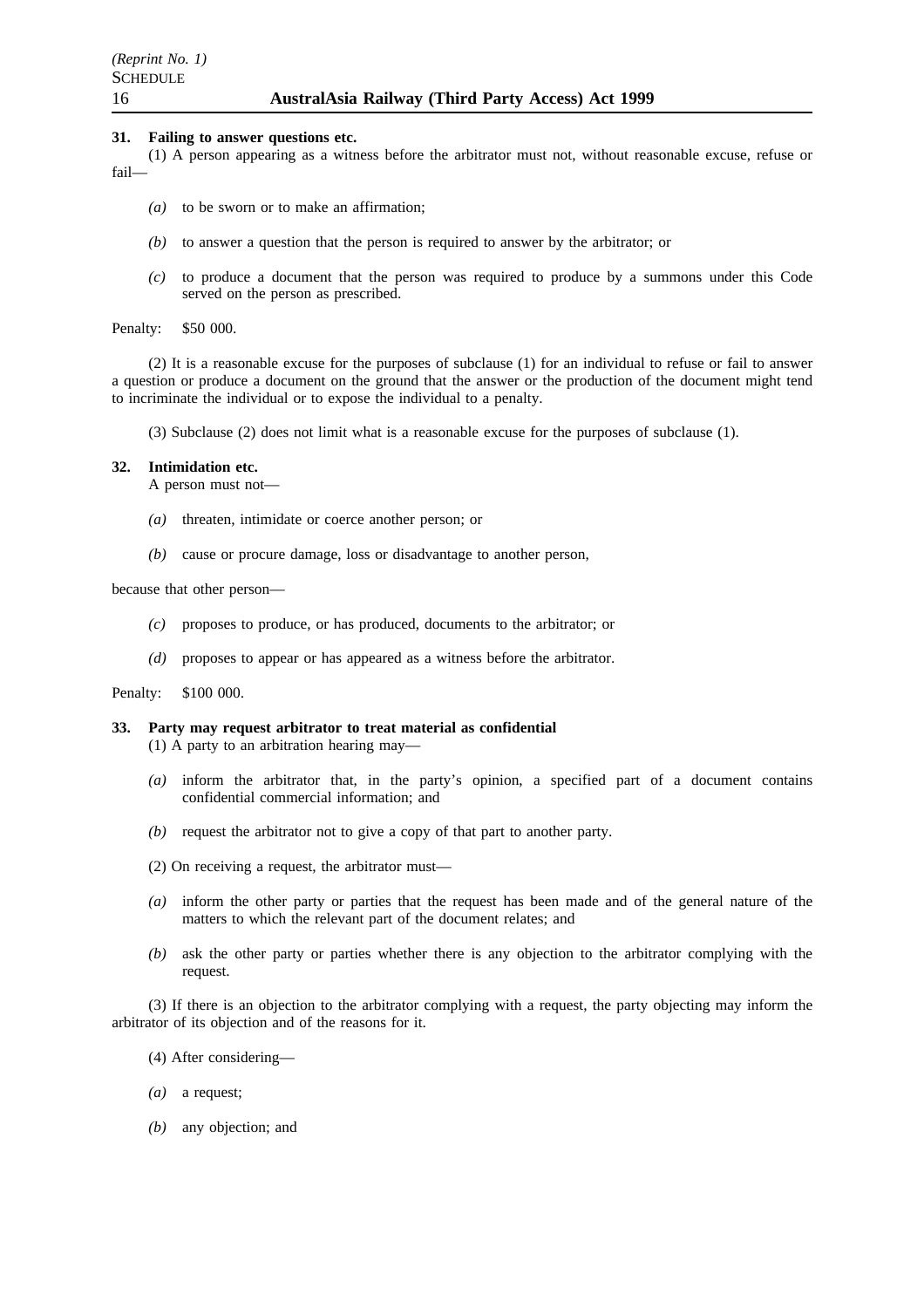*(c)* any further submissions that a party has made in relation to the request,

the arbitrator may decide not to give to the other party or parties a copy of so much of the document as contains confidential commercial information that the arbitrator thinks should not be so given.

#### **34. Costs of arbitration**

(1) The costs of an arbitration (including each party's reasonable costs and expenses) are to be borne by the parties in proportions decided by the arbitrator.

(2) However, if the access seeker terminates an arbitration or elects not to be bound by an award, the access seeker must bear the costs in their entirety.

(3) The regulator may recover the costs of an arbitration as a debt.

*Division 7—Effect of awards*

### **35. Operation of award**

(1) Subject to this clause, an award is binding on the parties to the arbitration in which it is made.

(2) An award has effect 21 days after it is made unless the access seeker, before that time, elects not to be bound by it.

(3) An access seeker may, within 7 days after the making of an award, or such further time as the regulator may allow, elect not to be bound by the award by giving written notice of the election to the regulator.

(4) The regulator must, within 7 days after receiving a notice of election under subclause (3), notify the access provider and the other parties to the arbitration.

(5) If the access seeker elects not to be bound by an award, the award is rescinded.

 $(6)$  If—

- *(a)* an award is rescinded under subclause (5); and
- *(b)* the access seeker who elected not to be bound by the award makes a new access proposal under this Code,

the regulator may, on application by the access provider, determine that the new access proposal should not proceed if, in the opinion of the regulator—

- *(c)* in a case where the new access proposal is the same as, or similar to, the access proposal in relation to which the award was made—the access seeker is acting unreasonably in view of the period of time between the rescission of the award and the making of the new access proposal;
- *(d)* the access seeker has not acted, or is not acting, in good faith; or
- *(e)* there is some other good reason why the new access proposal should not proceed.
- (7) A determination of the regulator under subclause (6) will have effect according to its terms.

*Division 8—Variation or revocation of awards*

#### **36. Variation or revocation of award**

(1) The regulator may vary or revoke an award if all parties to the award agree.

(2) If the parties are unable to agree on a proposed variation of an award, the regulator may, on the application of one or more of the parties but subject to subclause (3), refer the dispute to arbitration.

(3) The regulator must not refer the dispute to arbitration if of the opinion that there is no sufficient reason for varying the award.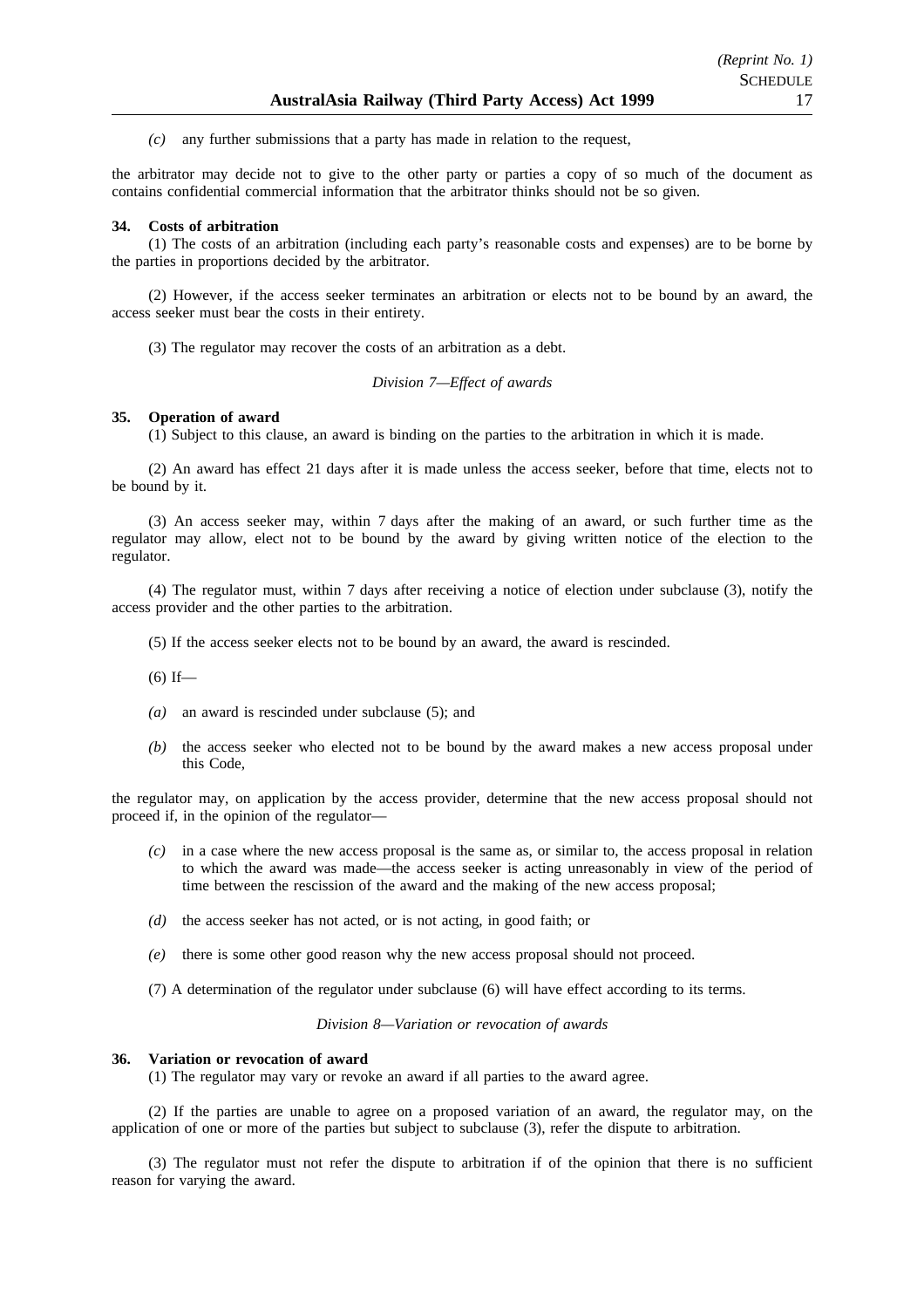(4) In deciding whether to refer a dispute to arbitration under this clause, the regulator must have regard to—

- *(a)* whether there has been a material change in circumstances since the award was made or last varied;
- *(b)* the nature of the matters in dispute;
- *(c)* the time that has elapsed since the award was made or last varied; and
- *(d)* other matters the regulator considers relevant.

(5) The provisions of this Part about the arbitration of a dispute arising from an access proposal apply, with the necessary modifications, to a dispute about the proposed variation of an award.

## *Division 9—Appeals*

## **37. Appeal to Supreme Court on question of law**

(1) An appeal lies to the Supreme Court from an award, or a decision not to make an award, on a question of law.

- (2) On an appeal the Court may exercise one or more of the following powers:
- *(a)* vary the award or decision;
- *(b)* revoke the award or decision;
- *(c)* make an award or decision that should have been made in the first instance;
- *(d)* remit the matter to the arbitrator for further consideration or re-consideration:
- *(e)* make incidental or ancillary orders, including orders for costs.

(3) An award or decision of an arbitrator cannot be challenged or called into question except by appeal under this clause.

(4) Unless the Court specifically decides to suspend the operation of an award until the determination of an appeal, an appeal does not suspend the operation of an award.

## **PART 3—HINDERING ACCESS TO RAILWAY INFRASTRUCTURE SERVICES**

#### **38. Prohibition on hindering access to railway infrastructure service**

A person must not engage in conduct for the purpose of preventing or hindering access to a railway infrastructure service by any person who has a right to use that service.

Penalty: \$100 000 and \$10 000 for each day during which the offence continues.

#### **PART 4—MONITORING POWERS**

#### **39. Regulator's power to obtain information**

(1) The regulator may, by written notice to the access provider, require the access provider to provide to the regulator, within a period stated in the notice or at stated intervals, specified information or copies of specified documents related to—

- *(a)* the provision of railway infrastructure services to which this Code applies; and
- *(b)* any other activity in relation to the railway engaged in by the access provider or a related body corporate or an associate of the access provider.

(2) Without limiting subclause (1), the information and documents that may be required extend to financial information and documents relating to the access provider's own use of railway infrastructure facilities.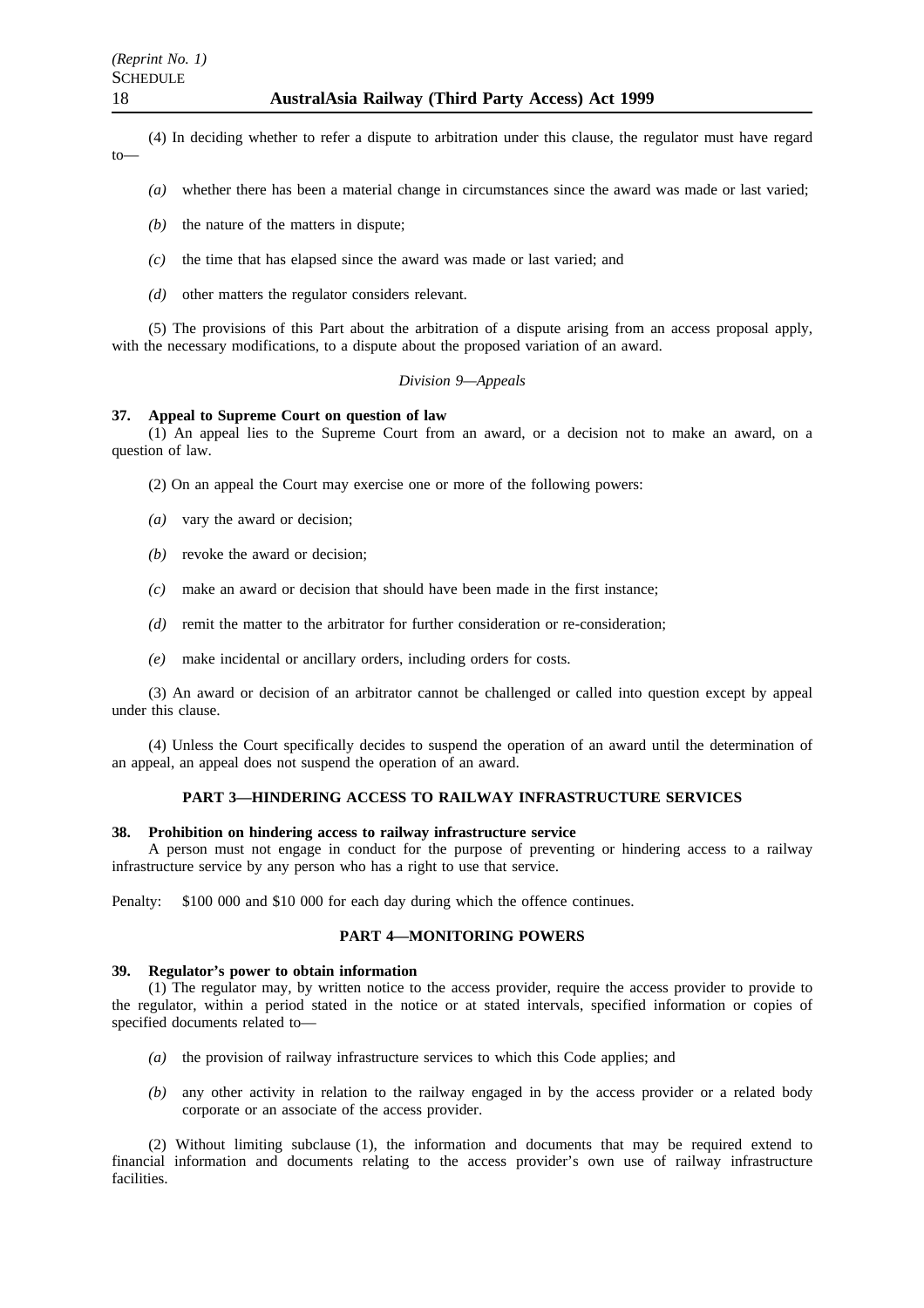(3) A person must not, without reasonable excuse, contravene or fail to comply with a notice under this clause.

Penalty: \$100 000 and \$10 000 for each day during which the offence continues.

## **40. Confidentiality**

(1) The regulator must ensure that confidential information obtained under this Part is protected from use or disclosure except—

- *(a)* in the performance of the regulator's functions;
- *(b)* as required or allowed by law;
- *(c)* with the written consent of the person who supplied the information; or
- *(d)* in prescribed circumstances.
- (2) However, the regulator may disclose confidential information—
- *(a)* if the regulator is of the opinion that it is in the public interest for the regulator so to do; or
- *(b)* to an arbitrator, at the arbitrator's request, in the course of an arbitration.

(2a) The regulator must, before taking action under subclause (2)*(a)*, give the person who supplied the relevant information a reasonable opportunity to make submissions to the regulator in relation to the potential disclosure of the information.

(3) Clause 33 extends to confidential information and documents supplied to an arbitrator under subclause  $(2)(b)$ .

## **41. Duty to report to Ministers**

(1) The regulator must, at the request of the Northern Territory Minister or the South Australian Minister, report to the Northern Territory Minister or the South Australian Minister, as the case may be, on—

- *(a)* the costs and other aspects of the provision of railway infrastructure services; or
- *(b)* any aspect of the operation of this Code.

(2) If the regulator provides a report to a Minister under subclause (1), the regulator must furnish a copy of the report to the other Minister.

## **PART 5—ENFORCEMENT**

## **42. Injunctive remedies**

(1) The Supreme Court may grant an injunction—

- *(a)* restraining a person from contravening a provision of this Code or a provision of an award; or
- *(b)* requiring a person to comply with a provision of this Code or a provision of an award.

(2) The power of the Court to grant an injunction restraining a contravention of a provision of this Code or an award may be exercised—

- *(a)* whether or not the defendant has previously contravened the same provision; and
- *(b)* whether or not there is imminent danger of substantial damage to any person.

(3) The power of the Court to grant an injunction requiring compliance with a provision of this Code or an award may be exercised—

*(a)* whether or not the defendant has previously failed to comply with the provision; and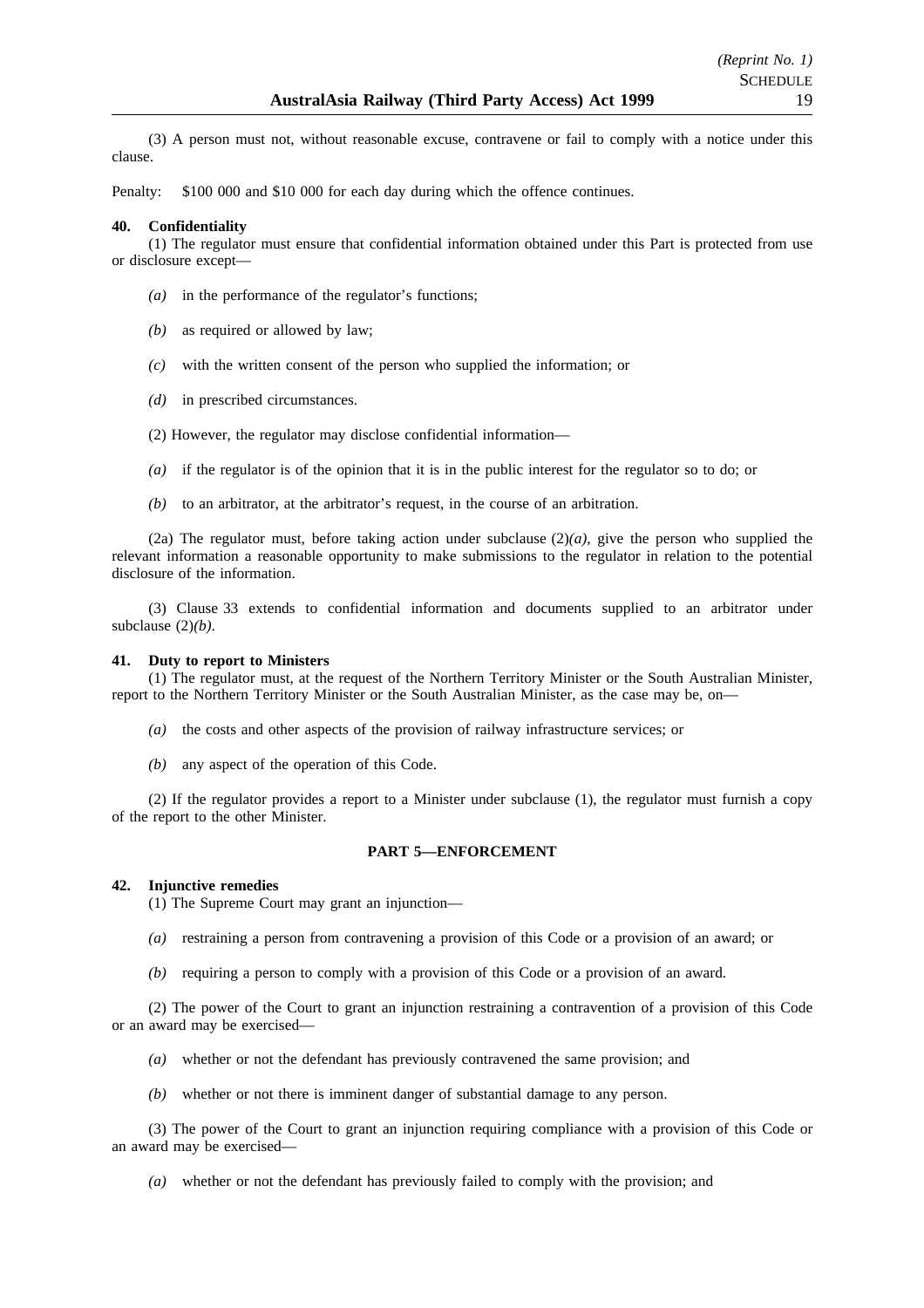- *(b)* whether or not there is imminent danger of substantial damage to any person.
- (4) The Court may make an interim injunction under this clause.
- (5) An application for an injunction under this clause may be made by—
- *(a)* the regulator; or
- *(b)* a person with a proper interest in whether the relevant provision is complied with.
- (6) The Court may grant an injunction by consent without inquiry into the merits of the application.

(7) If the regulator makes an application for an injunction, the Court cannot require the regulator or any other person to give an undertaking as to damages as a condition of granting the injunction.

(8) The Court may, on application by the regulator or an interested party, discharge or vary an injunction.

### **43. Compensation**

(1) If a person contravenes a provision of this Code or an award, the Supreme Court may, on application by the regulator or an interested person, order compensation of persons who have suffered loss or damage as a result of the contravention.

(2) An order may be made under this clause against the person who contravened the provision and others involved in the contravention.

- (3) A person is involved in the contravention if the person—
- *(a)* aided, abetted, counselled or procured the contravention;
- *(b)* induced the contravention through threats or promises or in some other way;
- *(c)* was knowingly concerned in, or a party to, the contravention; or
- *(d)* conspired with others to contravene the provision.

#### **44. Enforcement of arbitrator's requirements**

(1) If a person fails to comply with an order, direction or requirement of an arbitrator under this Code, the arbitrator may certify the failure to the Supreme Court.

(2) The Court may inquire into the case and make such orders as may be appropriate in the circumstances.

#### **45. Access contracts specifically enforceable**

An access contract is specifically enforceable.

#### **PART 6—MISCELLANEOUS**

#### **45A. Power to vary guidelines**

(1) The regulator may, from time to time as the regulator thinks fit, vary or revoke guidelines developed and published by the regulator under this Code, or develop and publish new or substitute guidelines.

(2) The regulator should, in developing (or varying) guidelines under this Code, take into account interface issues that may arise under a corresponding access regime (insofar as this may be relevant and insofar as this is consistent with, and not in derogation of the operation of, the other provisions of this Code).

#### **46. Segregation of access provider's accounts and records**

(1) The access provider must keep accounts and records of its business consisting of the provision of railway infrastructure services in relation to the railway so as to give a true and fair view of that business as distinct from other businesses carried on by the access provider or any related body corporate or associate of the access provider.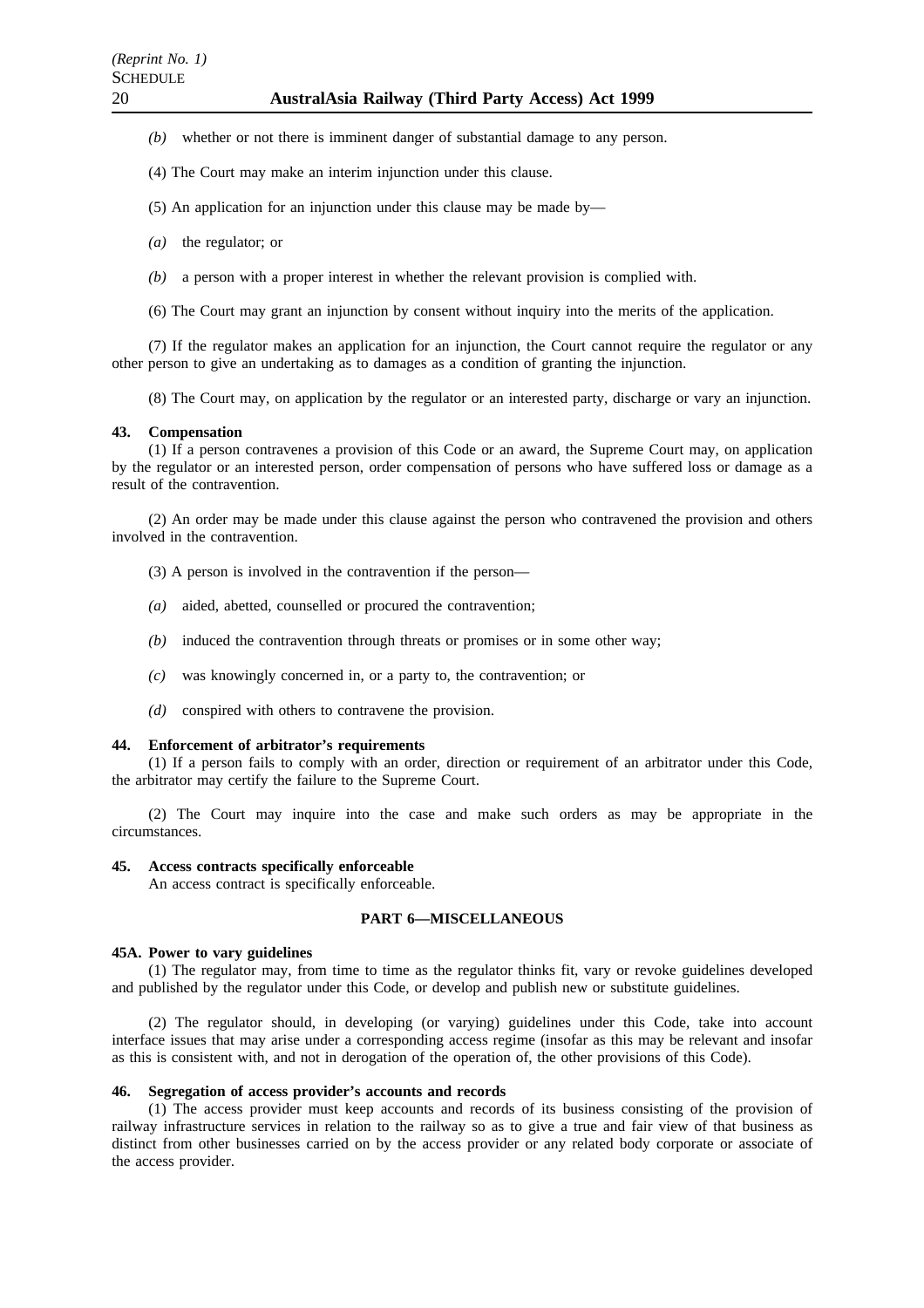(2) The accounts and records must comply with any guidelines developed and published by the regulator and be kept in a way that gives—

- *(a)* a comprehensive view of the access provider's legal and equitable rights and liabilities in relation to railway infrastructure services;
- *(b)* a true and fair view of—
	- (i) income and expenditure derived from, or relating to, railway infrastructure services; and
	- (ii) assets and liabilities of the access provider's business so far as they relate to railway infrastructure services; and
- *(c)* sufficient information to enable the pricing principles to be applied in a reasonable manner.

(3) The access provider must cause to be kept in a similar way similar accounts and records in relation to the business of any related body corporate or associate of the access provider to whom a railway infrastructure service is provided by the access provider.

## **47. Removal and replacement of arbitrator**

(1) The regulator may remove an arbitrator from office if the arbitrator—

- *(a)* becomes mentally or physically incapable of carrying out the arbitrator's duties satisfactorily;
- *(b)* is convicted of a crime;
- *(c)* becomes bankrupt or applies to take the benefit of a law for the benefit of bankrupt or insolvent debtors; or
- *(d)* has a direct or indirect interest in the outcome of the dispute or matter under arbitration.

(2) If an arbitrator resigns, is removed from office or dies, the regulator may appoint another person to take the place of the arbitrator.

## **48. Amendment of Code**

(1) This Code may be amended, before the date on which this clause expires, by the Northern Territory Minister and the South Australian Minister jointly as prescribed.

(2) This clause expires on the date 12 months after the date on which this Code commences or, if an earlier date is prescribed, on that earlier date.

## **49. Prescribing of matters for purpose of Code**

(1) The Northern Territory Minister and the South Australian Minister jointly, by notice in the *Gazette*, may prescribe matters-

- *(a)* required or permitted by this Code to be prescribed; or
- *(b)* necessary or convenient to be prescribed for carrying out or giving effect to this Code.
- (2) Without limiting the generality of subclause (1), the Ministers may prescribe—
- *(a)* amendments to this Code;
- *(b)* a date on which clause 48 is to expire;
- *(c)* the parts of the railway to which this Code from time to time applies; and
- *(d)* provisions about the inspection of registers maintained under this Code (including about fees for such inspections).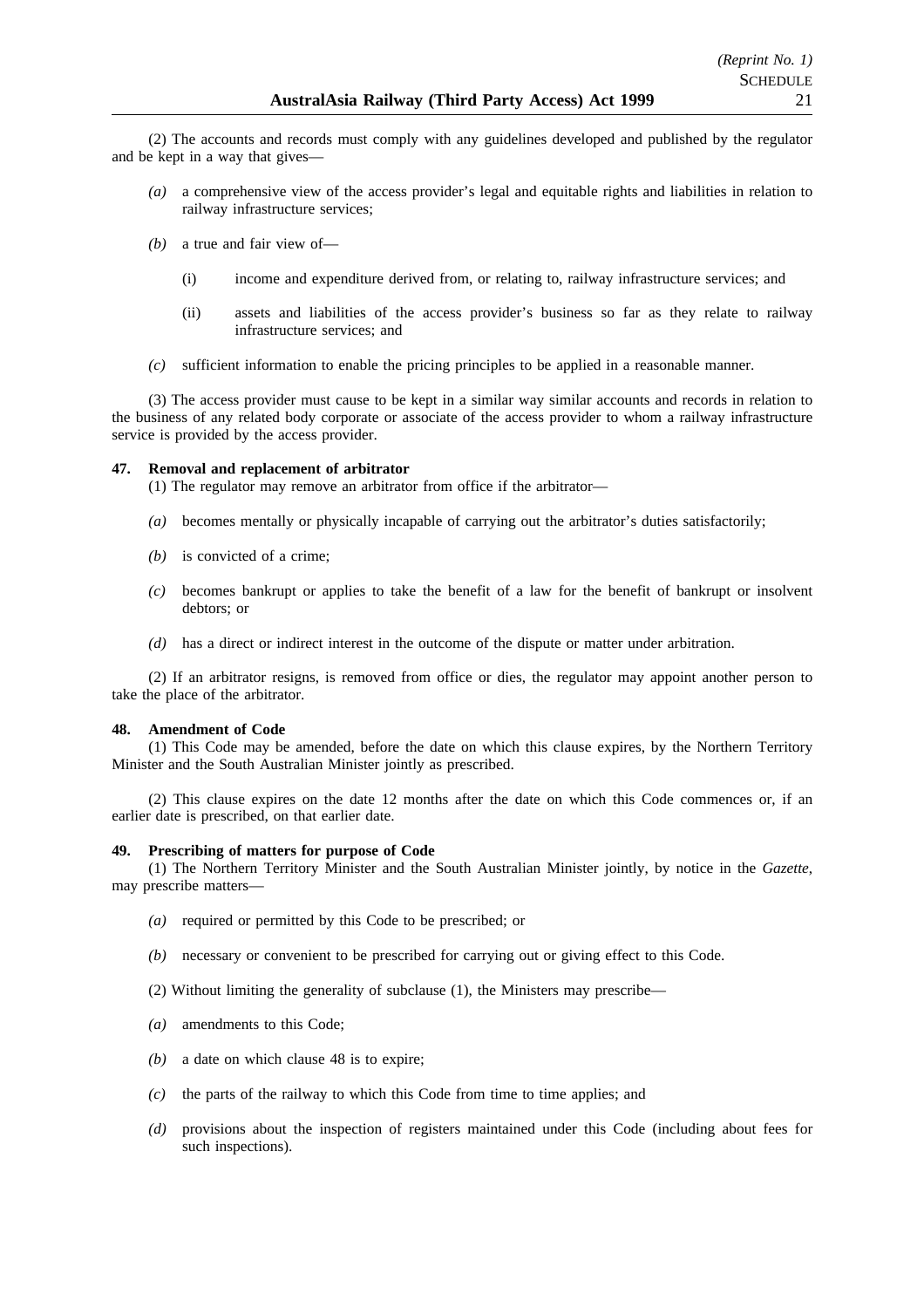### **50. Review of Code**

(1) The Northern Territory Minister and South Australian Minister jointly may, at any time, review the operation of this Code but, in any case, must do so—

- *(a)* firstly, not later than 30 June in the 3rd year of operations of the railway; and
- *(b)* secondly, not later than 12 months before the expiration of the period for which the Commonwealth Minister has specified under section 44N of the *Trade Practices Act 1974* of the Commonwealth that the access regime, of which this Code is a part, is to remain in force.

(2) To enable the Ministers to perform their function under subclause (1), the regulator must prepare such reports to the Ministers as the Ministers may require.

(3) The Ministers must, in relation to a review under subclause  $(1)(a)$  or  $(b)$ —

 $(a)$  —

- (i) by notice published in a newspaper circulating generally in Australia, invite interested persons to make submissions in relation to the review within a period stated in the notice; and
- (ii) give consideration to any submissions made in response to an invitation under subparagraph (i); and
- $(b)$ 
	- (i) in the case of the Northern Territory Minister—cause a report on the outcome of the review to be laid before the Legislative Assembly of the Northern Territory within 12 sitting days after the completion of the review; and
	- (ii) in the case of the South Australian Minister—cause a report on the outcome of the review to be laid before both Houses of the South Australian Parliament within 12 sitting days after the completion of the review.

(4) The regulator must, at the intervals referred to in subclause (10), review the revenues paid or payable by access holders to the access provider for railway infrastructure services where no sustainable competitive prices exist ("relevant revenues"), being revenues derived under either:

- *(a)* awards by arbitrators to the extent the awards involve the application of section 2 of the pricing principles; or
- *(b)* access contracts to the extent that the regulator considers sustainable competitive prices did not or do not exist in relation to the transportation of the freight the subject of those access contracts,

and determine whether the relevant revenues paid or payable by such access holders (the "relevant access holders") for those railway infrastructure services are excessive having regard to the factors referred to in subclause (5).

(5) In determining whether the relevant revenues are excessive the regulator must have regard to the following:

- *(a)* the relevant revenues are to be measured against the costs associated with the required railway infrastructure required by the relevant access holders including an appropriate commercial return on the required railway infrastructure used by the relevant access holders in the circumstances referred to in subclause (4) (the "relevant required railway infrastructure");
- *(b)* the investment in all of the railway infrastructure facilities by the access provider or any other person and all of the revenues earned by the access provider from the provision of railway infrastructure services including, if the access provider, a related body corporate or an associate has conducted transportation services on the railway, revenues at market rates in relation to those services;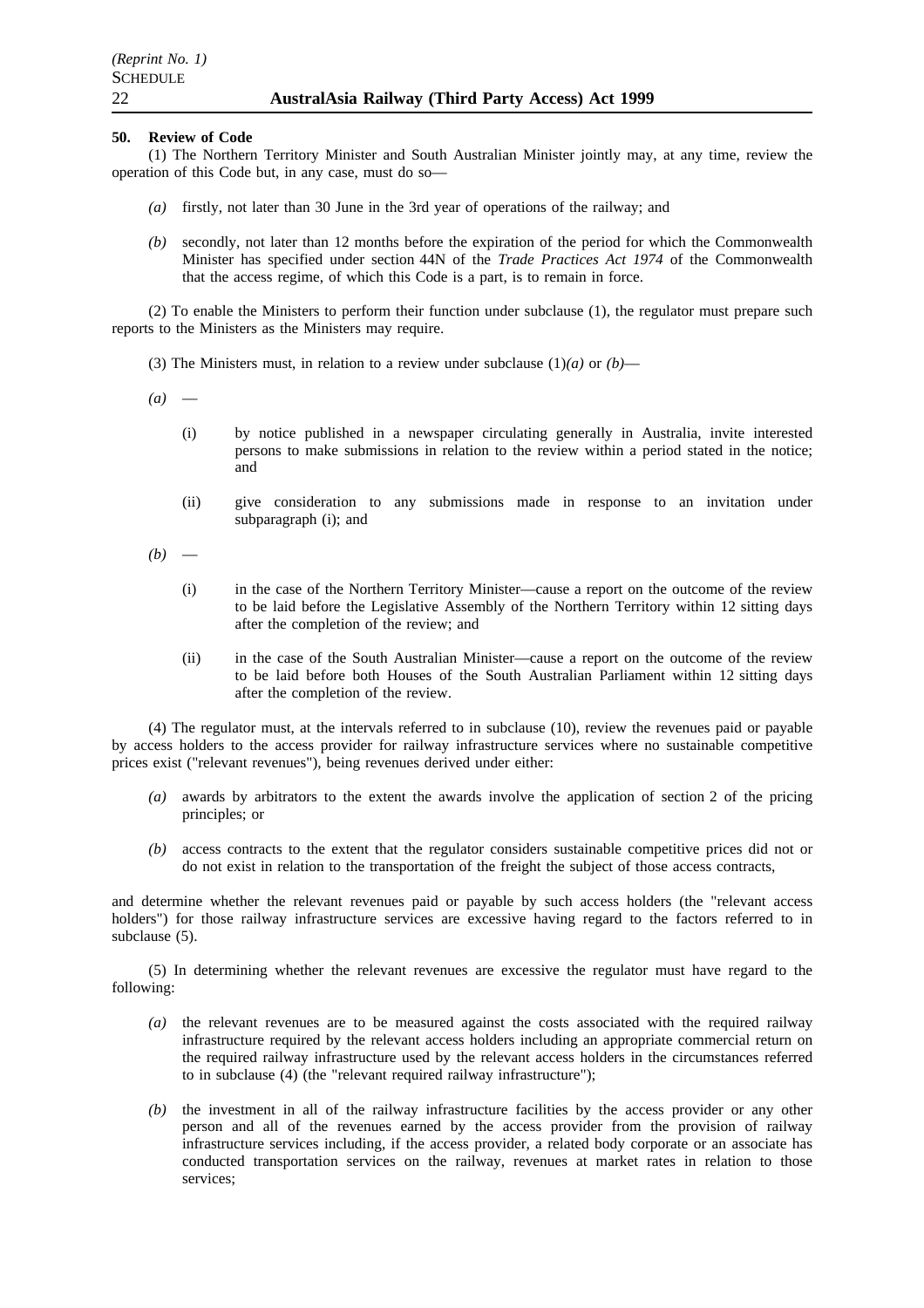- *(c)* an appropriate commercial return on the relevant required railway infrastructure, determined having regard to—
	- (i) the appropriate risk premium associated with the construction, development and operation of the railway infrastructure facilities, based on both of the following:
		- (A) the expected risks prevailing as at the date of commencement of construction of the railway by the access provider; and
		- (B) in respect of any expansion or extension of the railway after the date of commencement of construction of the railway by the access provider—the expected risks prevailing as at the date of the commencement of construction of that expansion or extension; and
	- (ii) the relevant financial market rates (including the risk free rate for return on investments and the rate of inflation) prevailing at the time of the regulator's review;
- *(d)* when comparing the relevant revenues to the costs under paragraph *(a)*, the regulator must subtract from those costs an amount determined by the regulator to be the aggregate of—
	- (i) the avoidable costs attributable to the usage of the relevant required railway infrastructure by all other access holders (being avoidable costs of the kind referred to in section 3 of the pricing principles); and
	- (ii) a reasonable contribution to fixed costs of the relevant required railway infrastructure ("R") from all other access holders using that required railway infrastructure, where R has the same meaning as in section  $2(2)(c)$  of the pricing principles.
- (6) The costs to be applied under subclause (5) must be efficient.

(7) For the purposes of determining expected risks under subclause  $(5)(c)(i)$ , the regulator must have regard to information provided by the access provider with respect to the contents of any financing plan of the access provider.

- (8) If the regulator determines that revenues are excessive under subclause (4)—
- *(a)* the regulator must promptly give the access provider written notice of the regulator's determination, including the reasons for his or her determination;
- *(b)* within 2 months of receiving the regulator's determination under paragraph *(a)*, the access provider must prepare and submit to the regulator for approval a plan under which the access provider will reduce future relevant revenues so that such revenues are not excessive (having regard to the matters referred to in subclause (5)), when measured over the next regulatory review period (the "remedial plan");
- *(c)* the regulator will consider the remedial plan submitted to it with a view to reaching agreement with the access provider on the terms which are acceptable to the regulator for the remedial plan;
- *(d)* if the regulator and the access provider agree on the terms of a remedial plan, the access provider must implement that plan;
- *(e)* if the regulator and the access provider are unable to reach agreement on a remedial plan that is acceptable to the regulator within 1 month of receiving the remedial plan, the regulator must make a determination under subclause (9) and the access provider must observe the terms of that determination.

(9) If subclause  $(8)(e)$  applies, the regulator will make a determination to regulate prices, and/or to establish conditions relating to prices or price fixing factors in relation to the future provision of railway infrastructure services in any manner the regulator considers appropriate, including—

*(a)* fixing a price or the rate of increase or decrease in a price;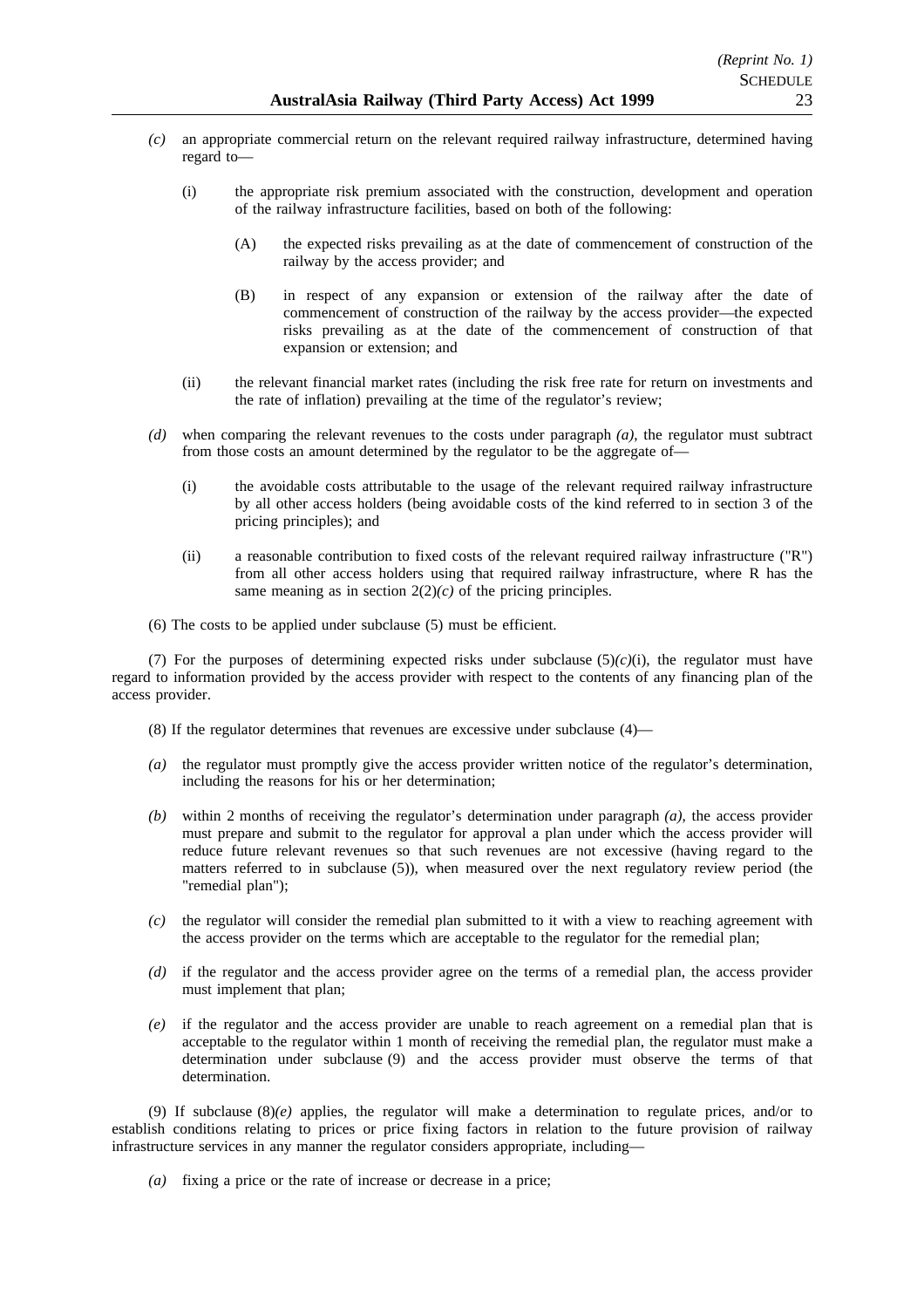- *(b)* fixing a maximum price or rate of increase or decrease in a maximum price;
- *(c)* fixing an average price for specified railway infrastructure services or an average rate of increase or decrease in an average price;
- *(d)* specifying pricing policies or principles;
- *(e)* fixing a maximum revenue in relation to railway infrastructure services,

provided the effect of the determination is limited to reducing revenues of the type referred to in paragraphs *(a)* and *(b)* of subclause (4) derived from railway infrastructure services so that the total of such revenues so derived do not result in excessive revenues (having regard to the matters referred to in subclause (5)), when measured over the next regulatory review period.

- (10) The regulator's reviews under subclause (4) are to be conducted in relation to the following periods:
- *(a)* the first review must be in respect of the period ending on 30 June in the 10th year of operations of the railway;
- *(b)* the second review must be in respect of the 5 year period commencing immediately after the end of the period of the first review; and
- *(c)* the third and subsequent reviews must be in respect of successive 5 year periods.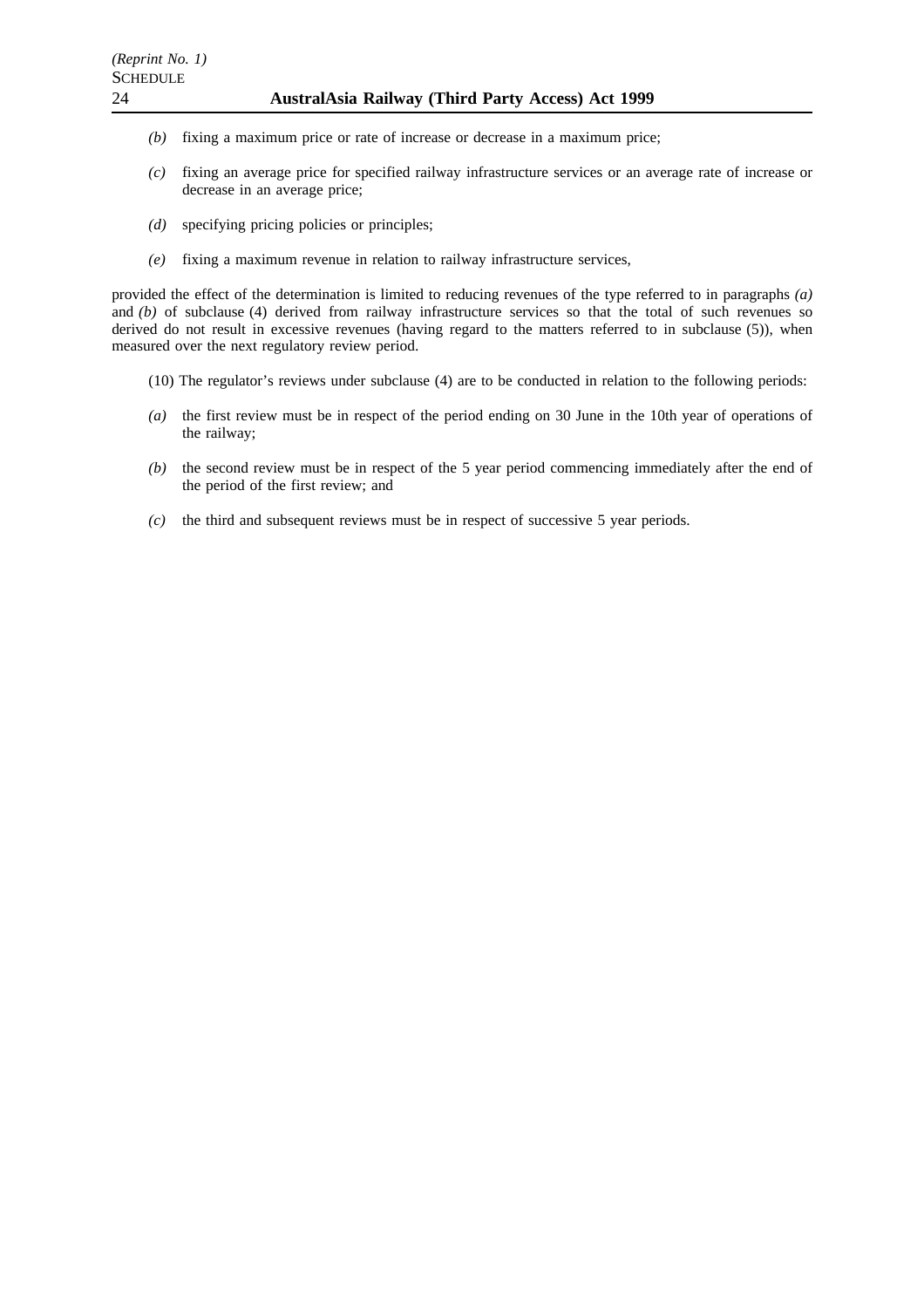## **SCHEDULE**

#### **Access Pricing Principles**

*Division 1—Access pricing in connection with freight services*

## **1. Sustainable competitive prices**

(1) The access price payable to the access provider by an access seeker for a railway infrastructure service provided to enable the access seeker to deliver a freight service will be determined by the arbitrator and will depend on whether there is—

- *(a)* a sustainable competitive price (as to which see subsections (2) to (6)); or
- *(b)* no sustainable competitive price (as to which see section 2).

(2) A sustainable competitive price will exist in relation to the transportation of a particular type of freight where it can be demonstrated that—

- *(a)* there are no regulatory, technical or other practical impediments to transport of the freight by a mode of transport other than the railway or combination of such alternative modes; and
- *(b)* the availability or potential availability of modes of transport other than the railway is an effective constraint on the price of transporting such freight on the railway having regard to the following factors:
	- (i) the number and size of participants in the market;
	- (ii) the type and volume of freight involved and any unequal backhaul loadings;
	- (iii) whether there are any regulatory, technical or other practical barriers to entry;
	- (iv) the extent of product differentiation in the market, including the differences in the ancillary services and convenience offered by different modes of transport;
	- (v) the dynamic characteristics of the market including any fluctuations in demand for transportation services;
	- (vi) the costs and service characteristics of transporting freight by different modes of transport (including the time for delivery of the freight, rail rolling stock or other vehicle axle loadings, length and speed of trains, and any infrastructure upgrade requirements);
	- (vii) contractual terms (such as duration and frequency of service, whether for a specific volume or at call);
	- (viii) congestion and bottleneck inefficiencies caused by constraining points on the road, railway or other relevant infrastructure;
	- (ix) the safety requirements the different modes of transport are required to meet;
	- (x) the direct and indirect costs of environmental impacts of the different modes of transport; and
	- (xi) any other relevant matters.

(3) Where there is a sustainable competitive price, the access price (AP) payable to the access provider by an access seeker for the railway infrastructure service will be a price determined by the arbitrator which is—

*(a)* not more than the ceiling price for the provision of the railway infrastructure service (*see* subsection (4)); and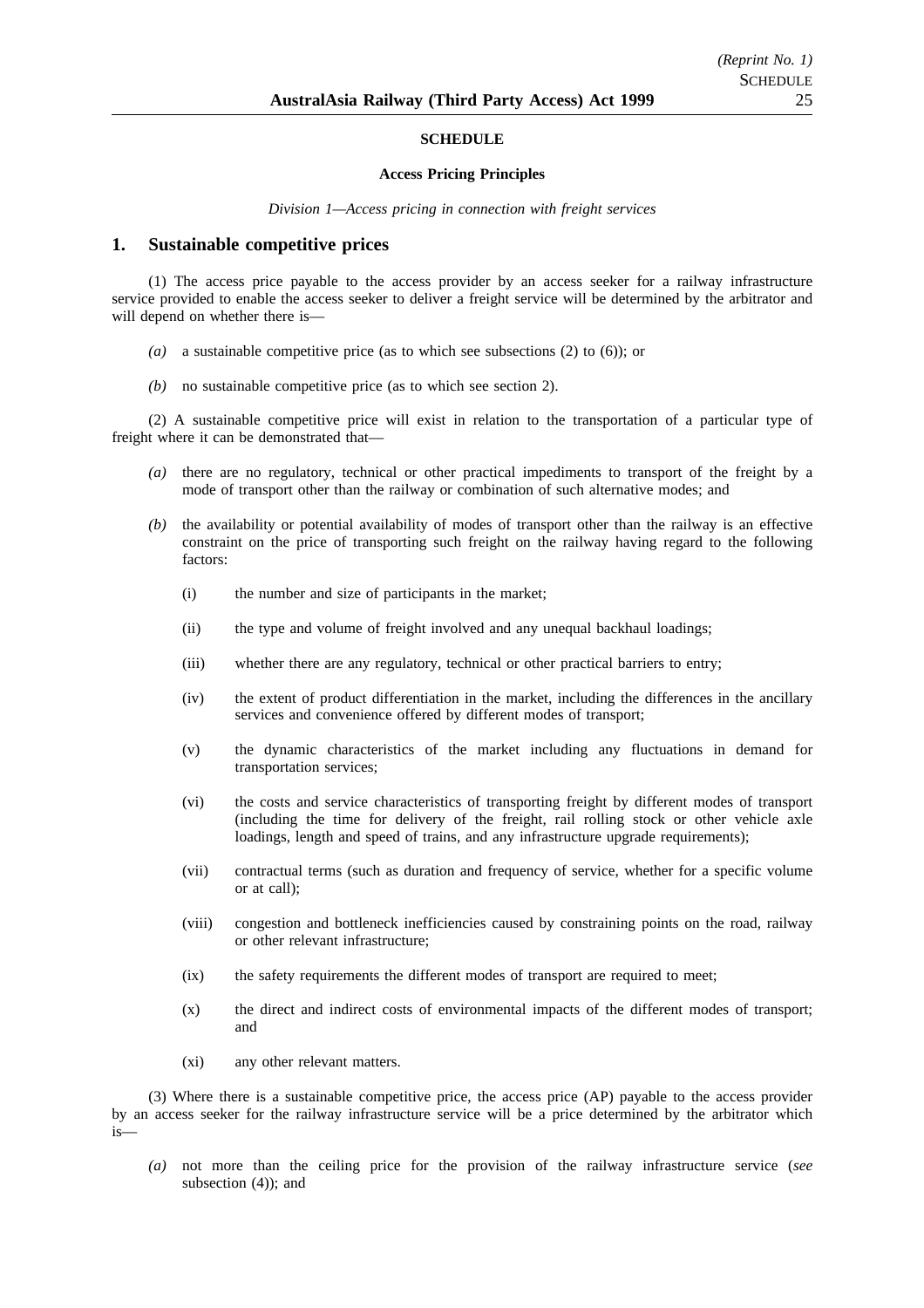*(b)* not less than the floor price for the provision of the railway infrastructure service (*see* subsection (5)),

but subject to these qualifications the price so determined will be calculated in accordance with subsection (6).

(4) The ceiling price is to be an amount equal to the costs associated with the operation of the required railway infrastructure needed by the access seeker for the provision of the freight service involving the transportation of freight on the railway between one point (point A) and another point (point B), calculated assuming the access seeker is the sole user of that required railway infrastructure and calculated in a manner consistent with section 2(2)*(d)* and (7)*(a)*.

(5) The floor price is to be calculated in accordance with section 3.

(6) Subject to subsections (4) and (5), the access price payable where there is a sustainable competitive price is to be an amount calculated in accordance with the following formula:

$$
AP = CRLP_{AB} - IC_{AR}
$$

#### Where—

- AP is the access price payable by the access seeker to the access provider for the railway infrastructure service used by the access seeker to provide a freight service to its customers involving the transportation of freight on the railway between one point (point A) and another point (point B);
- $CRLP_{AP}$  is the competitive rail-linehaul price, being the maximum competitive price that the access provider could charge for the transport of freight between one point (point A) and another point (point B) on the railway having regard to the nature of the railway infrastructure service being sought and—
	- *(a)* the prices charged (on the basis of long term efficient costs of supply) for transporting on the railway the same or similar freight where some other mode of transport (or a combination of modes) provide an effective constraint on prices, taking into account, and where appropriate removing the effect of, any differences in—
		- (i) the type and volume of freight product involved;
		- (ii) cost or service characteristics (such as the time for delivery of the freight, rolling stock axle loadings, train length and train speed);
		- (iii) contractual terms (such as the duration and frequency of the access contract and whether the contract involves a take-or-pay obligation for specific volumes of freight or some other risk allocation arrangement);
		- (iv) the amount of freight and the prices charged in each direction; and
		- (v) the origin and the ultimate destination of the freight; and
	- *(b)* the prices charged (on the basis of long term efficient costs of supply) for the use of alternative modes of transport (for example, by road, sea, air or some other mode of transport or a combination of such means) for transporting the same or similar freight taking into account, and where appropriate removing the effect of, any differences in—
		- (i) any additional handling or transportation costs required in order to compare the total price of delivering the relevant freight product from the linehaul point of pick-up (of the alternative mode of transport) to the final linehaul point of delivery of the freight product, when compared to transporting the freight product from the linehaul point of pick-up to the final linehaul point of delivery via the relevant section of the railway between point A and point B;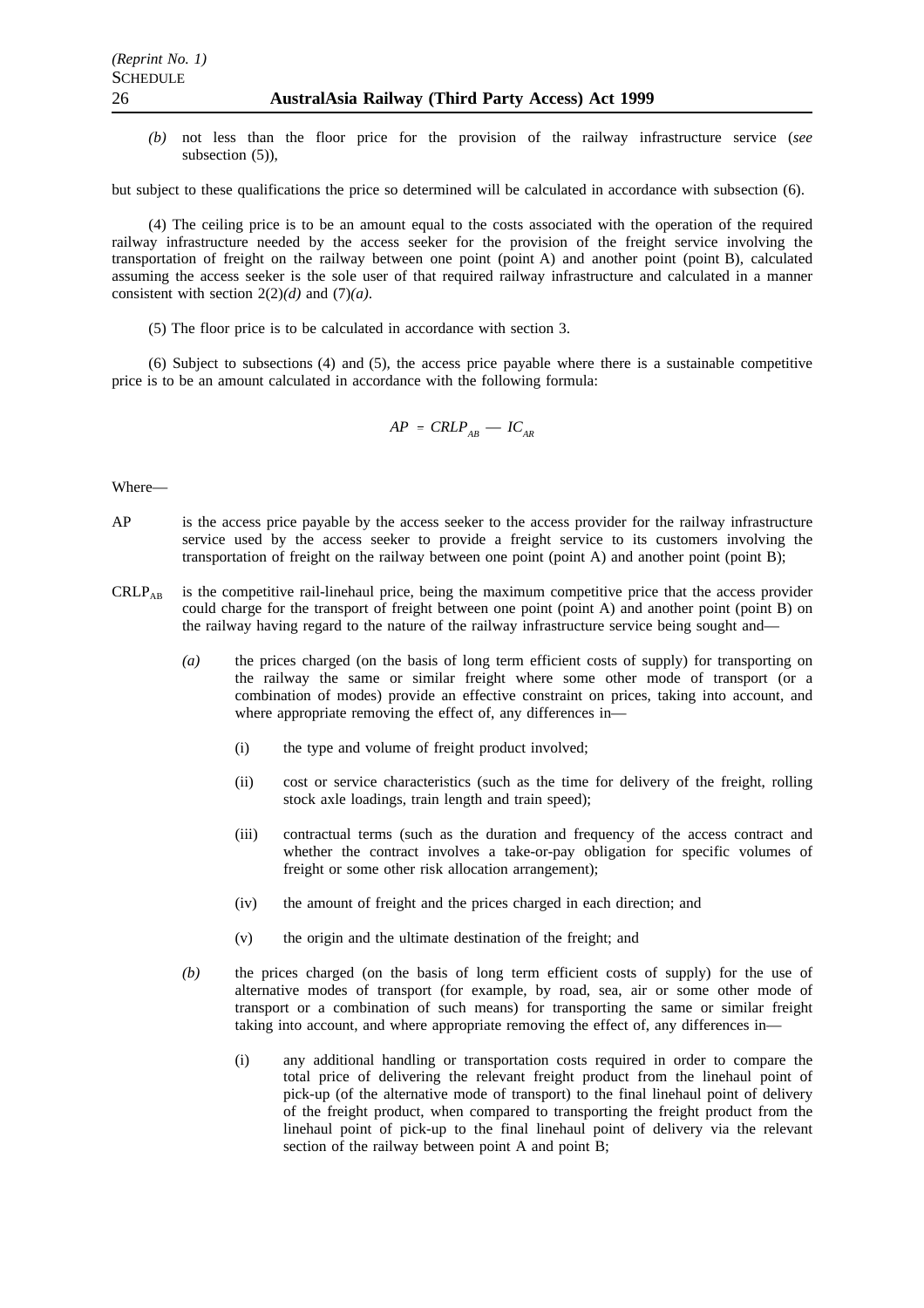- (ii) the type of freight product involved, including its handling characteristics and the volumes of the freight product to be hauled and the contributions, if any, required to upgrade necessary infrastructure;
- (iii) contractual terms (such as the duration and frequency of the service relating to the delivery of freight and whether the contract for the delivery of freight involves a take-or-pay obligation for specific volumes of freight or some other risk allocation arrangement);
- (iv) the amount of freight and the prices charged in each direction; and
- (v) the origin and ultimate destination of the freight; and
- $IC_{AR}$  is the incremental cost (above-rail) of providing the relevant freight service (including, if the relevant freight service is not provided, an estimate of that cost) involving the transport of freight between point A and point B on the railway of whichever of the following entities that conducts freight services:
	- *(a)* the access provider;
	- *(b)* if the access provider does not conduct freight services, a related body corporate or an associate of the access provider;
	- *(c)* if neither the access provider nor a related body corporate or an associate of the access provider conduct any freight services, an operator of freight services operating in accordance with good railway industry practice,

(the relevant entity being referred to as the "designated service provider"), such costs to be calculated having regard to the total above-rail incremental costs, being the costs the designated service provider would avoid if it did not provide the freight service, including—

- *(d)* operating costs, being the on-going operational costs of providing the freight service, including the labour and material costs that are causally related to the provision of the freight service, including
	- train crew labour costs:
	- rollingstock maintenance costs;
	- fuel costs; and
	- terminal handling costs;
- *(e)* administrative costs; and
- *(f)* an appropriate allowance for capital costs, which reflects the opportunity costs of the relevant above-rail assets of the designated service provider where they exist or otherwise the acquisition cost of the relevant above-rail assets (which may not be new assets), comprising both depreciation and return on assets, determined in accordance with guidelines developed and published by the regulator.
- (7) The guidelines referred to in paragraph *(f)* above must—
- *(a)* adopt an approach for valuing capital assets; and
- *(b)* provide guidance on the timeframes within which the regulator considers costs could be avoided,

(and may include other provisions considered appropriate by the regulator).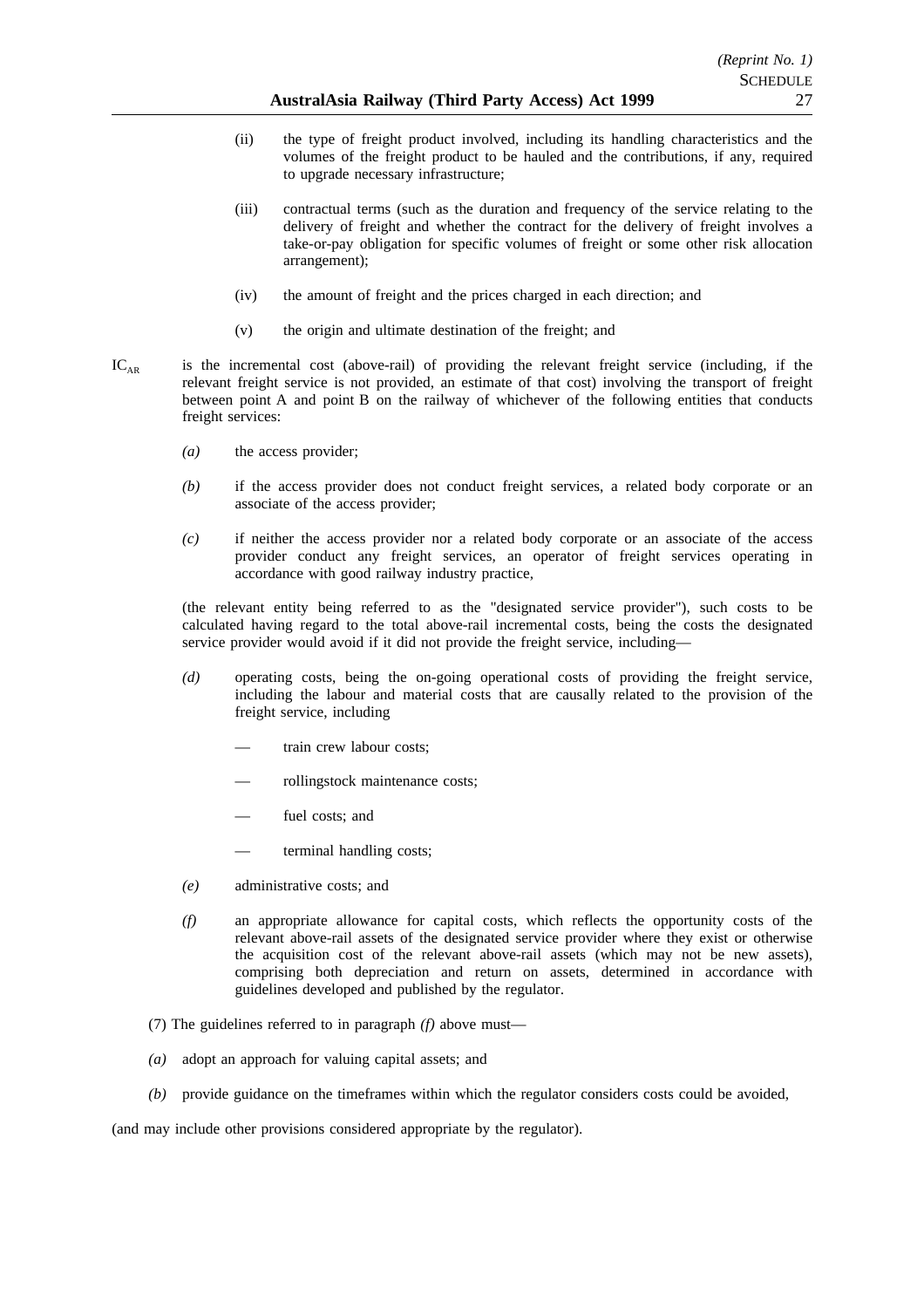## **2. No sustainable competitive prices**

(1) Where there is not a sustainable competitive price, the access price payable to the access provider by an access seeker for a railway infrastructure service that is provided to enable the access seeker to deliver a freight service will be a reasonable price determined by the arbitrator which is—

- *(a)* not more than the ceiling price for the provision of the railway infrastructure service (*see* subsection (2)); and
- *(b)* not less than the floor price for the provision of the railway infrastructure service (*see* subsection (4)),

and the price so determined must take into account the matters set out in clause 21 of this Code.

- (2) The ceiling price is to be an amount equal to whichever is the lesser of:
- *(a)* the costs associated with the operation of the required railway infrastructure needed by the access seeker for the provision of the freight service involving the transportation of freight on the railway between one point (point A) and another point (point B), calculated assuming the access seeker is the sole user of that required railway infrastructure; and
- *(b)* the costs associated with the operation of the required railway infrastructure needed by the access seeker for the provision of the freight service involving the transportation of freight on the railway between one point (point A) and another point (point B), less an amount determined by the arbitrator to be the aggregate of—
	- (i) the avoidable costs attributable to the usage of that required railway infrastructure by all other access holders; and
	- (ii) a reasonable contribution to the fixed costs of that required railway infrastructure ("R") from all other access holders using that required railway infrastructure,

#### where—

- *(c)* R is to be an amount which is not greater than the amount, if any, by which revenues of the access provider attributable to access holders' (other than the access seeker's) usage of the required railway infrastructure required by those access holders exceeds the avoidable costs attributable to those access holders' usage of that required railway infrastructure; and
- *(d)* the costs are to be on-going costs that are causally related to the relevant required railway infrastructure, including—
	- (i) labour and material costs associated with the operation and maintenance of the required railway infrastructure (including major periodic maintenance);
	- (ii) an appropriate allocation of administrative costs;
	- (iii) an appropriate allocation of capital costs, including both depreciation and a return on assets, determined in accordance with guidelines developed and published by the regulator.
- (3) The costs to be applied in subsection (2) must be forward-looking and efficient.
- (4) The floor price is to be calculated in accordance with section 3.

(5) The arbitrator must, in determining a price under this section, have regard to economic efficiency taking into account the prices being charged by the access provider to access holders for the same or similar services (including, if the access provider, a related body corporate or an associate has conducted the same or similar services on the railway, the actual prices charged in relation to those services).

(6) The regulator must develop and publish guidelines in connection with the operation of this section (in addition to the guidelines specifically required under subsection  $(2)(d)(iii)$ ).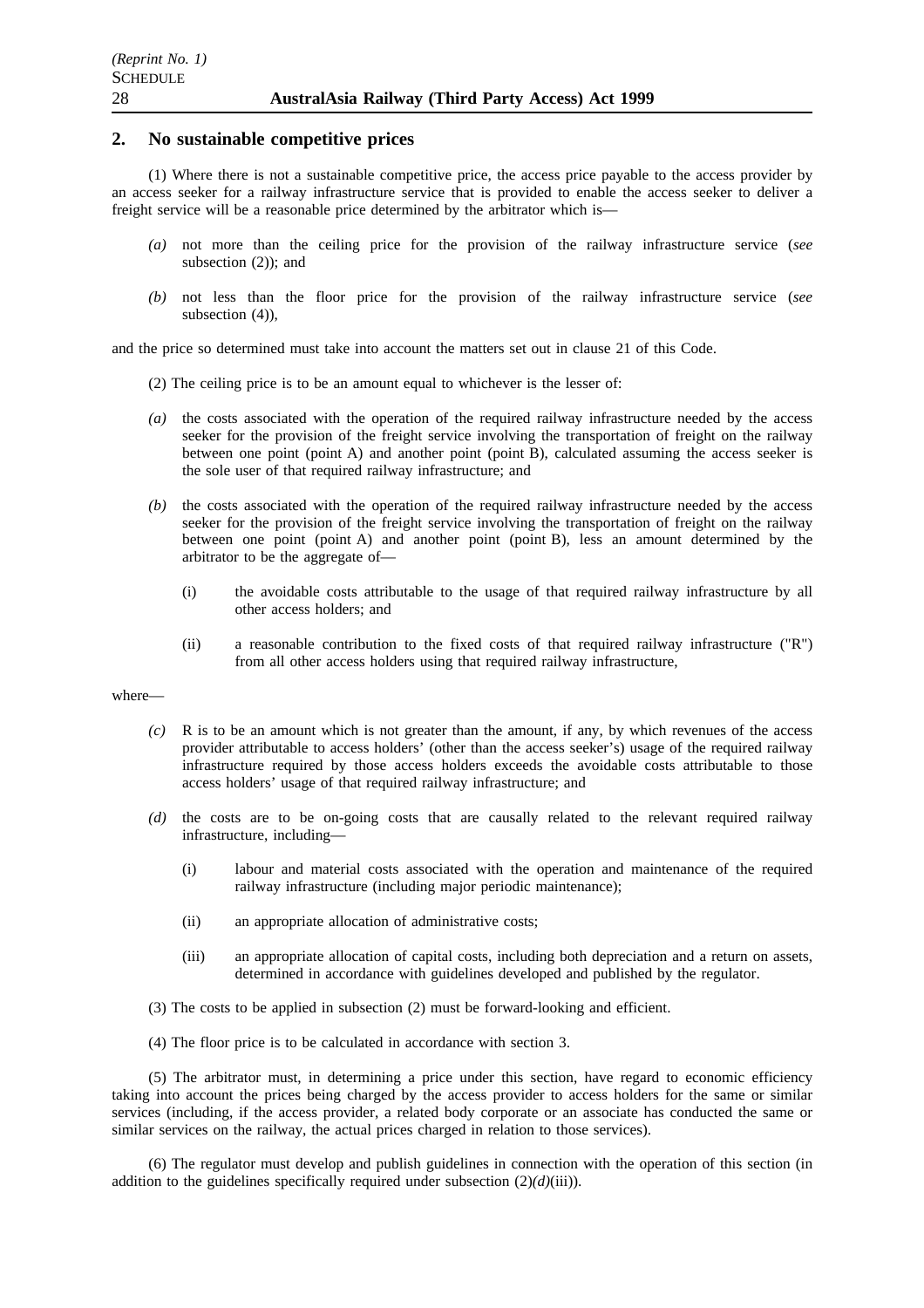- (7) The guidelines must—
- *(a)* subject to subsection (8), adopt an approach for valuing capital assets which reflects the *Depreciated Optimised Replacement Cost* for those assets;
- *(b)* provide guidance on the timeframes within which the regulator considers costs could be avoided; and
- *(c)* in relation to a return on assets, have regard to—
	- (i) the appropriate risk premium associated with the construction, development and operation of the railway infrastructure facilities, based on both of the following:
		- (A) the expected risks prevailing as at the date of commencement of construction of the railway by the access provider; and
		- (B) in respect of any expansion or extension of the railway after the date of commencement of construction of the railway by the access provider—the expected risks prevailing as at the date of the commencement of construction of that expansion or extension; and
	- (ii) the relevant financial market rates (including the risk free rate for return on investments and the rate of inflation),

(and may include other provisions considered appropriate by the regulator).

(8) The guidelines may, if the regulator thinks it appropriate to do so, allow an adjustment to the *Depreciated Optimised Replacement Cost* valuation of capital assets under subsection (7)*(a)* on account of government-contributed assets and other government financial assistance after taking into account any associated liabilities assumed by the access provider, subject to the qualifications that any such adjustment:

- *(a)* must not, when used in calculating the ceiling prices specified in sections 1(4) and 2(2), prevent the access provider earning a reasonable risk-adjusted return on the capital invested in the railway (disregarding government-contributed assets and other government financial assistance); and
- *(b)* must be made on a pro-rated basis over the entirety of the capital assets comprising the railway infrastructure facilities.

## **3. Access price not below economic cost**

(1) The access price must not be less than the economic cost of providing the railway infrastructure service, and accordingly the access price calculated in accordance with section 1 or section 2 (as the case may be) must not be less (but may be greater) than an amount which is equal to the avoidable costs (below-rail) associated with the access provider providing access to the required railway infrastructure for the access seeker to deliver the relevant freight service involving the transport of freight between point A and point B on the railway, being:

- *(a)* labour and material costs which vary directly with the usage of the access seeker (including major periodic maintenance);
- *(b)* administrative costs which vary directly with the usage of the access seeker; and
- *(c)* capital costs which vary directly with the usage of the access seeker, including the costs of replacing the required railway infrastructure assets being brought forward by the operation of the freight service (such as wear and tear of the track).
- (2) The costs to be applied in subsection (1) must be forward-looking and efficient.

(3) The regulator must develop and publish guidelines in connection with the operation of this section.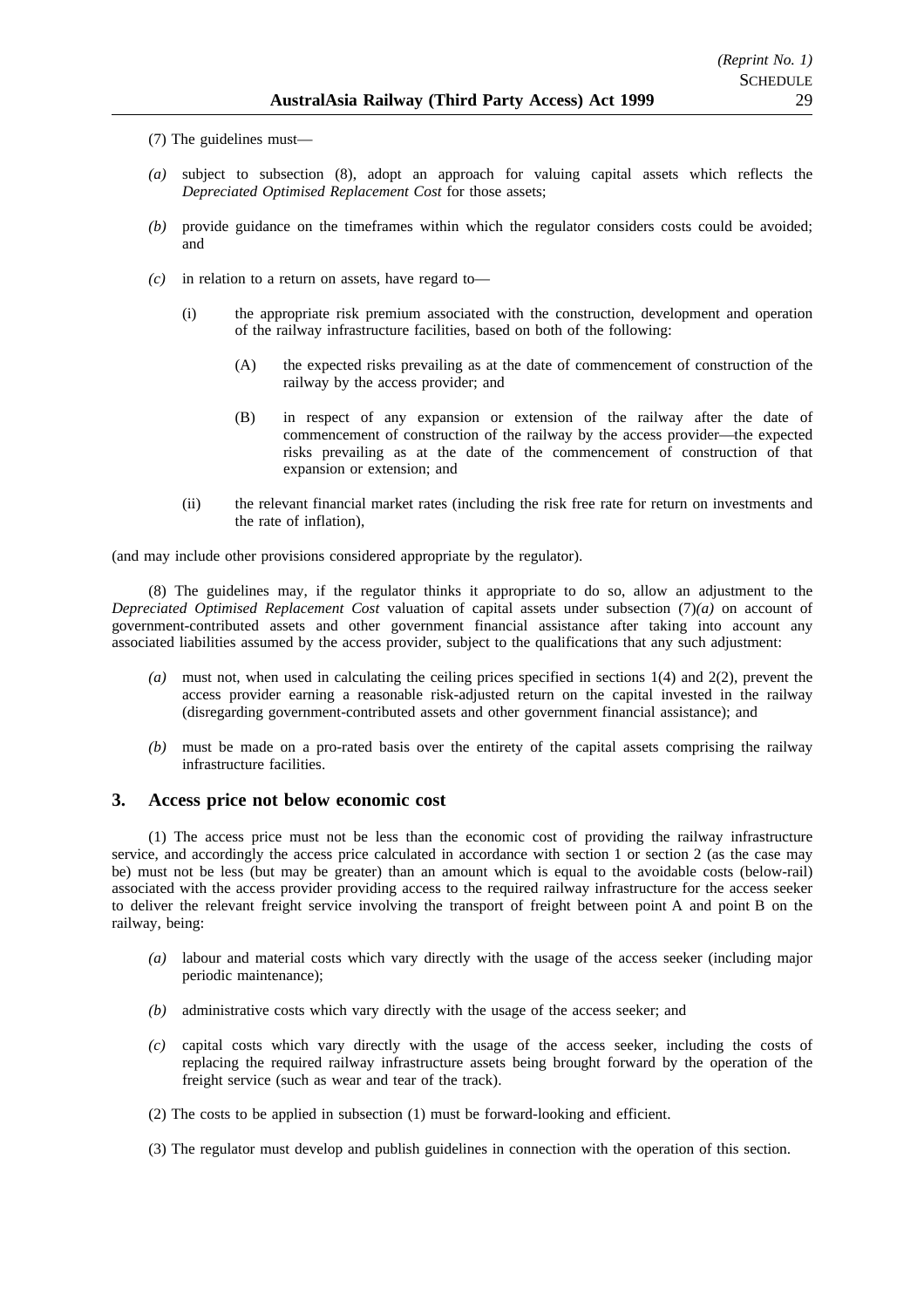- (4) The guidelines must—
- *(a)* subject to subsection (5), adopt an approach for valuing capital assets which reflects the *Depreciated Optimised Replacement Cost* of those assets;
- *(b)* provide guidance on the timeframes within which the regulator considers costs could be avoided; and
- *(c)* in relation to a return on assets, have regard to—
	- (i) the appropriate risk premium associated with the construction, development and operation of the railway infrastructure facilities, based on both of the following:
		- (A) the expected risks prevailing as at the date of commencement of construction of the railway by the access provider; and
		- (B) in respect of any expansion or extension of the railway after the date of commencement of construction of the railway by the access provider—the expected risks prevailing as at the date of the commencement of construction of that expansion or extension; and
	- (ii) the relevant financial market rates (including the risk free rate for return on investments and the rate of inflation),

(and may include other provisions considered appropriate by the regulator).

(5) The guidelines may, if the regulator thinks it appropriate to do so, allow an adjustment to the *Depreciated Optimised Replacement Cost* valuation of capital assets under subsection (4)*(a)* on account of government-contributed assets and other government financial assistance after taking into account any associated liabilities assumed by the access provider, subject to the qualifications that any such adjustment:

- *(a)* must not, when used in calculating the floor prices specified in sections 1(5) and 2(4), prevent the access provider earning a reasonable risk-adjusted return on the capital invested in the railway (disregarding government-contributed assets and other government financial assistance); and
- *(b)* must be made on a pro-rated basis over the entirety of the capital assets comprising the railway infrastructure facilities.

*Division 2—Access pricing in connection with passenger services*

## **4. Access pricing for passenger access**

(1) The access price payable to the access provider by an access seeker for a railway infrastructure service that is provided to enable the access seeker to deliver a passenger service will be a price determined by the arbitrator which is—

- *(a)* not more than the ceiling price for the provision of the railway infrastructure service (*see* subsection (2)); and
- *(b)* not less than the floor price for the provision of the railway infrastructure service (*see* subsection (3)).

(2) The ceiling price is to be determined by the arbitrator reflecting the highest price that could fairly be asked by the access provider for the provision of the railway infrastructure service having regard to the principles used to calculate the ceiling price set out in section 2(2).

(3) The floor price for the provision of railway infrastructure services is to be determined by the arbitrator reflecting the lowest price at which the access provider could provide the railway infrastructure service without incurring a loss, having regard to the principles set out in section 3.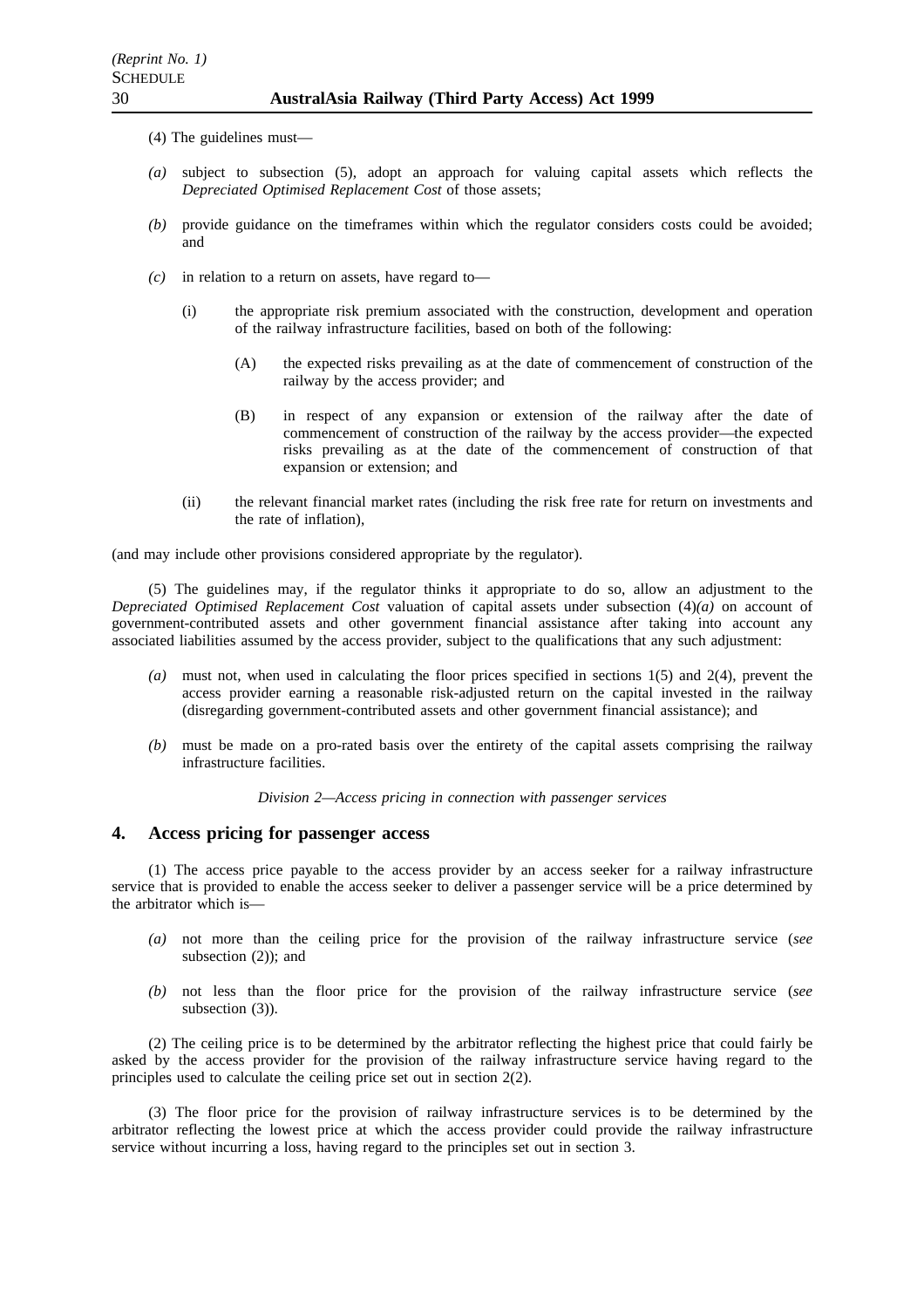## *Division 3—Worked examples*

## **5. Introduction**

The process an arbitrator should follow is illustrated in Attachment A. Three worked examples are provided in this section to illustrate application of the pricing principles. One example is for a service covering freight traffics that are already hauled by the railway and the second and third examples are for new freight traffics, with and without a sustainable competitive price respectively.

## **(1) Example 1—Existing freight traffic**

This example assumes that the access proposal relates to the operation of general freight services over the length of the railway (Tarcoola to Darwin), i.e. it will attract existing freight from the incumbent general rail freight operator but also potentially new freight of the same type (either transferred from road or generated).

Following the process illustrated in Attachment A, a number of discrete steps are required:

- *(a) Is there a sustainable competitive price for such a freight service in the corridor?*
- For general freight services, the road linehaul rate is likely to provide an effective constraint on the pricing of the railway for these services, given the:
	- highly competitive road market; and
	- low switching costs between road and rail.
- For this example, it is assumed that this threshold test is met.
- *(b)* What is the competitive imputation access price  $(CRLP_{AB} IC_{AB})$ ?
- If the railway hauls the same or similar freight in the corridor, the railway's current freight rates will be a strong guide to the competitive rail linehaul price for the service for which access is being sought.
	- Other value-added services provided by the railway may have to be disaggregated from the rail price delivered to the customer (e.g. road pickup and delivery charges).
	- Other adjustments might be required to account for differences in the type of service being operated, for instance:
		- ... time of day/peak issues; or
		- ... conditions of contract (e.g. long-term freight haulage contract vs. spot rates).
- Assume for this example, that existing freight of the same or similar type was carried for an average rate of 3.5 cents per net tonne kilometre and that this was considered to be the sustainable competitive rail linehaul price (CRLP<sub>AB</sub>).
- The incremental above rail cost  $(IC_{AR})$  represents the costs which the integrated freight operator would avoid if it did not provide the freight service.
- IC<sub>AR</sub> would be determined with regard to the actual above rail costs of the integrated access provider (where they exist). Attachment B illustrates an example railway owner's cost structure.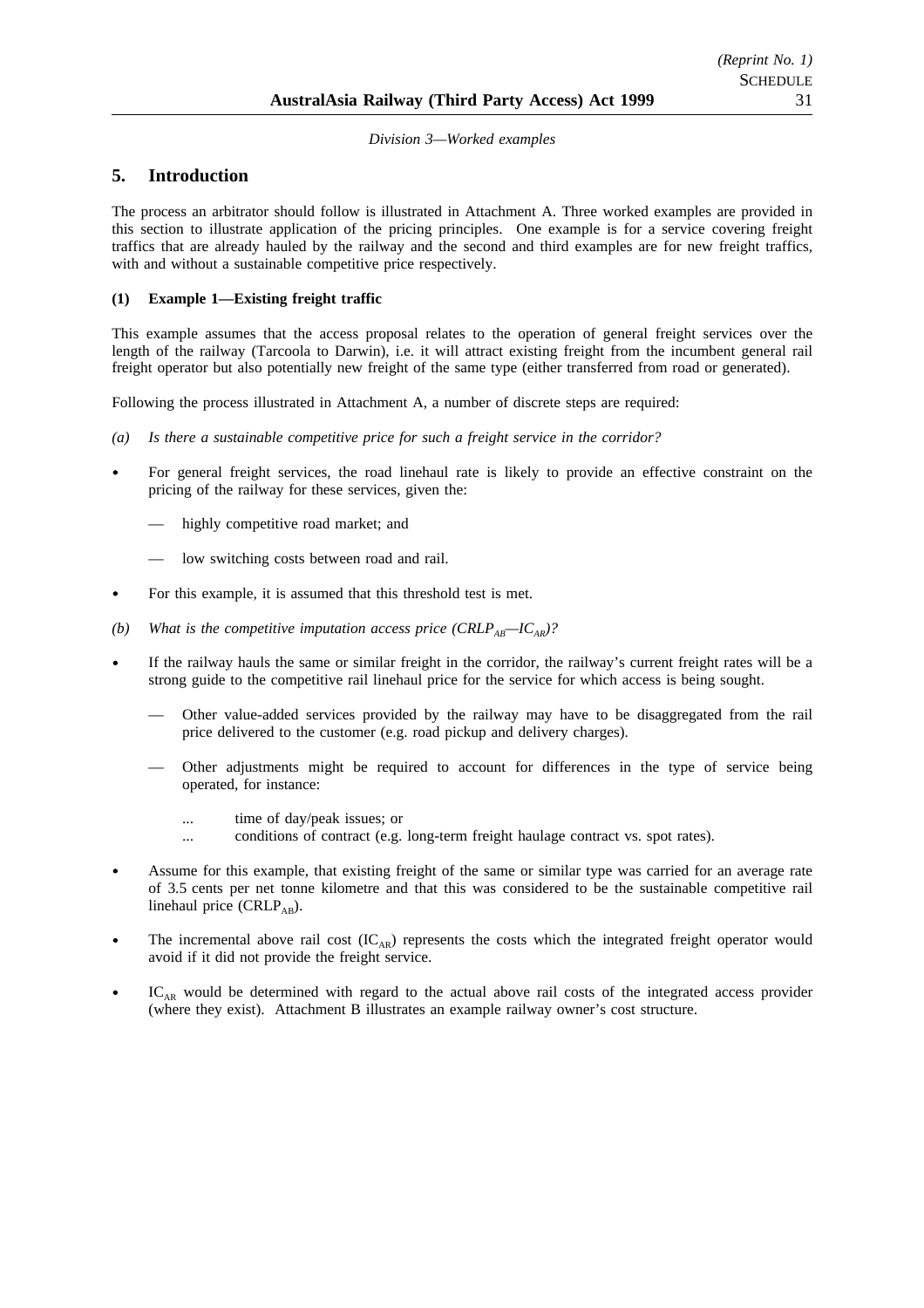- The competitive imputation access price  $(2.17 \text{ c/ntk})$  is the difference between the competitive rail linehaul price (CRLP<sub>AB</sub>) of 3.50 c/ntk and the incremental above rail costs (IC<sub>AB</sub>) of 1.33 c/ntk (1.03 + 0.3 being the sum of the incremental above rail operating cost and the rollingstock capital charge). Expressed in terms of cents per gross-tonne-kilometre<sup>1</sup>, the equivalent competitive imputation access price is 0.99 c/gtk.
	- It was assumed that all costs, except administration/management costs and 50% of the terminal costs would be avoidable with the loss of freight business.
	- If the freight service for which access was being sought would replace the entire above rail business of the access provider, then all above rail costs are likely to be avoidable in which case,  $IC_{AR}$ increases to 1.55 (1.25+0.30) and the access price falls from 2.17 c/ntk to 2.00 c/ntk (0.89 c/gtk).
- *(c) What is the ceiling price?*
- Stand-alone operating costs are taken to be \$16.18 million, which is less than operating costs of the total railway of \$24 million allowing for minimum requirements of the access seeker as a stand-alone operation (see Attachment C).
- It is assumed that track depreciates with use and a depreciation charge of 0.05c/gtk has been applied (i.e. the usage of the service of 3.6 billion gtk x  $0.05c/g$ tk). Other infrastructure is depreciated on a time basis assuming a 50 year life. The total depreciation charge is \$15.3 million.
- The replacement value of the railway from Tarcoola to Darwin might be \$1500 million, which might correspond to a written-down value of \$1000 million.
	- The interest charge after tax is \$180 million (assuming an allowable rate of return of 18%) which grosses up to \$281.25 million (assuming an effective tax rate of 36%) before tax. Guidelines on the method to be applied in calculating the stand-alone cost will be developed and published by the regulator.
	- Total stand-alone below rail costs of the relevant infrastructure, including operations and maintenance costs, are \$312.73 million as shown in Attachment C.
- If the relevant traffic was to generate 2 billion ntk, the ceiling price would be 15.64 c/ntk or 8.69 c/gtk (@1.8 ntk:gtk).
- *(d) What is the floor price?*
- The floor price is the incremental below rail cost, i.e. the below rail costs which could be avoided if it  $\bullet$ were not for the use of the network by the freight service seeking access.
	- Typically, this will include both maintenance costs and capital consumption costs attributable to the individual service. Some operations (signalling) costs may also be avoided depending on the nature of the train control operations and the nature of the service for which access is being sought. Guidelines on the method to be used to calculate the floor price will be developed and published by the regulator.
	- In Attachment B, the track variable cost, i.e. the component of infrastructure maintenance which varies directly with the usage of the access seeker, is 0.07 c/gtk (\$6m/8800m gtk). In this example there are no directly variable operations (train control) and administration costs.

<sup>1</sup> *Gross tonne kilometres (i.e. net tonne kilometres plus the tare weight of the rollingstock) is a more common measure of usage for access pricing purposes as it more accurately reflects cost causality for an infrastructure owner than ntk and is generally more easily measured by an independent track owner.*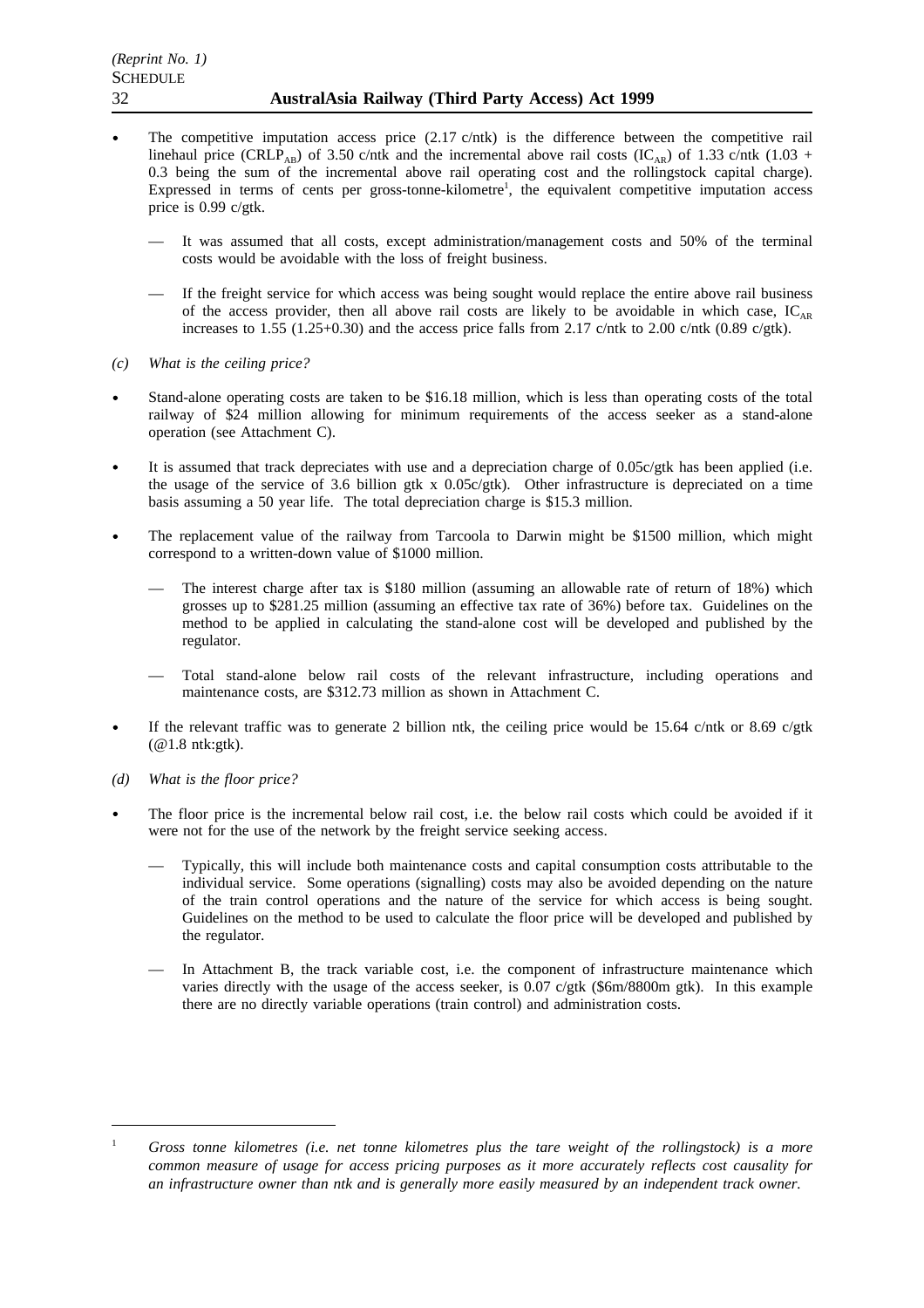- The capital costs which will vary directly as result of the access seeker's usage will relate to components of infrastructure where renewal is typically related to use (as opposed to time). For higher density lines, this will typically include rails, sleepers and ballast. Assuming a track replacement cost of \$500,000 per kilometre (including rails, sleepers and ballast but excluding initial formation works and structures), and an economic life of 1 billion gross tonnes, gives a depreciation charge of 0.05 c/gtk. Assuming an equivalent interest charge, gives a total incremental below rail cost of 0.17 c/gtk (0.07+0.05+0.05).
- *(e) What is the final access price?*
- The final access price is determined as the CIPR price (0.99 c/gtk) but is to be not less than the floor price (0.17 c/gtk) or more than the ceiling price (8.69 c/gtk).

## **(2) Example 2—New freight traffic—sustainable competitive price**

This example assumes that the access proposal relates to the operation of a new mineral freight service over 300 kms of the railway. Again, following the process illustrated in Attachment A, a number of discrete steps are required:

- *(a) Is there a sustainable competitive price for such a freight service in the corridor?*
- Developments in road transport technologies have meant that road transport is now a viable competitor for the transport of bulk mineral flows in non-urban areas.
	- Various examples now exist in the Northern Territory and Queensland where large volumes of mineral traffic are hauled by road (several hundreds of thousands of tonnes over several hundred kilometres).
	- Where sufficient differences in the characteristics of the haul exist, cost modelling could be undertaken to develop alternative road costs for the freight service for which access has been sought.
		- ... The cost of any road upgrades required would need to be factored into the analysis.
		- ... The costs would include capital charges for the vehicles over their economic life (which may be the economic life of the mine rather than the engineering life of the vehicles).
- Assume for this example, that the competitive alternative price was determined to be 4.0 cents per net tonne kilometre which was considered to be an effective constraint on the pricing of the railway, having regard to the:
	- relative costs of transport by road and rail; and
	- low switching costs between road and rail.
- *(b)* What is the competitive imputation access price  $(CRLP_{AB} IC_{AB})$ ?
- Because it is a new traffic, CRLP<sub>AB</sub> will be determined with regard to the competitive alternative mode.
	- Rail rates charged to existing customers might however assist the arbitrator in making judgements about adjustments for contract conditions, service quality factors etc.
- Assume for this example that the CRLP<sub>AB</sub> was 4.0 c/ntk.
- The incremental above rail cost  $(IC_{AR})$  represents the costs that the integrated freight operator would avoid if it did not provide the freight service:
	- In this case,  $IC_{AR}$  would still be based on the integrated access provider's actual costs, but adjusted for the avoidable resources assuming it did not undertake the freight service.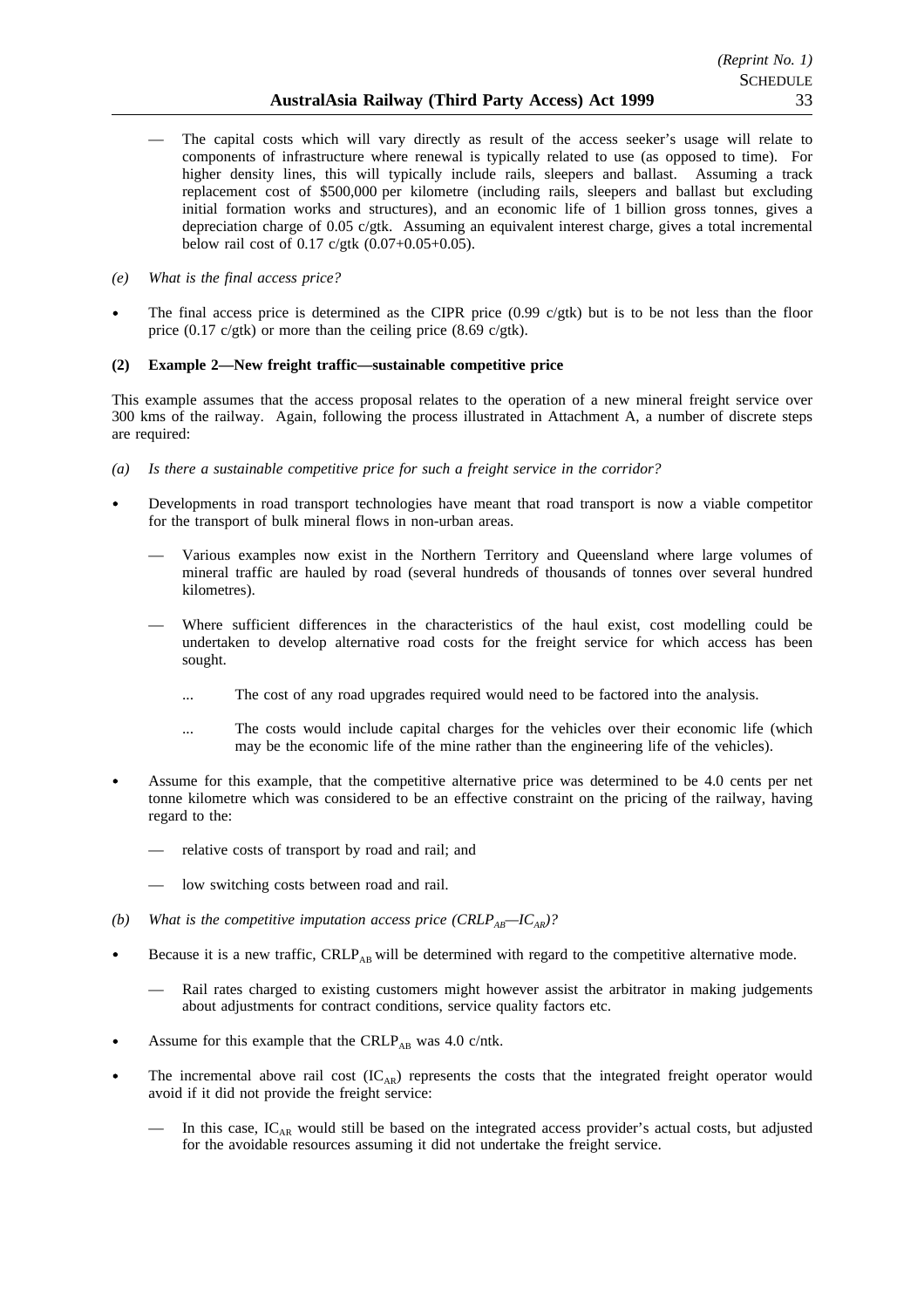- The avoidable resources required (i.e. locomotives, wagons, train hours etc) are valued using a set of unit costs (developed from the railway's accounts). Attachment D provides example unit costs.
- The derivation of  $IC_{AR}$  for the new traffic example is shown in Attachment E. It was assumed that some additional terminal costs would be required (@ \$0.50 per tonne) but no additional shunting or administration/overhead costs would be incurred.
- The competitive imputation access price (2.23 c/ntk) is the difference between the competitive rail linehaul price (CRLP<sub>AB</sub>) of 4.00 c/ntk and the incremental above rail costs (IC<sub>AR</sub>) of 1.77 c/ntk. Expressed in terms of cents per gross-tonne-kilometre the equivalent competitive imputation access price is 1.24c/gtk (2.23/1.80).
- *(c) What is the ceiling price?*
- The replacement value of the 300 kms of the railway being used by the new traffic might be \$200 million, which might correspond to a written-down value of \$160 million.
	- The interest charge after tax is \$29 million (assuming an allowable rate of return of 18%) which grosses up to \$45 million (assuming an effective tax rate of 36%) before tax. Guidelines on the method to be applied in calculating the stand-alone cost will be developed and published by the regulator.
	- Total stand-alone below rail costs of the relevant infrastructure, including operations and maintenance costs, are \$47.7 million as shown in Attachment F.
- If the new traffic was to generate 1 billion ntk, the ceiling price would be 4.77 c/ntk or 2.65 c/gtk (@1.8) ntk:gtk).
- *(d) What is the floor price?*
- Following the example in the previous section, the floor price is 0.17 c/gtk.
- *(e) What is the final access price?*
- The final access price is determined as the CIPR price  $(1.24 \text{ c/gtk})$  but is to be not less than the floor price (0.17 c/gtk) or more than the ceiling price (2.65 c/gtk).

## **(3) Example 3—New freight traffic—no sustainable competitive price**

This example similarly assumes that the access proposal relates to the operation of a new mineral freight service over 300 kms of the railway. Again, following the process illustrated in Attachment A, a number of discrete steps are required:

- *(a) Is there a sustainable competitive price for such a freight service in the corridor?*
- Assume for this example, that the competitive alternative was considered not to be a substitutable service and did not provide an effective constraint on the pricing of the railway, i.e. no sustainable competitive price exists.
- *(b) What is the ceiling price?*
- The replacement value of the 300 kms of the railway being used by the new traffic might be \$200  $\bullet$ million, which might correspond to a written-down value of \$160 million.
	- The interest charge after tax is \$29 million (assuming an allowable rate of return of 18%) which grosses up to \$45 million (assuming an effective tax rate of 36%) before tax. Guidelines on the method to be applied in calculating the stand-alone cost will be developed and published by the regulator.
	- Total stand-alone below rail costs of the relevant infrastructure, including operations and maintenance costs, are \$47.7 million as shown in Attachment G.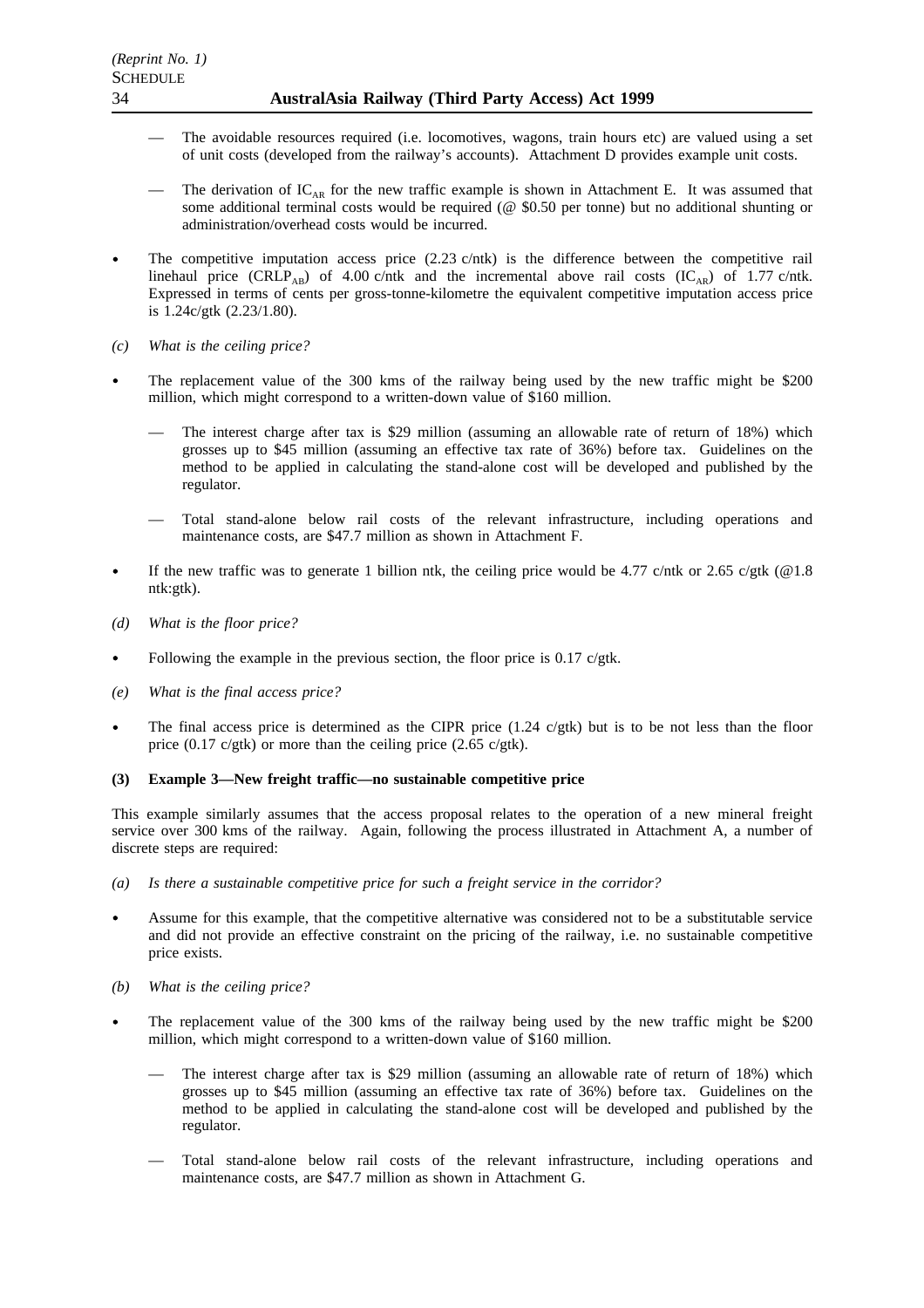- If there are multiple users of the relevant railway infrastructure, the arbitrator may choose to determine an amount "R", being a reasonable contribution to shared costs from those other users.
	- The contribution to "R" from any single access holder would not exceed the amount by which their access revenue exceeds their avoidable costs and would not be less than the additional costs they impose from their use of the relevant railway infrastructure.
	- Assume for this example that the arbitrator determined that amount to be \$23.85 million (50% of the stand-alone cost).
- If the new traffic was to generate 1 billion ntk, the ceiling price would be 2.39 c/ntk or 1.33 c/gtk (@1.8) ntk:gtk).
- *(c) What is the floor price?*
- $\bullet$ Following the calculations from the previous example, the incremental below rail cost is  $0.17 \text{ c/gtk}$ .
- *(d) What is the final access price?*
- The arbitrator would then set an access price between the ceiling price (of 1.33  $c$ /gtk) and the floor price (of 0.17 c/gtk).
- When determining the final access price, the arbitrator may take into account a range of factors considered relevant, such as
	- the potential impact on the access provider's legitimate business interests, having regard to the access provider's investment in above-rail rollingstock and infrastructure; and
	- the potential for the new entrant to create additional economic value (as opposed to merely transferring value from the access provider).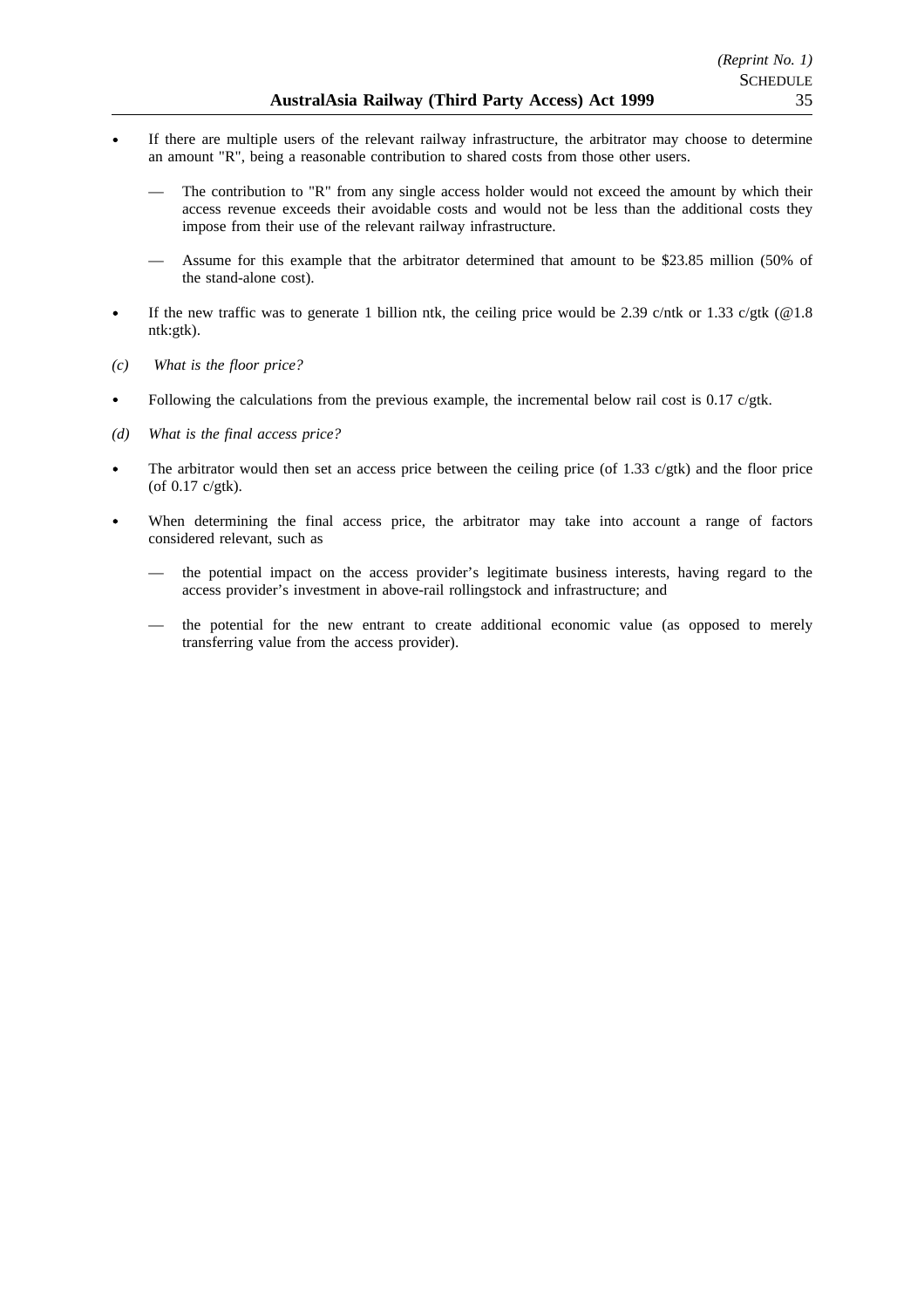**ATTACHMENT A. PROCESS FOR DETERMINING THE ARBITRATED ACCESS PRICE**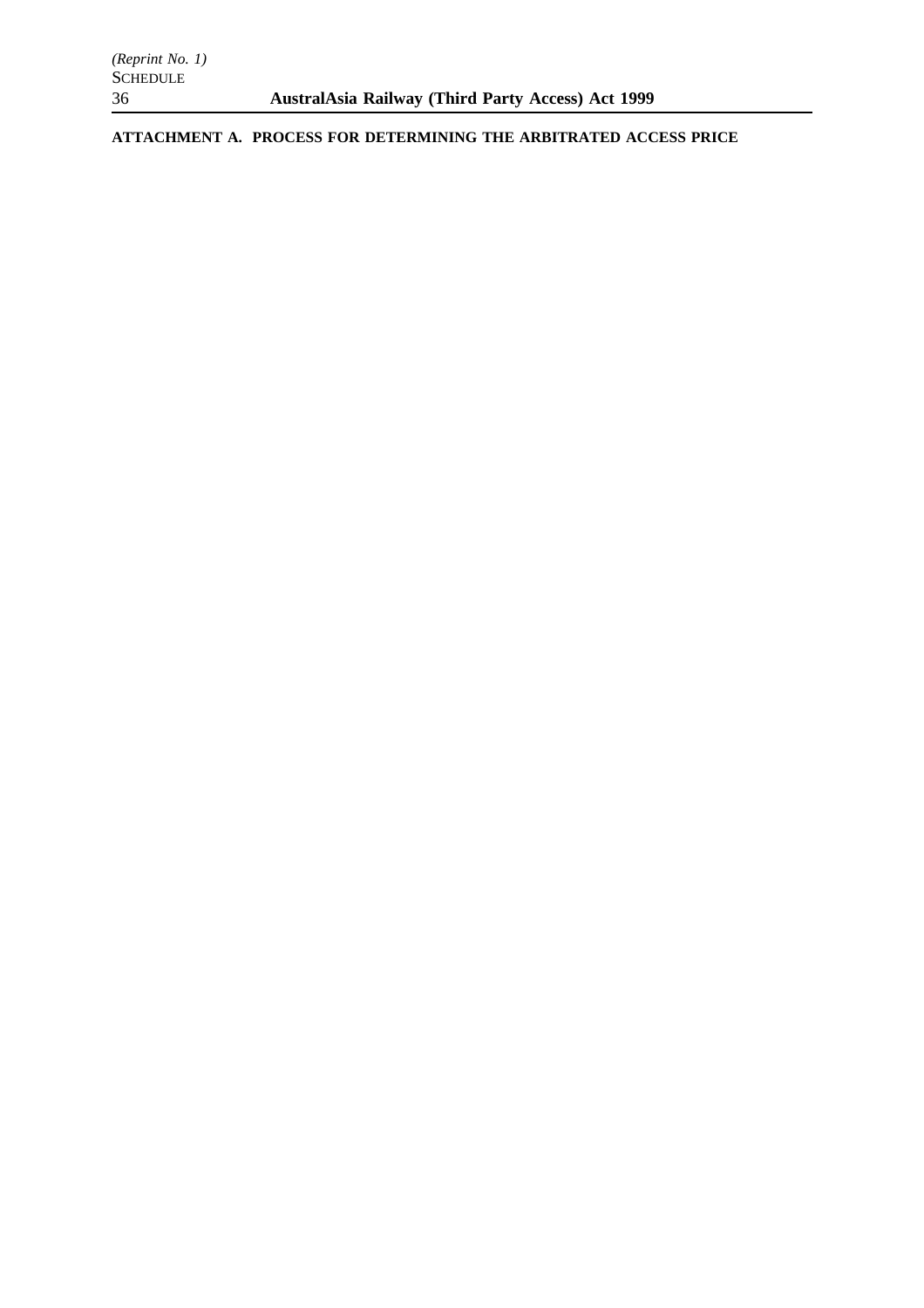## **ATTACHMENT B. RAILWAY OWNER'S COST STRUCTURE**

| <b>Existing fleet</b>                                                   |               |
|-------------------------------------------------------------------------|---------------|
| Locomotives                                                             | 15            |
| Wagons                                                                  | 600           |
| Trains per week                                                         | 10            |
| Above rail services                                                     | $(\$$ pa $)$  |
| Train crew                                                              | \$6,000,000   |
| Fuel                                                                    | \$16,000,000  |
| Locomotive maintenance                                                  | \$8,000,000   |
| Wagon maintenance                                                       | \$7,000,000   |
| Terminal and shunting operations                                        | \$8,000,000   |
| Administration/management                                               | \$5,000,000   |
| Total above rail services                                               | \$50,000,000  |
| <b>Below rail services</b>                                              |               |
| Track access charges (Tarcoola—Adelaide)                                | \$6,000,000   |
| Train control (Darwin-Tarcoola)                                         | \$1,000,000   |
| Variable infrastructure maintenance (Darwin-Tarcoola)                   | \$6,000,000   |
| Fixed infrastructure maintenance (Darwin-Tarcoola)                      | \$14,000,000  |
| Administration, management                                              | \$3,000,000   |
| Total below rail services                                               | \$30,000,000  |
| <b>Total</b>                                                            | \$80,000,000  |
| Net tonne kilometres                                                    | 4,000,000,000 |
| Gross tonne kilometres                                                  | 8,800,000,000 |
| Above rail operating costs (cents per ntk)                              | 1.25          |
| Incremental above rail operating cost (cents per ntk) $^{1}$            | 1.03          |
| Total operating cost (cents per ntk)                                    | 2.00          |
| Average operating revenue per ntk $(CRLP_{AB})$                         | 3.50          |
| Total operating revenue                                                 | \$140,000,000 |
| Surplus to common costs, rollingstock capital and track <sup>2</sup>    | \$99,000,000  |
| Surplus to common costs, rollingstock capital and track (cents per ntk) | 2.47          |
| Annual capital charge (per locomotive)                                  | \$266,667     |
| Annual capital charge (per wagon)                                       | \$13,333      |
| Annual capital charges for locomotives                                  | \$4,000,000   |
| Annual capital charges for wagons                                       | \$8,000,000   |
| Total rollingstock capital charge                                       | \$12,000,000  |
| Remaining surplus to common costs and track                             | \$87,000,000  |
| Total rollingstock capital charge (cents per ntk)                       | 0.30          |
| Incremental Above Rail Cost $(IC_{AR})$ (cents per ntk)                 | 1.33          |
| Equivalent access charge (cents per ntk)                                | 2.17          |
| Approximate equivalent gtk charge (@2.2 ntk:gtk)                        | 0.99          |

- **Notes:**<br>1. **T** 1. Total above rail cost (\$50m) less admin/management (\$5m) and 50% terminal costs (\$4m) divided by ntk (4b).
- 2. Revenue (\$140m) less incremental above rail costs (\$41m).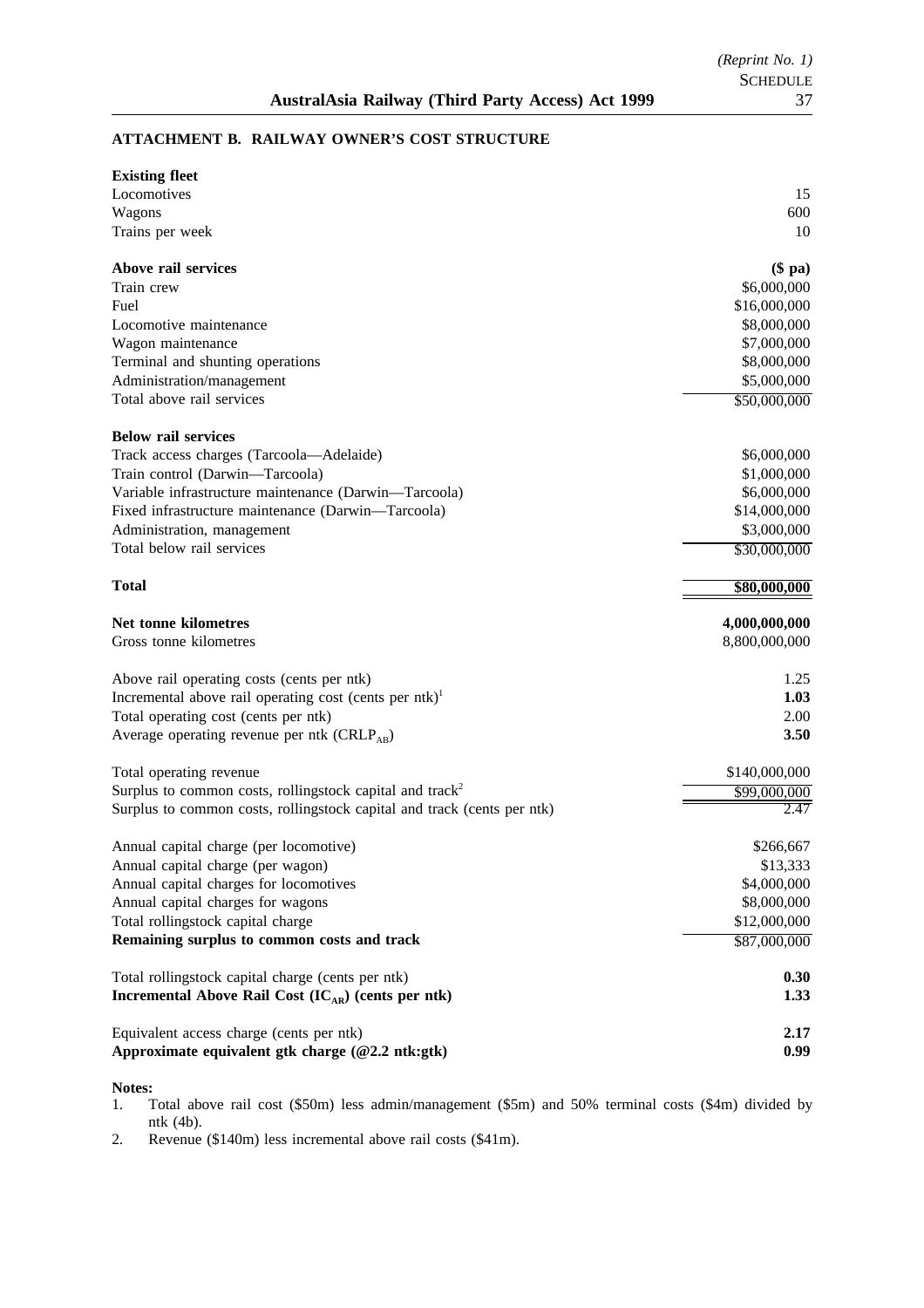# **ATTACHMENT C. CEILING PRICE (COMPETITIVE MARKET)**

|                                                         | <b>Total Railway</b><br>$(\$$ pa) | <b>Stand-alone</b><br>Cost<br>$$$ pa $)$ |
|---------------------------------------------------------|-----------------------------------|------------------------------------------|
|                                                         |                                   |                                          |
| Below rail operations and maintenance                   |                                   |                                          |
| Train control (Darwin-Tarcoola)                         | 1,000,000                         | 1,000,000                                |
| Track variable (Darwin-Tarcoola)                        | 6,000,000                         | 680,000                                  |
| Fixed infrastructure maintenance (Darwin—Tarcoola)      | 14,000,000                        | 14,000,000                               |
| Administration, management                              | 3,000,000                         | 500,000                                  |
| Total below rail services                               | 24,000,000                        | 16,180,000                               |
| Below rail capital charges                              |                                   |                                          |
| Depreciation—track $(0.05 \text{ c/gtk})$               |                                   | 1,800,000                                |
| Depreciation—other infrastructure (\$300,000/km@50 yrs) |                                   | 13,500,000                               |
| Return on investment (\$180m@18%/0.64)                  |                                   | 281,250,000                              |
| Total below rail capital charges                        |                                   | 296,550,000                              |
| <b>Total stand-alone cost</b>                           |                                   | 312,730,000                              |
| <b>Calculation of ceiling price:</b>                    |                                   |                                          |
|                                                         |                                   |                                          |
| Usage (ntk pa)                                          |                                   | 2,000,000,000                            |
| Ceiling price $(c/ntk)$                                 |                                   | 15.64                                    |
| Ceiling price $(c/gtk \t@1.8 ntk:gtk)$                  |                                   | 8.69                                     |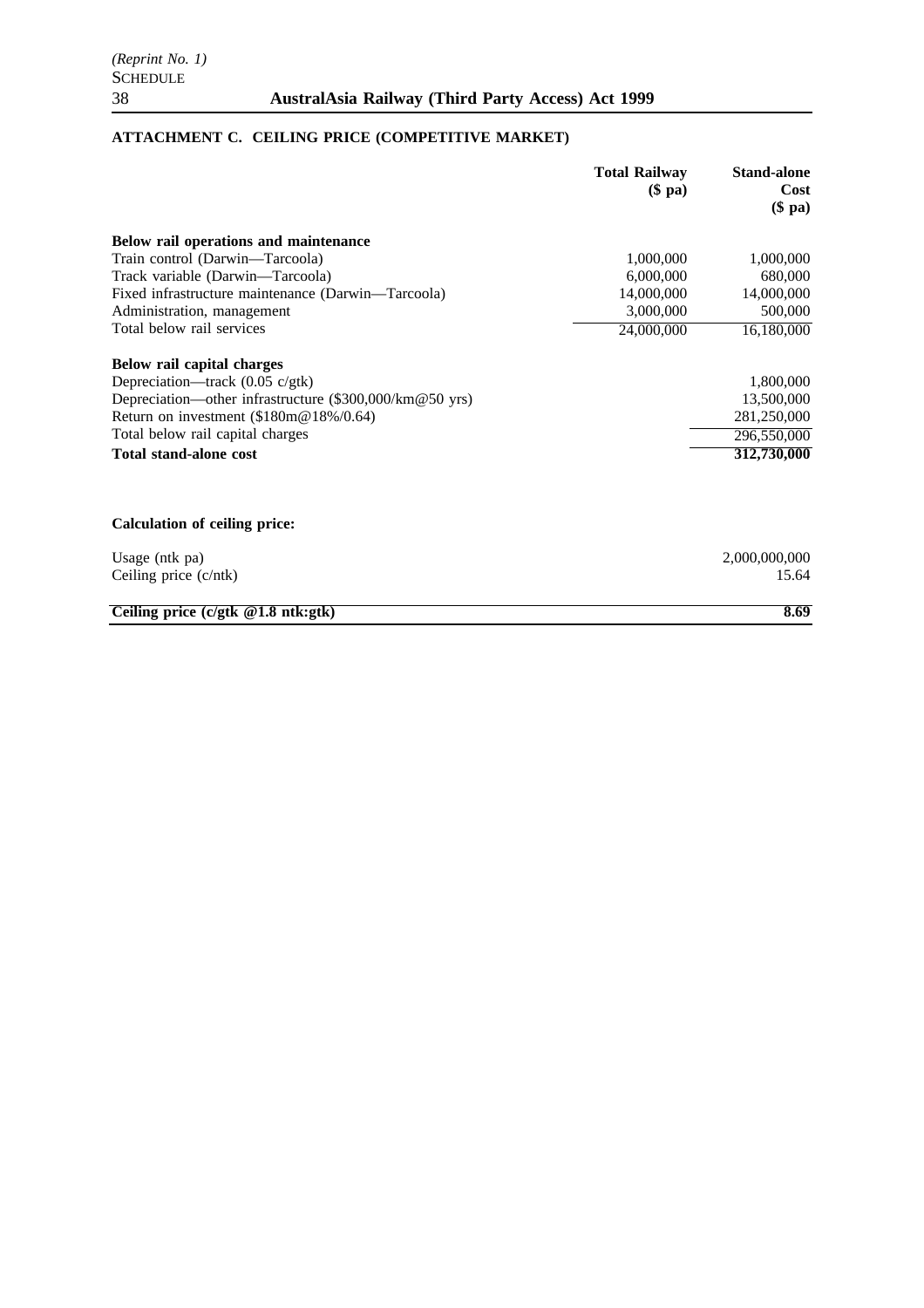## **ATTACHMENT D. RAILWAY OWNER'S UNIT RATES**

| <b>Cost Area</b>                 | <b>Cost Driver</b>    | Unit rate  |
|----------------------------------|-----------------------|------------|
| Train crew                       | train hour            | \$150.00   |
| Fuel                             | $000$ gtk             | \$2.50     |
| Locomotive maintenance           | loco kms              | \$1.50     |
| Wagon maintenance                | 000 wagon kms         | \$80.00    |
| Train control (Darwin—Tarcoola)  | route kms             | \$300.00   |
| Track variable                   | $000$ gtk             | \$0.50     |
| Fixed infrastructure maintenance | track kms             | \$5,000.00 |
| Administration, management       | % mark up on<br>other | 8%         |
|                                  | operating costs       |            |
| Terminal operations              | per tonne             | \$4.00     |
| Shunting                         | per tonne             | \$4.00     |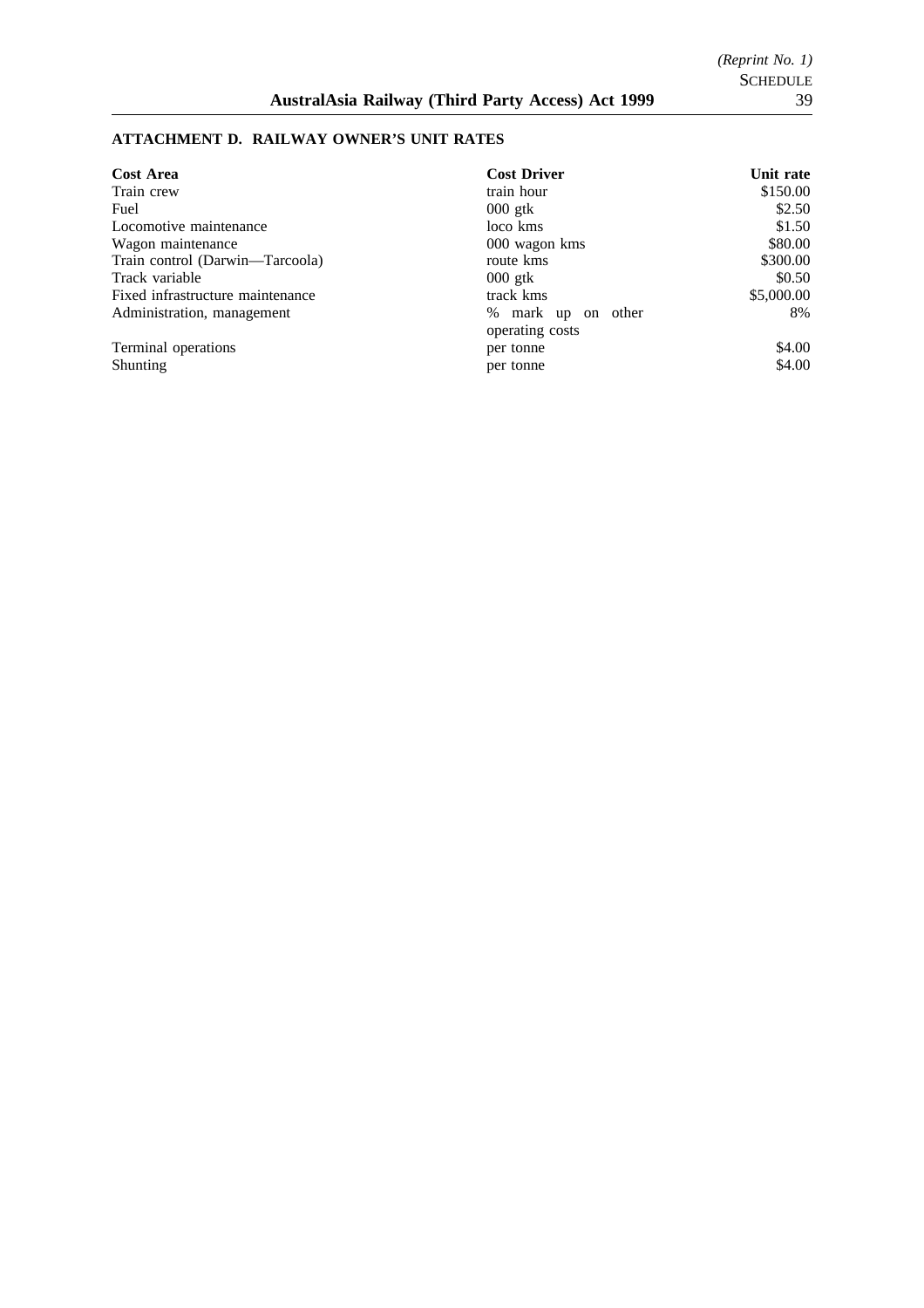## **ATTACHMENT E. NEW TRAFFIC EXAMPLE**

| <b>Operating assumptions</b>                                                                |                    |                               |               |
|---------------------------------------------------------------------------------------------|--------------------|-------------------------------|---------------|
| Freight task (tonnes pa)                                                                    |                    | 2,500,000                     |               |
| Average haul (kms)                                                                          |                    | 300                           |               |
| Net tonne kms pa                                                                            |                    | 750,000,000                   |               |
| Av. Gross trailing load (per train) <sup>1</sup>                                            |                    | 6,000                         |               |
| Train load (net tonnes per train)                                                           |                    | 4,560                         |               |
| Number of trains pa                                                                         |                    | 548                           |               |
| Locomotives per train                                                                       |                    | 3                             |               |
| Wagons per train                                                                            |                    | 60                            |               |
| Round-trip cycle time (hrs)                                                                 |                    | 24                            |               |
| Cycles per week                                                                             |                    | 7                             |               |
| Locomotive fleet requirement                                                                |                    | 7                             |               |
| Wagon fleet requirement<br>Train hours pa<br>Gross tonne kms pa (000)<br>Wagon kms pa (000) |                    | 132                           |               |
|                                                                                             |                    | 13,158<br>1,351,974<br>19,737 |               |
|                                                                                             |                    |                               |               |
|                                                                                             |                    |                               |               |
| Locomotive kms pa                                                                           |                    | 986,842                       |               |
| Incremental above rail costs                                                                |                    |                               |               |
|                                                                                             | <b>Cost driver</b> | Unit rate                     | Total cost pa |
| Train crew                                                                                  | train hour         | \$150.00                      | \$1,973,700   |
| Fuel                                                                                        | $000$ gtk          | \$2.50                        | \$3,379,935   |
| Locomotive maintenance                                                                      | locomotive kms     | \$1.50                        | \$1,480,263   |
| Wagon maintenance                                                                           | 000 wagon kms      | \$80.00                       | \$1,578,960   |
| Administration, management                                                                  | % mark up          | 8.0%                          | $\theta$      |
| Terminal operations                                                                         | per tonne          | \$0.50                        | \$1,249,440   |
| Shunting                                                                                    | per tonne          |                               |               |
| Incremental operating costs                                                                 |                    |                               | \$9,662,298   |
| Incremental capital charges                                                                 | locomotives        | \$266,667                     | \$1,866,669   |
|                                                                                             | wagons             | \$13,333                      | \$1,759,956   |
| Total incremental above rail cost                                                           |                    |                               | \$13,288,923  |
| Incremental above rail cost (c/ntk) $(IC_{AR})$                                             |                    |                               | 1.77          |
| Incremental above rail cost (c/gtk) (@1.80                                                  |                    |                               | 0.98          |

**Note: 1. Gross trailing load is the gross weight hauled behind the locomotive(s) and is the sum of the weight of the freight and the tare weight of the wagons (it excludes the weight of the locomotives).**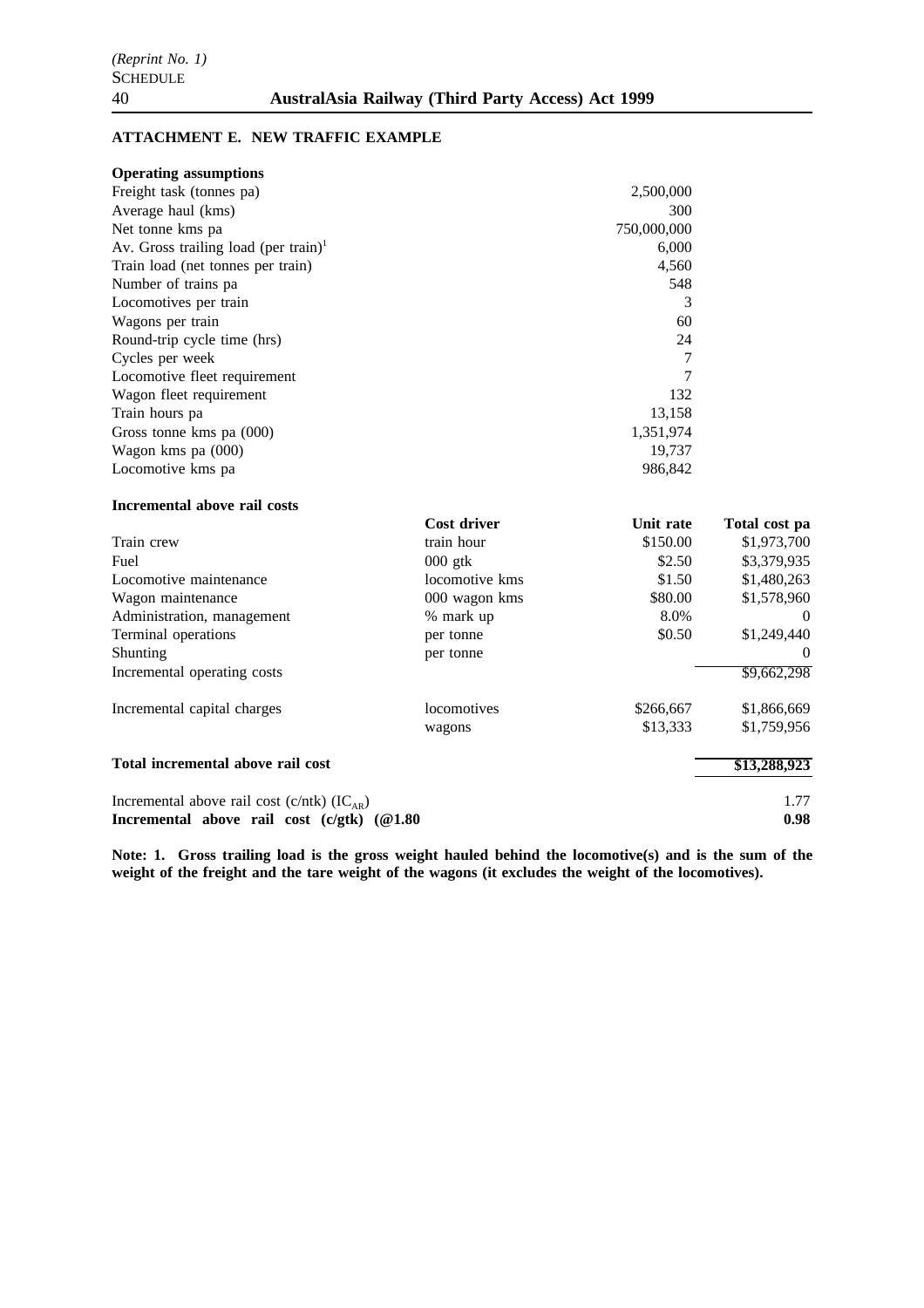|                                                         | <b>Total Railway</b> | <b>Relevant</b><br>(\$ pa) Infrastructure<br>$(\$$ pa) |
|---------------------------------------------------------|----------------------|--------------------------------------------------------|
| Below rail operations and maintenance                   |                      |                                                        |
| Train control (Darwin-Tarcoola)                         | 1,000,000            | 133,333                                                |
| Track variable (Darwin—Tarcoola)                        | 6,000,000            | 800,000                                                |
| Fixed infrastructure maintenance (Darwin—Tarcoola)      | 14,000,000           | 1,866,667                                              |
| Administration, management                              | 3,000,000            | 400,000                                                |
| Total below rail services                               | 24,000,000           | 3,200,000                                              |
| Below rail capital charges                              |                      |                                                        |
| Depreciation—track $(0.05 \text{ c/gtk})$               |                      | 900,000                                                |
| Depreciation—other infrastructure (\$300,000/km@50 yrs) |                      | 1,800,000                                              |
| Return on investment (\$160m@18%/0.64)                  |                      | 45,000,000                                             |
| <b>Total stand-alone cost</b>                           |                      | 47,700,000                                             |
| <b>Calculation of ceiling price:</b>                    |                      |                                                        |
| Usage (ntk pa)                                          |                      | 1,000,000,000                                          |
| Ceiling price (c/ntk)                                   |                      | 4.77                                                   |
| Ceiling price $(c/gtk \t@1.8 ntk:gtk)$                  |                      | 2.65                                                   |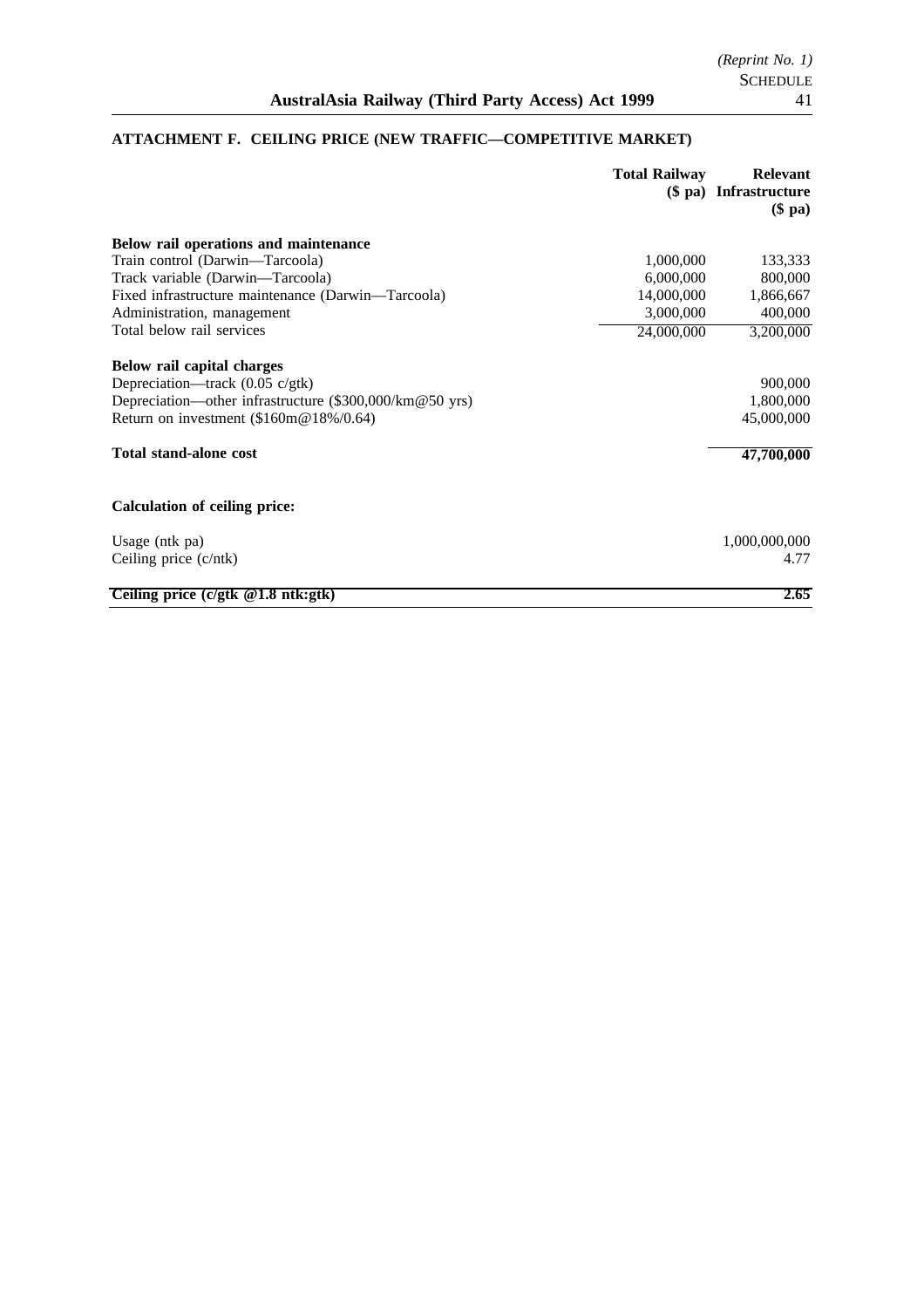# **ATTACHMENT G. CEILING PRICE (NEW TRAFFIC—NO COMPETITIVE MARKET)**

|                                                         | <b>Total Railway</b><br>$$$ pa) | <b>Relevant</b><br><b>Infrastructure</b><br>$($p\mathbf{a})$ |
|---------------------------------------------------------|---------------------------------|--------------------------------------------------------------|
| Below rail operations and maintenance                   |                                 |                                                              |
| Train control (Darwin-Tarcoola)                         | 1,000,000                       | 133,333                                                      |
| Track variable (Darwin-Tarcoola)                        | 6,000,000                       | 800,000                                                      |
| Fixed infrastructure maintenance (Darwin-Tarcoola)      | 14,000,000                      | 1,866,667                                                    |
| Administration, management                              | 3,000,000                       | 400,000                                                      |
| Total below rail services                               | 24,000,000                      | 3,200,000                                                    |
| Below rail capital charges                              |                                 |                                                              |
| Depreciation—track (0.05 c/gtk)                         |                                 | 900,000                                                      |
| Depreciation—other infrastructure (\$300,000/km@50 yrs) |                                 | 1,800,000                                                    |
| Return on investment (\$160m@18%/0.64)                  |                                 | 45,000,000                                                   |
| <b>Total stand-alone cost</b>                           |                                 | 47,700,000                                                   |
| Contribution from other users ("R")                     |                                 | 23,850,000                                                   |
| <b>Total Cost</b>                                       |                                 | 23,850,000                                                   |
| <b>Calculation of ceiling price:</b>                    |                                 |                                                              |
| Usage (ntk pa)                                          |                                 | 1,000,000,000                                                |
| Ceiling price (c/ntk)                                   |                                 | 2.39                                                         |
| Ceiling price $(c/gtk \t@1.8 ntk:gtk)$                  |                                 | 1.33                                                         |